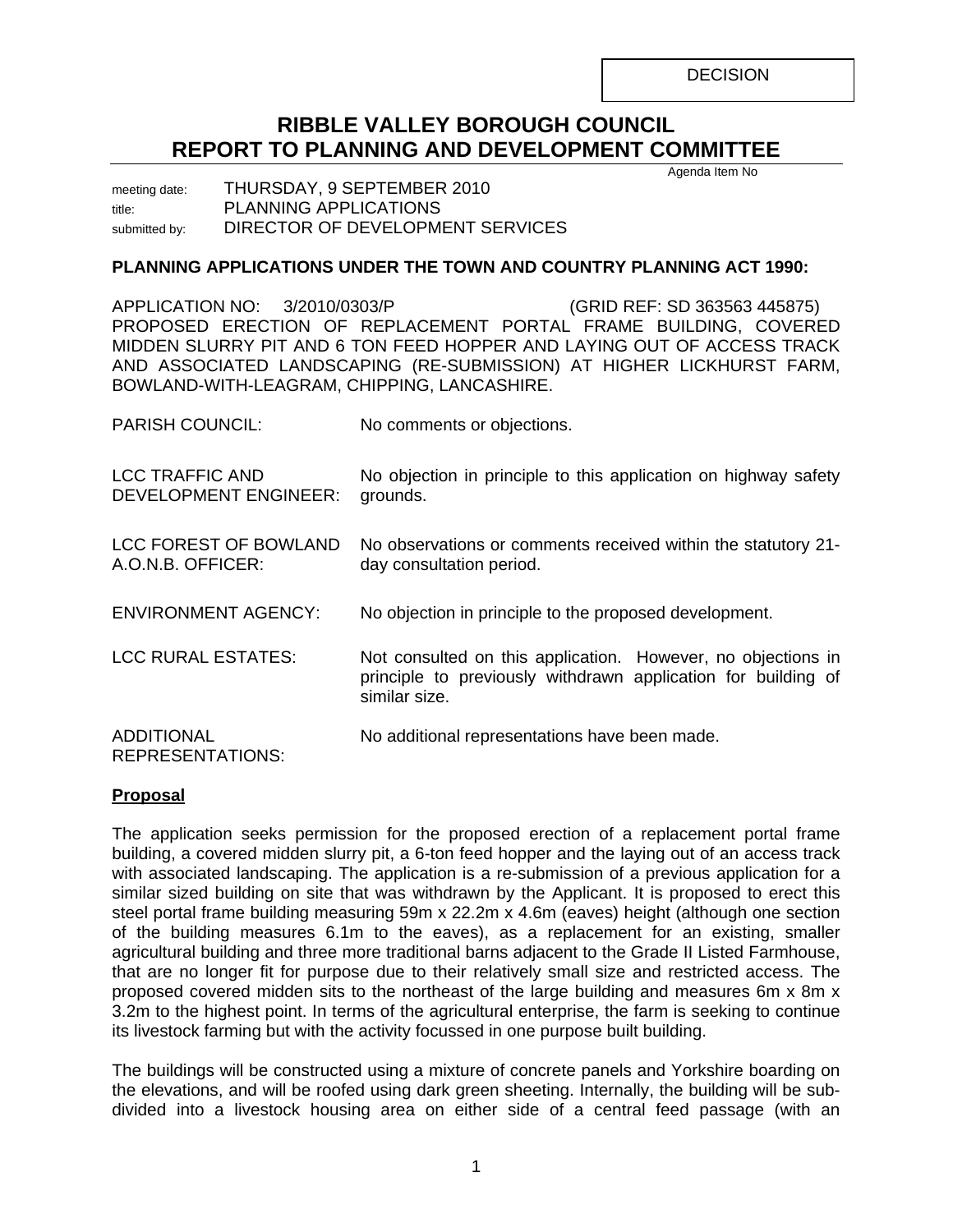underground slurry store, a general store area and a silo store area. The silo store section is the section of the building with a higher eaves height, and this will be at the end furthest from the farmhouse. The building is sited to the south west of the existing farmhouse and buildings, and its position is within a slight hollow that runs along a field boundary. The building will be constructed on of a man-made plateau, formed by re-grading the land, and then partially screened by the creation of an earth bank bund, constructed from soil moved during the construction of the plateau, then further screened by additional planting.

The Agent has noted that that site and orientation of the buildings have been chosen with regards to a number of factors namely: 1) a need to protect the amenity of occupiers of the farmhouse and Lower Lickhurst Farm; 2) to avoid conflicts of interest and in the interest of safety; 3) the need to protect the setting of the Grade II Listed farmhouse; 4) in order to protect the character o the A.O.N.B. and incorporate it into the landscape; 5) local topography; 6) operational requirements and 7) land ownership boundaries.

### **Site Location**

Higher Lickhurst Farm is situated in the Forest of Bowland Area of Outstanding Natural Beauty (A.O.N.B.) between Chipping and Whitewell, and is approached from the road to the east via a lane, which is a no through road. The farm is located in the valley of a tributary of the River Hodder, which flows, to the east, but elevated above the valley bottom on a north-facing slope. Land in the vicinity is rolling in character and predominantly in agricultural use, although interspersed with areas of woodland.

### **Relevant History**

3/2009/1038 – Extension and alteration of ancillary building and erection of single storey side extension, insertion of 3no. rooflights and internal alterations (Listed Building Consent) – Refused.

3/2009/1037 - Extension and alteration of ancillary building and erection of a single storey side extension, insertion of three roof lights and internal alterations – Refused.

3/2009/0575 - Change of use of three barns to form 5no. holiday lets – Withdrawn.

3/2009/0546 - Erection of replacement portal frame building, covered midden, slurry pit and 6 ton feed hopper and laying out access track – Withdrawn.

### **Relevant Policies**

Policy G1 - Development Control. Policy G5 - Settlement Strategy. Policy ENV1 - Area of Outstanding Natural Beauty. Policy ENV19 – Listed Buildings. SPG – Agricultural Buildings and Roads

#### **Environmental, AONB, Human Rights and Other Issues**

The main considerations with regards to this application are the visual impact of the large building proposed at that location on both the wider A.O.N.B. and from nearby vantage points, the impact on the setting and character of the Grade II Listed Farmhouse and any potential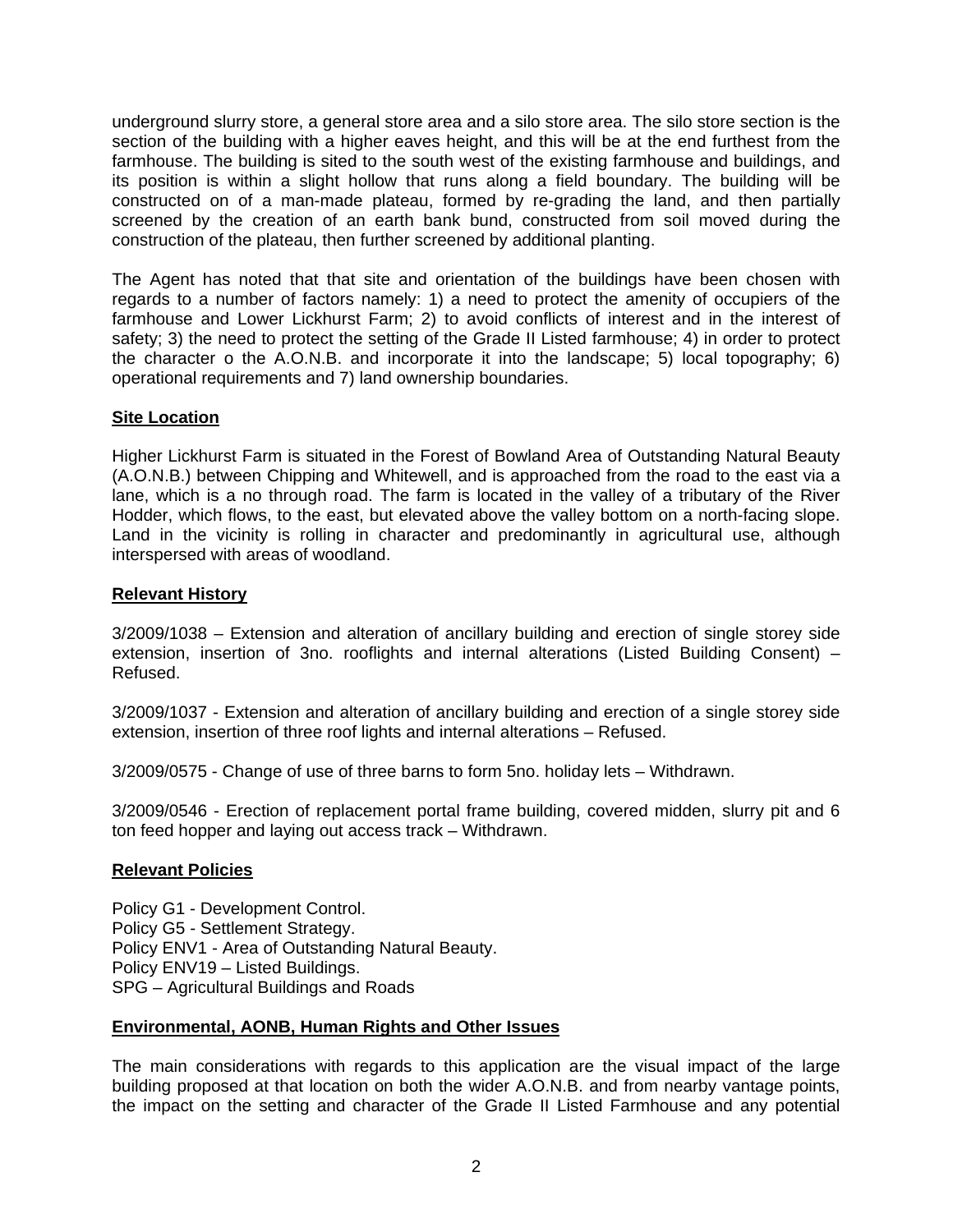impacts on the amenity adjacent neighbouring dwellings. Having read the report from the LCC Land Agent in relation to Application No. 3/2009/0546/P, an application for a building of a similar size, and by virtue of the building in question replacing existing buildings on the site, I am satisfied that there is sufficient agricultural justification for an agricultural building of this size.

#### VISUAL IMPACT ON A.O.N.B.

With regards to the visual impact on the Forest of Bowland Area of Outstanding Natural Beauty, it must be noted that the existing farmhouse and buildings on site are all relatively close together and screened from nearby vantage points such as the nearby highway and public rights of way at present by intermittent woodland vegetation and by virtue of the rolling landscape, however they are visible from these certain viewpoints within the surrounding area. The location of the building to the south east of the main group of buildings will create a gap of approx. 95m, however as a working farm this is still considered practicable given the need for a building of this size and that there is no solution to solve the issue by locating it nearer to the existing Grade II Listed farmhouse, without causing conflict contrary to other Local Plan Polices. At this proposed location, it will be within a slight hollow that runs along a field boundary, and will be constructed on of a man-made plateau, formed by re-grading the land, and then partially screened by the creation of an earth bank bund, constructed from soil moved during the construction of the plateau. The building will then be further screened by additional planting along the bunds to the north and south of the site. Given the above, the building will mainly be viewed through new tree planting and partially viewed against the backdrop of the rolling landscape to the rear, from both the nearby highway and the public rights of way that run close to the site. The proposed site is considered to provide the most appropriate location given the topography of the surrounding land and the unsuitability of land closer to the main farmhouse, and whilst the proposal will create further development into an open area outside the existing nucleus of existing buildings, I do not consider it will be unduly prominent, or be to the detriment of the visual amenity of the Forest of Bowland Area of Outstanding Natural Beauty. However, given the requirements of Policy ENV1, I do not consider the materials proposed for the two buildings to be entirely appropriate. The landscape and character of the AONB must be protected, conserved and enhanced, and as such I consider that the midden and the front elevation of the portal frame buildings should be faced in natural stone, and this information/detail can be consider via an appropriate condition.

### VISUAL IMPACT ON LISTED FARMHOUSE

As noted above, the Agent has noted that the site of the proposed building has been chosen so that it will not materially affect or impact upon the setting or character of the Grade II Listed Farmhouse, and I am inclined to agree. A building of this size, or indeed two buildings of a smaller size closer to or in place of the existing buildings adjacent to the farmhouse, would have a detrimental visual impact upon the setting and character of the Grade II Listed building. As such, I am satisfied that the scheme proposed is acceptable and in compliance with the relevant plan policies.

### IMPACT ON RESIDENTIAL AMENITY

In regards to any potential impact on the residential amenity of the nearby neighbouring dwelling, by moving the working aspects of the farm away from the existing group of buildings, the impact on residential amenity will be significantly reduced for both the applicant and the occupiers of Lower Lickhurst Farm.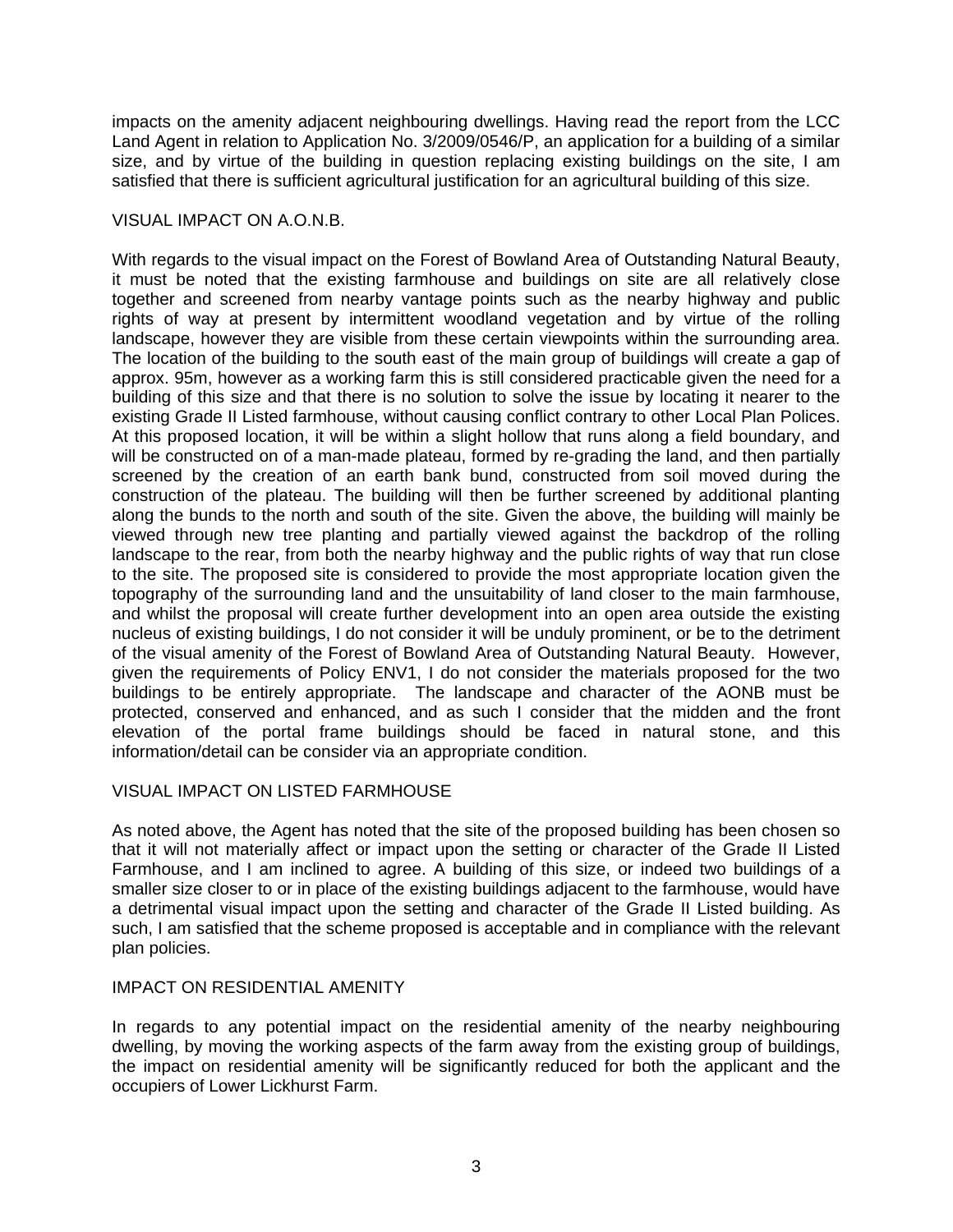Therefore, bearing in mind the above, I consider the scheme to comply with the relevant policies, and recommend the application accordingly.

SUMMARY OF REASONS FOR APPROVAL

The proposal represents an appropriate form of development and given its design, size and location would not result in visual detriment to the surrounding countryside, nor would its use have an adverse impact on highway safety.

RECOMMENDATION: That planning permission be GRANTED subject to the following condition(s):

1. The development must be begun not later than the expiration of three years beginning with the date of this permission.

 REASON: Required to be imposed pursuant to Section 91 of the Town and Country Planning Act 1990.

2. The permission shall relate to the development as shown on Plan Reference No's LOWE/03 Dwg 01D, LOWE/03 Dwg 02A, LOWE/03 Dwg 03A and LOWE/03 Dwg 04A.

 REASON: For the avoidance of doubt and to ensure that the development is carried out in accordance with the submitted plans.

3. Precise specifications or samples of the materials to be used for the walls and roof of the approved building, including their colour and texture, shall have been submitted to and approved by the Local Planning Authority before their use in the proposed works.

 REASON: In order that the Local Planning Authority may ensure that the materials to be used are appropriate to the locality in accordance with Policies G1 and ENV1 of the Ribble Valley Districtwide Local Plan ensuring a satisfactory standard of appearance given the location of the site within the Forest of Bowland Area of Outstanding Natural Beauty.

4. Unless otherwise agreed in writing with the Local Planning Authority the development shall be carried out in strict accordance with the recommendations of the bat survey and report submitted with the application dated 16 June 2009.

 REASON: To comply with policies G1 and ENV7 of the Ribble Valley Districtwide Local Plan ensuring that no species/habitat protected by the Wildlife and Countryside Act 1981 are destroyed.

5. Prior to commencement of any site works, including delivery of building materials and excavations for foundations or services all trees within the nearby vicinity to remain shall be protected in accordance with the BS5837 [Trees in Relation to Construction] and which shall be agreed in writing.

 The root protection zone shall be 12 x the DBH and must cover at least the entire branch spread of the trees, [the area of the root soil environment from the trunk to the edge of the branch spread] and shall remain in place until all building work has been completed and all excess materials have been removed from site including soil/spoil and rubble.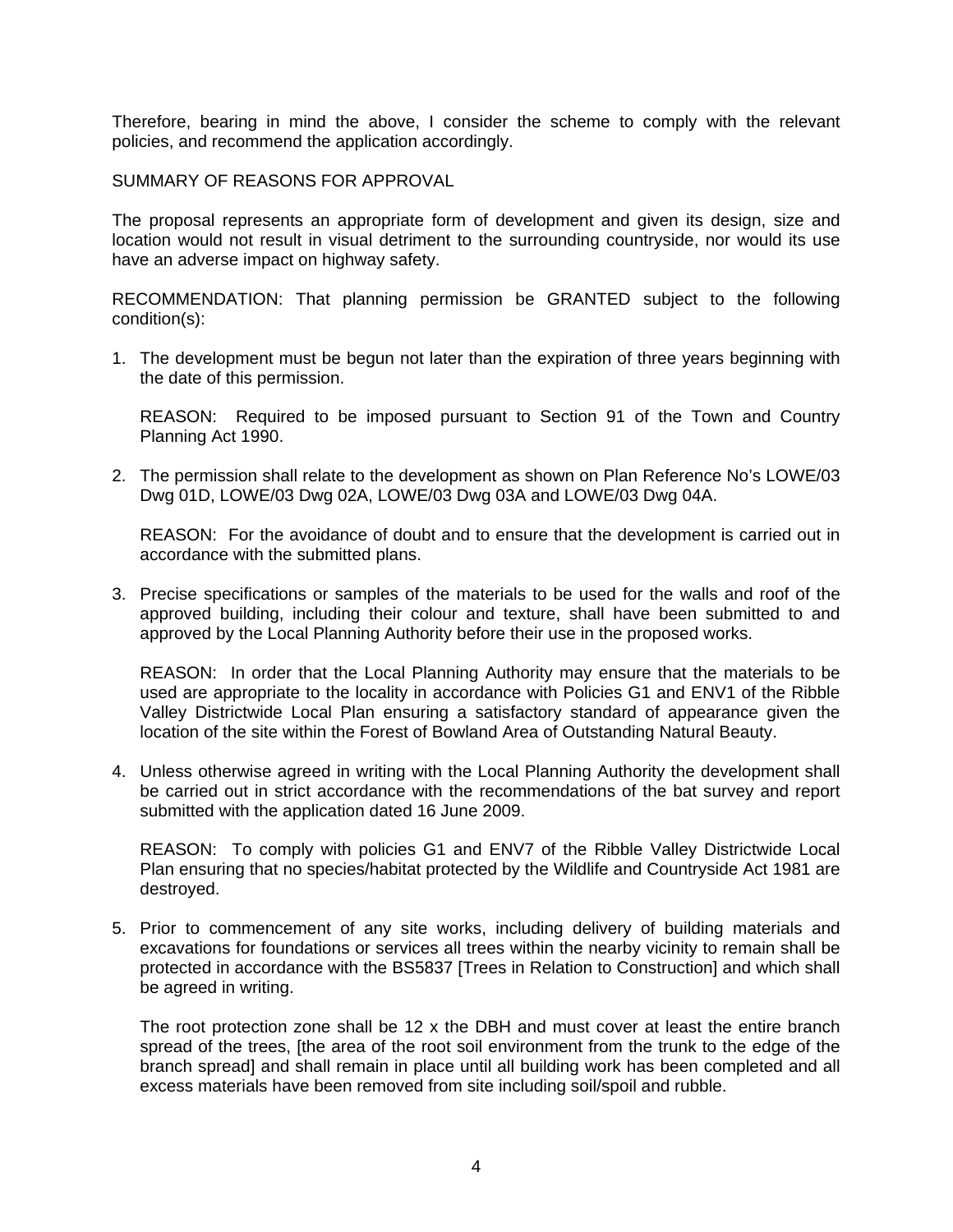During the building works no excavations or changes in ground levels shall take place and no building materials/spoil/soil/rubble shall be stored or redistributed within the protection zone, in addition no impermeable surfacing shall be constructed within the protection zone.

 No tree surgery or pruning shall be implemented with out prior written consent, which will only be granted when the local authority is satisfied that it is necessary, will be in accordance with BS3998 for tree work and carried out by an approved arboricultural contractor.

 REASON: In order to ensure that any trees affected by development and considered to be of visual, historic or botanical value are afforded maximum physical protection from the adverse affects of development, and in order to comply with planning policies G1 and ENV13 of the District Wide Local Plan.

6. The development hereby permitted shall not be commenced until details of the landscaping of the site, including wherever possible the retention of existing trees, have been submitted to, and approved in writing by, the Local Planning Authority. The scheme shall indicate, as appropriate, the types and numbers of trees and shrubs, their distribution on site, those areas to be seeded, turfed, paved or hard landscaped, including details of any changes of level or landform and the types and details of all fencing and screening.

 The approved landscaping scheme shall be implemented in the first planting season following occupation or use of the development, whether in whole or part and shall be maintained thereafter for a period of not less than 5 years to the satisfaction of the Local Planning Authority. This maintenance shall include the replacement of any tree or shrub which is removed, or dies, or is seriously damaged, or becomes seriously diseased, by a species of similar size to those originally planted.

 REASON: In the interests of the amenity of the area and to comply with Policy G1 of the Ribble Valley Districtwide Local Plan.

7. This permission shall be implemented in accordance with the proposal as amended by letter and plan received on the 13 August 2010.

 REASON: For the avoidance of doubt since the proposal was the subject of agreed amendments.

8. Within 3 months of the building works hereby approved being completed the existing agricultural buildings indicated on the approved plans to be demolished, shall be demolished.

REASON: Permission would not have been given for the proposed development but for the fact that the existing buildings are redundant.

#### INFORMATIVES

Consent of the Environment Agency is required prior to the discharge of effluent to surface or underground waters. Consent will only be considered if discharge to the foul sewer is not practicable, in which case the applicant should consider: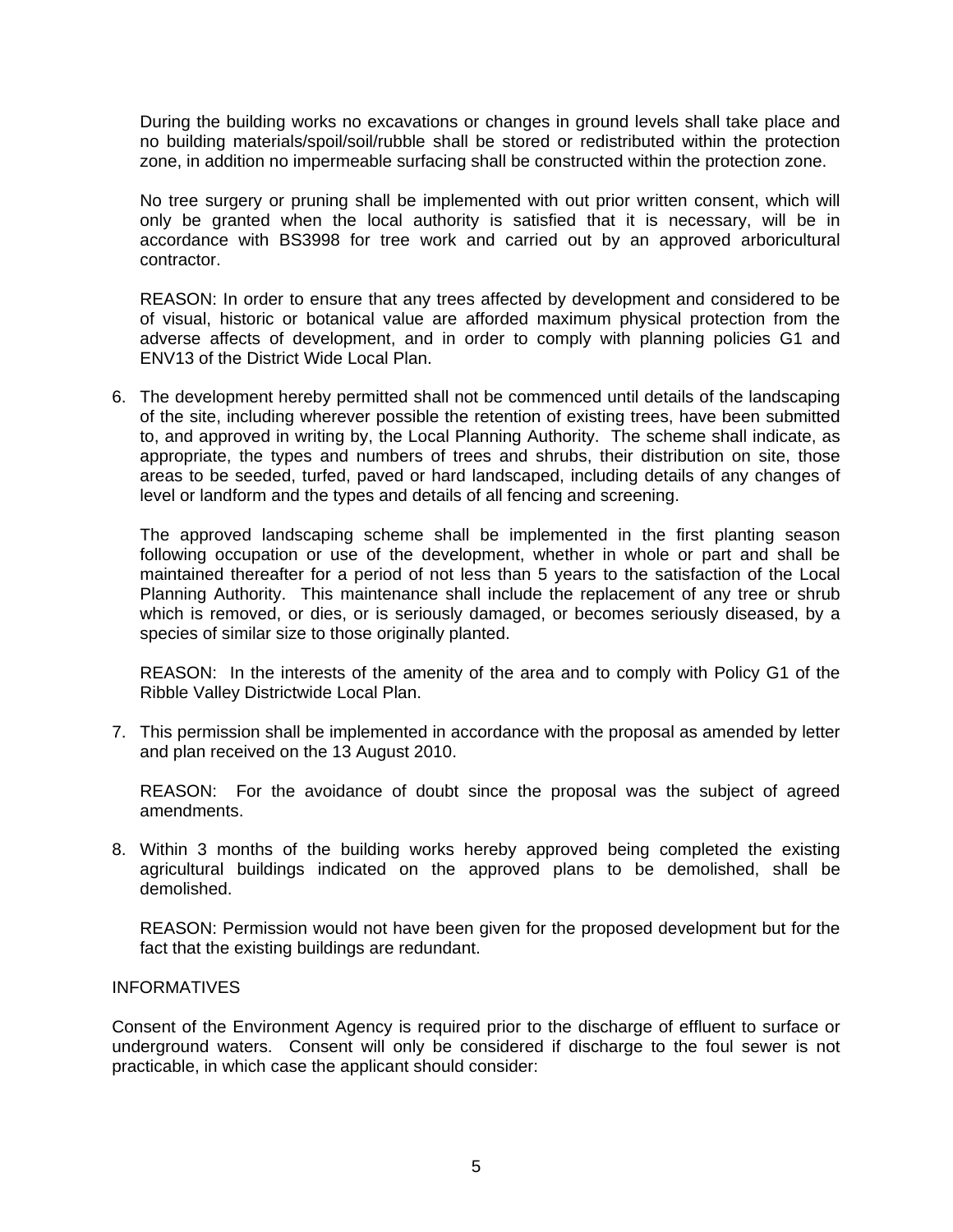- (i) Construction of a soakaway area with no residual discharge to watercourse.
- (ii) Construction of a soakaway area with a high level overflow discharging to watercourse.

Direct discharge to watercourse which will only be considered where options (i) and (ii) are impracticable. The applicant should be advised to contact the Environment Agency, Area Planning Liaison Officer, Lutra House, Dodd Way, Off Seedlee Road, Walton Summit, Bamber Bridge, Preston PR5 8BX for any option not involving discharge to foul sewer.

The below ground slurry tank must comply with the Water Resources (Silage, Slurry and Agricultural Fuel Oil) Regulations 2010. Further guidance on the construction of slurry reception pits and in-situ or above-ground slurry stores or tanks is available on the following website [www.environment-agency.gov.uk/static/documents/Business/SSAFO\\_Factsheet\\_1.pdf](http://www.environment-agency.gov.uk/static/documents/Business/SSAFO_Factsheet_1.pdf) 

Under the terms of the Water Resources Act 1991, the prior written consent of the Environment Agency may be required for any discharge of sewage or trade effluent into water including groundwater and may be required for any discharge of surface water liable to contamination of such controlled waters or for any discharge of sewage or trade effluent from buildings or fixed plant or into waters which are not controlled waters. Such consents must comply with the requirements of the Groundwater Regulations 1998 including prior investigation, technical precautions and requisite surveillance and may be withheld. (Controlled waters include rivers, streams, groundwater, reservoirs, estuaries and coastal waters).

The proposed covered midden does not fall under the Water Resources (Silage, Slurry and Agricultural Fuel Oil) Regulations 2010. The applicant must notify the Environment Agency at least 14 days before the new/altered structure is brought into use using Form WQE3.

The Council considers that the proposed midden and the front elevation of the portal frame building shall be faced in natural stone, given their location within the AONB.

APPLICATION NO: 3/2010/0424/P (GRID REF: SD 368478 432571) PROPOSED 2 NO NEW DWELLINGS WITHIN THE GROUNDS OF CLAYTON MANOR, WILPSHIRE

| <b>PARISH COUNCIL:</b> | No observations received at the time of writing this report. |
|------------------------|--------------------------------------------------------------|
|------------------------|--------------------------------------------------------------|

#### COUNTY SURVEYOR: No observations received at the time of writing this report.

ADDITIONAL REPRESENTATIONS: Three letters of objection have been received from nearby residents who wish to object to the application, summarised as follows:

- Overlooking resulting in loss of privacy
- Overbearing impact
- Impact upon highway safety
- Increase in run-off resulting in pressure upon the drainage and sewer system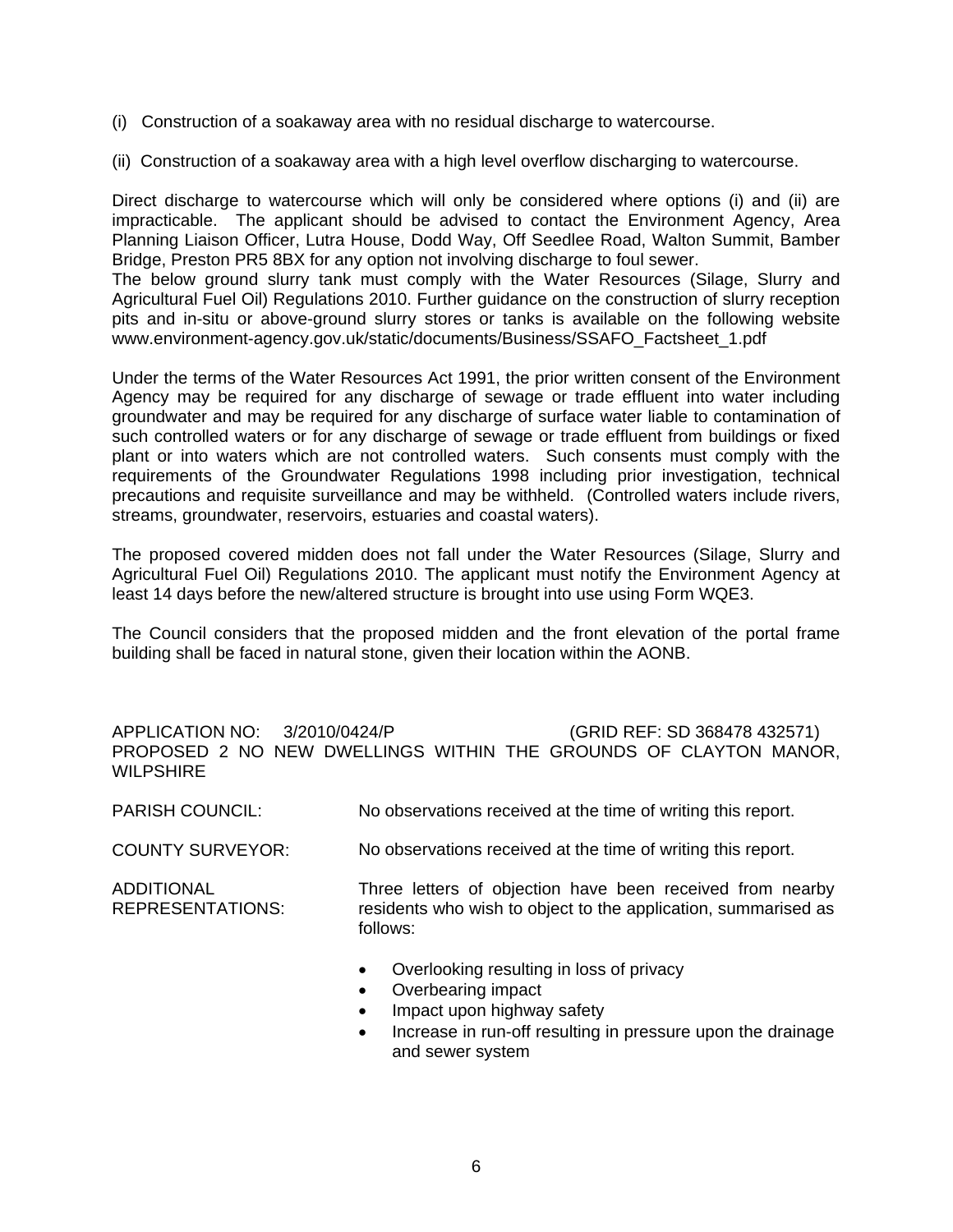- Noise disturbance
- Does not fall within the councils remit to provide affordable housing
- Lack of parking provision leading to the overflow of cars onto neighbouring streets
- Materials are not in keeping with the existing house.

#### **Proposal**

Permission is sought for the removal of the existing detached garage to the south of the main entrance to the site and the erection of two detached dwellings sited towards the south-eastern corner of the grounds in the ownership of Clayton Manor with detached single garage to the southern corner of the site measuring approx.  $6m \times 6m \times 3.5m$  in height to the ridge with a pitched roof.

Initial plans were submitted which detailed the erection of a singular 'L-shaped' building to accommodate two separate residential properties in which the eastern side elevation facing Ribchester Road measured approx. 11.8 metres in length, the southern elevation facing Glendene Park measured approx. 22.9 metres in length with an overall height of approx. 6.2 metres. External chimneys were also incorporated to the western and northern gable elevation. The main alterations to the initial scheme include the removal of the external chimneys, the construction of two separate dwellings with amendments to their size and design with the distance from the southern boundary wall to the southern elevation of the properties increased from 5.9 metres to 7.4 metres to maximise the protection of the trees adjacent to and outside the curtilage of Clayton Manor which are protected by a Tree Preservation Order. The first of the two dwellings is orientated north to south, measuring approx. 10.3m x 6m x 6.6m in height to the ridge with a hipped roof and attached single garage to its western elevation measuring approx. 6m x 3.6m x 3.6m in height to the ridge with a sloping roof. Distance at the nearest point from this property to the eastern boundary wall facing Ribchester Road is approx. 1.8 metres.

There is a separation distance of approx. 1m from the above property to the second, which is orientated west to east, measuring approx. 10.6m x 6m x 7.4m in height with a pitched roof design to its eastern gable elevation and a pitched gable roof to its western elevation. There is a distance of approx. 7.4 metres from the southern elevation of this property to the boundary wall facing Glendene Park and a distance of approx. 1.6 metres at the nearest point from the side elevation of the detached garage from the side elevation of Glendene Coach House. Materials to be used in their construction are rendered walls with stone quoins, roof slates to match the main property with white upvc windows.

### **Site Location**

The site lies within the grounds of Clayton Manor, a large three storey building which is visually prominent on approach from Ribchester Road at the junction with Knowsley Road within the main settlement of Wilpshire.

### **Relevant History**

None.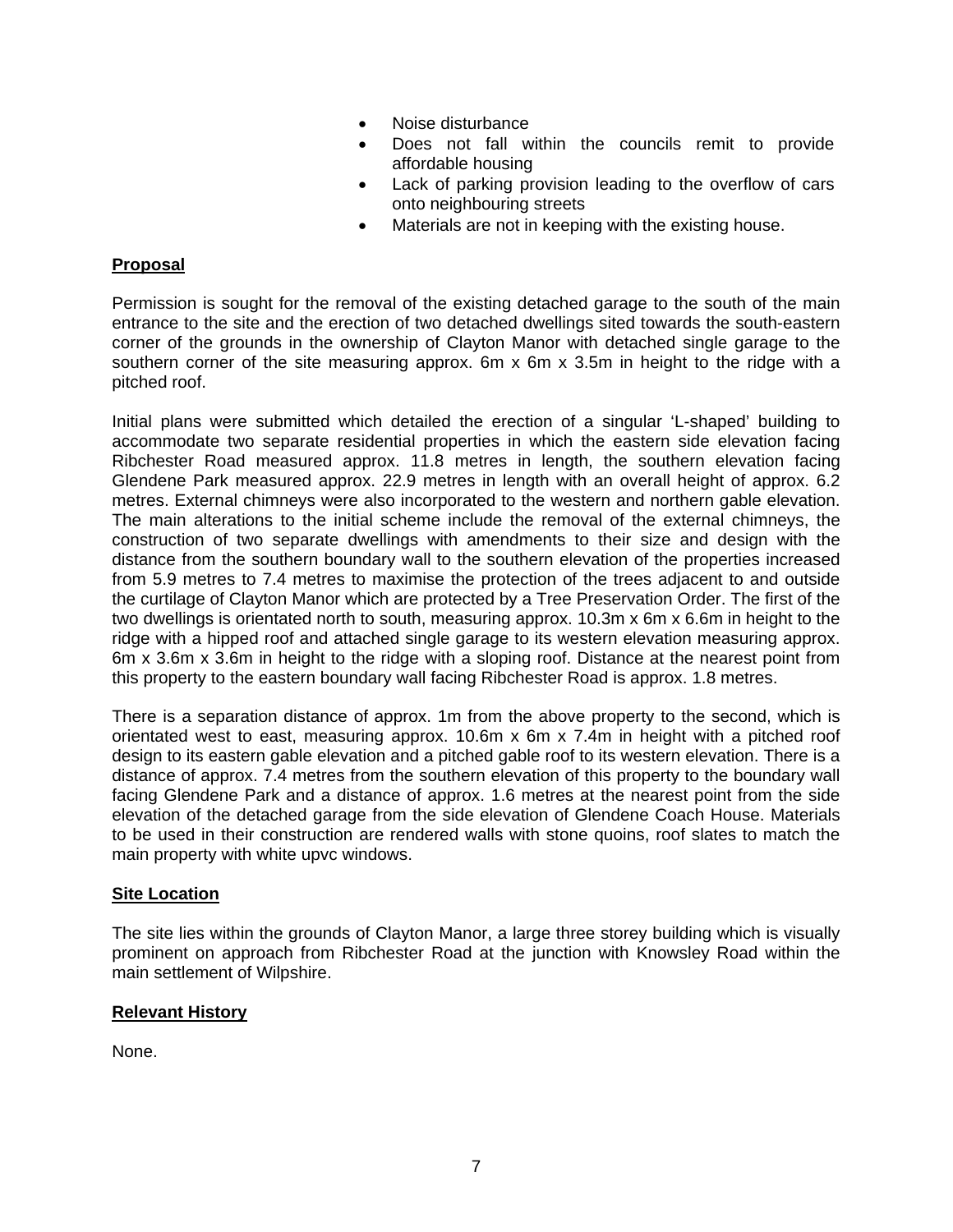#### **Relevant Policies**

Policy G1 – Development Control. Policy G2 – Settlement Strategy. Policy ENV13 – Landscape Protection.

#### **Environmental, AONB, Human Rights and Other Issues**

The scheme is for two new residential units within Wilpshire, which is covered by Policy G2 of the Local Plan that allows for development wholly within the built part of the settlement. I am therefore satisfied that the principle of development is in accordance with plan policy.

The main considerations in the determination of this application are the design, visual impact, effect on trees, and any potential impact upon neighbouring residential amenity.

In terms of visual impact Policy G1 of the Ribble Valley Districtwide Local Plan states that *'development should be sympathetic to existing and proposed land uses in terms of its size, intensity and nature…………the density, layout and relationship between buildings is of major importance. Particular emphasis will be placed on visual appearance and the relationship to surroundings as well as the effects of development on existing amenities'.* 

I consider that the relationship between Clayton Manor and the proposed dwellings, towards the south-eastern corner of the site is appropriate. The distance between the main dwelling and the proposals coupled with their orientation will not significantly mask the design features to the front elevation of Clayton Manor on approach to the site north-westwards on Ribchester Road. With regards to the visual impact of the proposals land levels will ensure that the height of the dwellings to the ridge are no more than Clayton Manor Lodge, which had an approved extension attached to the southern side of Clayton Manor of modern design and materials with a hipped roof. In addition, the site is surrounded by an existing high boundary stone wall which will mask the majority of the eastern side elevation of the 'l-shaped' two-bed roomed dwelling to the south of the entrance to the site. The bulk of the development has been reduced from what was previously submitted by virtue of a 1-metre separation distance between the two properties. The distance at first floor level will be approx. 4.6 metres when looking northwards towards the properties on Knowsley Road, which will provide a visual break due to the introduction of a single storey garage to the western side elevation of the two-bedroomed property. In addition, the existing mature trees aside the southern boundary wall, which are protected by a Tree Preservation Order will offer screening.

I note the concerns of a neighbouring resident with regards to the materials used in the proposals. I consider that as the materials and design of the dwellings are of relatively modern construction they will reflect and compliment the existing two-storey extension to the main property, and due to their orientation, as previously discussed, will not detract from the appearance and character of the predominantly stone built Clayton Manor.

I note the concerns of neighbouring residents with regards to the potential of overlooking, the overbearing impact of the development and noise disturbance. I consider that the distance of approx. 7.4 metres from the southern rear elevation of the proposals to the southern boundary wall is sufficient to ensure that any overbearing impact of the development and potential noise disturbance is minimal. I also consider that the distance of approx. 1.6 metres from the side elevation of the proposed detached garage and the side elevation of Glendene Coach House,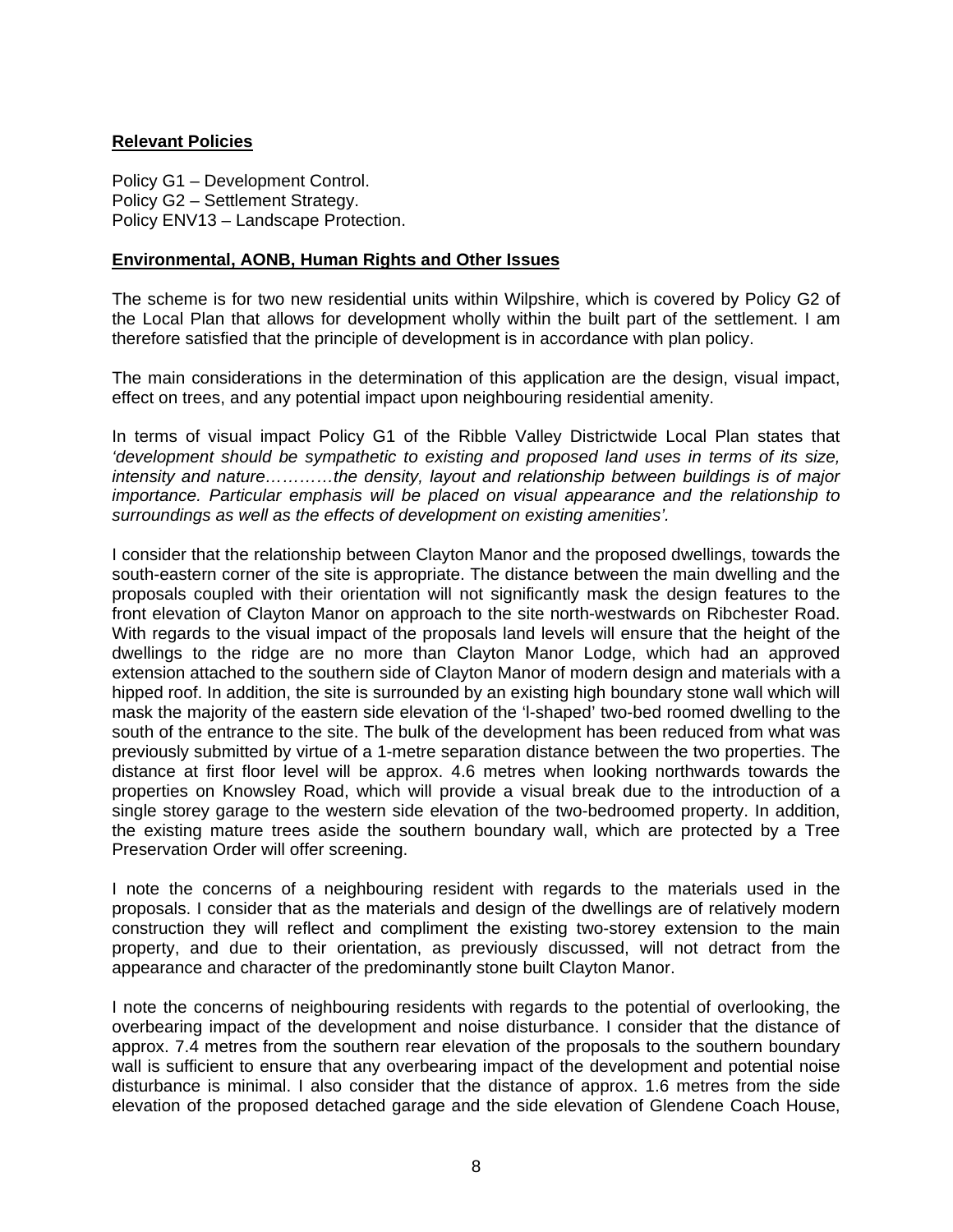which has a blank elevation, is sufficient to ensure that any impact of this part of the development upon the residents of Glendene Coach House is minimal. Their privacy is also safeguarded as the western gable elevation of the three bedroomed property which faces Glendene Coach House is blank. I consider that an appropriate condition restricting the further insertion of windows and doors to this elevation as well as any future extensions to the properties without the prior approval of the Local Authority is appropriate to safeguard the privacy of neighbours.

Due to the orientation of residential properties on Glendene Park to the south, any views from the first floor rear elevation windows will be oblique and will not directly overlook the properties. Views will also be restricted by the presence of mature trees to the southern boundary, which are protected by a Tree Preservation Order, ensuring their longevity.

I note the concerns of a neighbouring resident with regards to the effects further development on the site would have upon highway safety and existing parking pressures on neighbouring streets. Whilst I have not received any comments from the County Surveyor I consider that as the two-bedroomed property has an attached single car garage with block paving to the front to facilitate further parking and the three-bedroomed property has a detached two car garage, again with the potential for more parking to the front, I consider that the development provides the adequate availability of parking provision which should not necessitate the need to park off site.

Effects of the development upon existing drainage and sewerage systems is not classed as a material consideration in the determination of this application. Whilst I note the comments from a neighbouring resident with regards to the provision of affordable housing, the development of two residential properties only, within a main settlement is less than the affordable housing threshold and as such there is no requirement that any of the dwellings are to be affordable.

Therefore, having regard to all the above I am of the opinion that the works would not prove significantly detrimental to either visual or residential amenity and recommend accordingly.

SUMMARY OF REASONS FOR APPROVAL

The proposal has no significant detrimental impact on nearby residential amenity nor would it have an adverse visual impact.

RECOMMENDATION: That planning permission is GRANTED subject to the following condition(s):

1. The development must be begun not later than the expiration of three years beginning with the date of this permission.

 REASON: Required to be imposed pursuant to Section 91 of the Town and Country Planning Act 1990.

2. This permission shall be implemented in accordance with the proposal as amended by plan received on the 26 July 2010 and 24 August 2010 – drawing no. 2101-02 Revision B relating to the proposed site plan, drawing no. 2101-03 relating to proposed floor plans, drawing no. 2101-04 relating to proposed elevations and drawing no. 2101-05 relating to finished floor levels.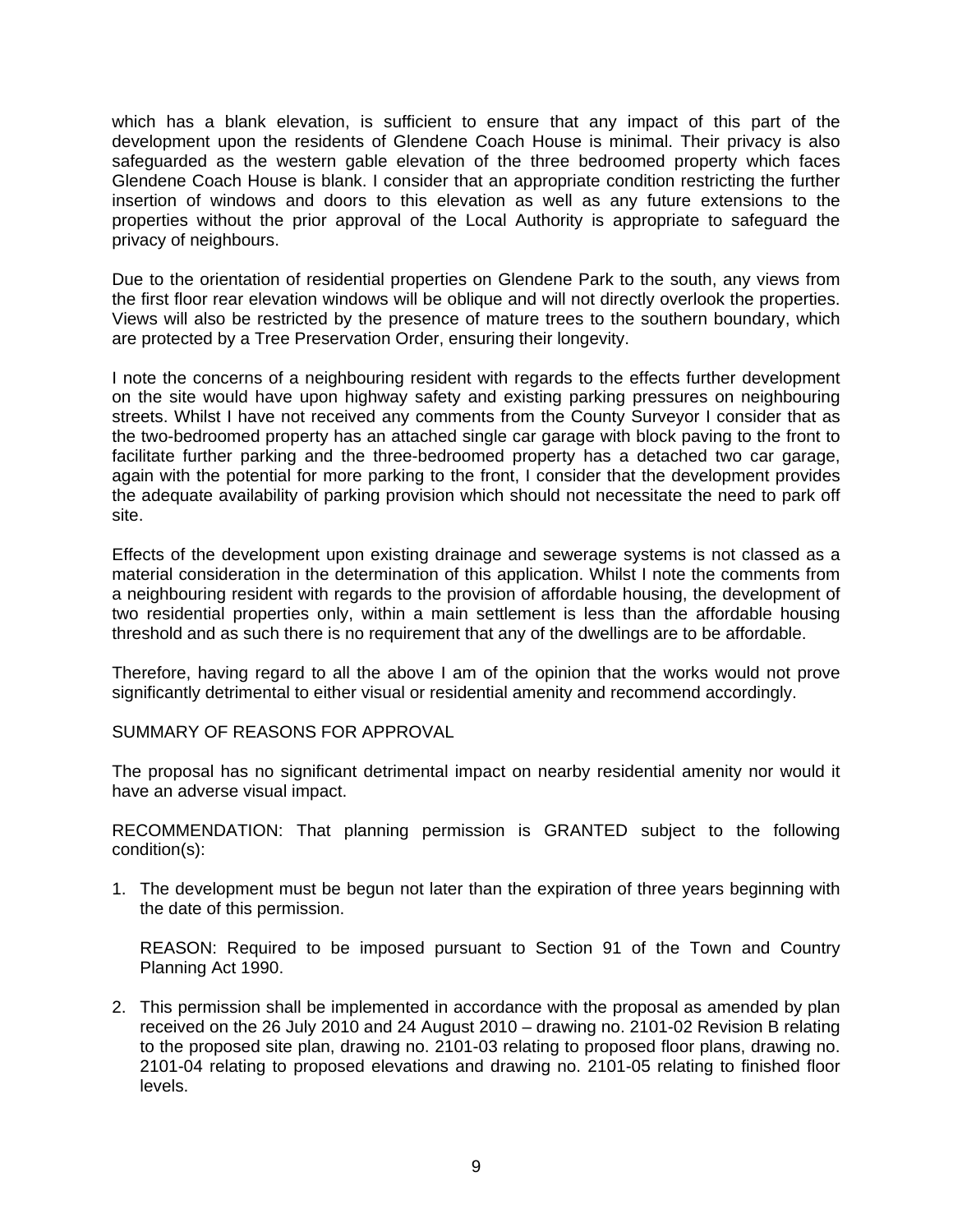REASON: For the avoidance of doubt and to ensure that the development is carried out in accordance with the submitted plans.

3. The proposed garages shall be for private and domestic purposes only and no trade or business whatsoever shall be carried out from within the building.

 REASON: In order to safeguard nearby residential amenities as provided for within policies G1 of the Ribble Valley Districtwide Local Plan.

4. Precise specifications or samples of walling and roofing materials and details of any surface materials to be used including their colour and texture shall have been submitted to and approved by the Local Planning Authority before their use in the proposed works.

 REASON: In order that the Local Planning Authority may ensure that the materials to be used are appropriate to the locality in accordance with Policy G1 of the Ribble Valley Districtwide Local Plan and the adopted Supplementary Planning Guidance – 'Extensions and Alterations to Dwellings'.

5. Notwithstanding the provisions of the Town and Country Planning (General Permitted Development) Order 2008 (or any Order revoking or re-enacting that Order) any future extensions and/or alterations to the dwellings including any development within the curtilage as defined in Schedule 2 Part 1 Classes A to H shall not be carried out without the formal written consent of the Local Planning Authority.

 REASON: In the interests of the amenity of the area in accordance with Policy G1 of the Ribble Valley Districtwide Local Plan.

6. Notwithstanding the provisions of the Town and Country Planning (General Permitted Development) Order 2008 (or any Order revoking or re-enacting that Order) the western gable elevation of the three-bedroomed property facing the side elevation of Glendene Coach House shall not be altered by the insertion of any window or doorway without the formal written permission of the Local Planning Authority.

 REASON: In order to safeguard nearby residential amenity in accordance with Policies G1 and H10 of the Ribble Valley Districtwide Local Plan and the adopted Supplementary Planning Guidance – 'Extensions and Alterations to Dwellings'.

7. Prior to commencement of any site works including delivery of building materials and excavations for foundations or services all trees growing on adjacent land and included in the Glendene Tree Preservation Order shall be protected in accordance with the BS5837 [Trees in Relation to Construction] the details of which shall be agreed in writing and all tree protection measures inspected by the local planning authority before any site works are begun.

The root protection zone shall be 12 x the DBH  $+$  20% [9.36m] and shall remain in place until all building work has been completed and all excess materials have been removed from site including soil/spill and rubble.

 During the building works no excavations or changes in ground levels shall take place and no building materials/spoil/soil/rubble shall be stored or redistributed within the protection zone, in addition no impermeable surfacing shall be constructed within the protection zone.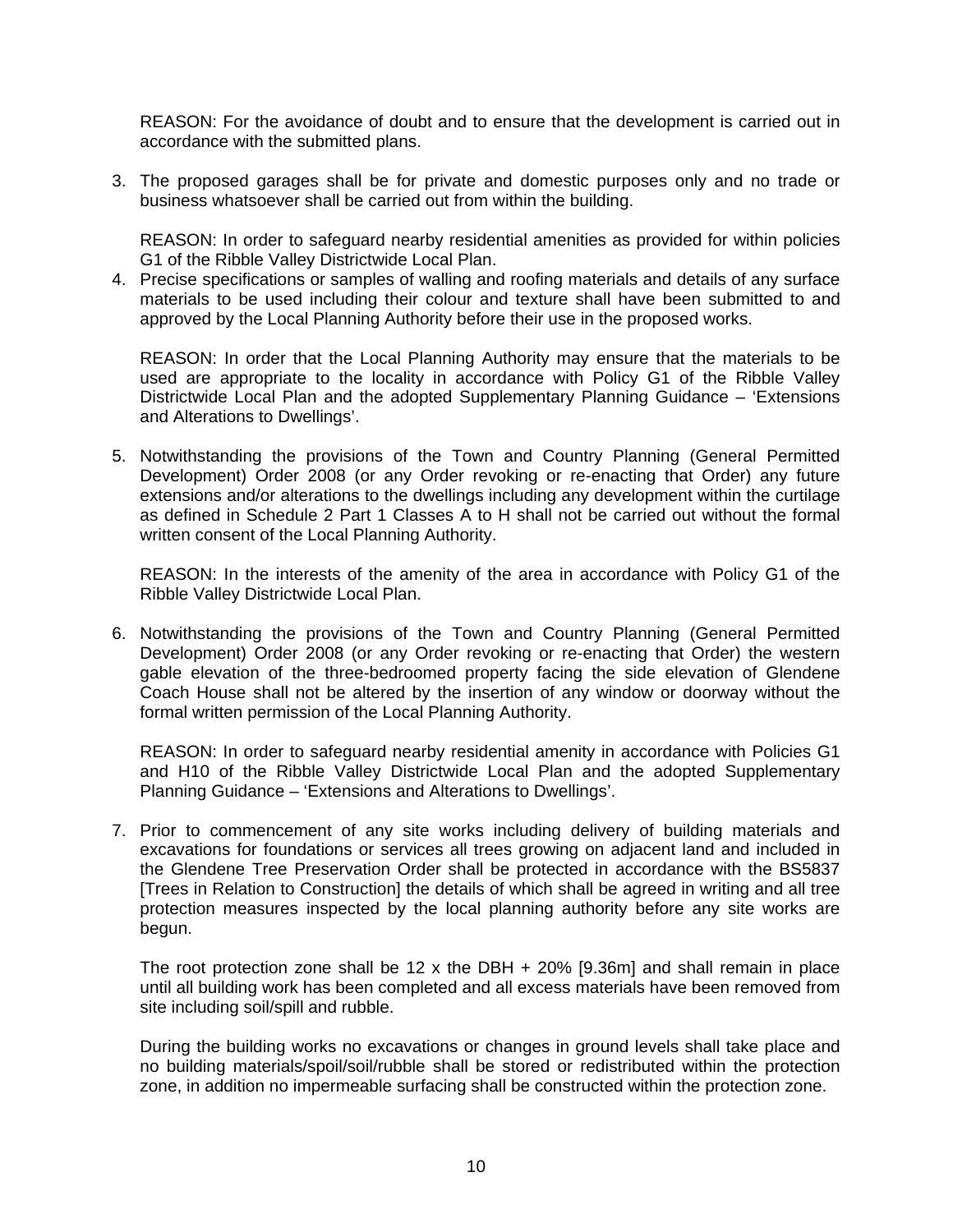No tree surgery or pruning shall be implemented without prior written consent, which will only be granted when the local authority is satisfied that it is necessary, will be in accordance with BS3998 for tree work and carried out by an approved arboricultural contractor.

 REASON: In order to ensure that any trees affected by development and included in a Tree Preservation Order/considered to be of visual, historic or botanical value are afforded maximum physical protection from the adverse affects of development in accordance with Policies G1 and ENV13 of the Ribble Valley Districtwide Local Plan.

APPLICATION NO: 3/2010/0589/P (GRID REF: SD 369649 450440) APPLICATION TO REMOVE CONDITION NO. 5 OF PLANNING CONSENT 3/2008/0091/P, TO ALLOW THE HOLIDAY LET TO BE SOLD AS A SEPARATE PROPERTY AT DEERSTONES, NEWTON-IN-BOWLAND, LANCASHIRE

- PARISH COUNCIL: No observations or comments received within the statutory 21 day consultation period.
- LCC TRAFFIC AND DEVELOPMENT ENGINEER: No objection in principle to the application on highway safety grounds.

ADDITIONAL REPRESENTATIONS: One letter has been received from a nearby neighbour who raises the following points of objection:

- 1. Newton is a very small village where parking is a problem, especially in this area. If there is a new dwelling created here, where will they park?
- 2. Parking is currently on the road/junction corner, however this space is small and with an additional dwelling, will get busier in terms of parked cars. Once they are both sold, where will the cars park?

### **Proposal**

This application seeks permission to remove Condition no. 5 of planning consent 3/2008/0091/P, in order to allow the holiday let previously approved, to be sold as a separate property. Condition 5 is the standard, restrictive holiday let condition placed on all applications where planning permission is approved for new holiday let accommodation.

#### **Site Location**

The site is located within the Forest of Bowland Area of Outstanding Natural Beauty, and within the village boundary and Conservation Area of Newton, as defined by the Ribble Valley Districtwide Local Plan.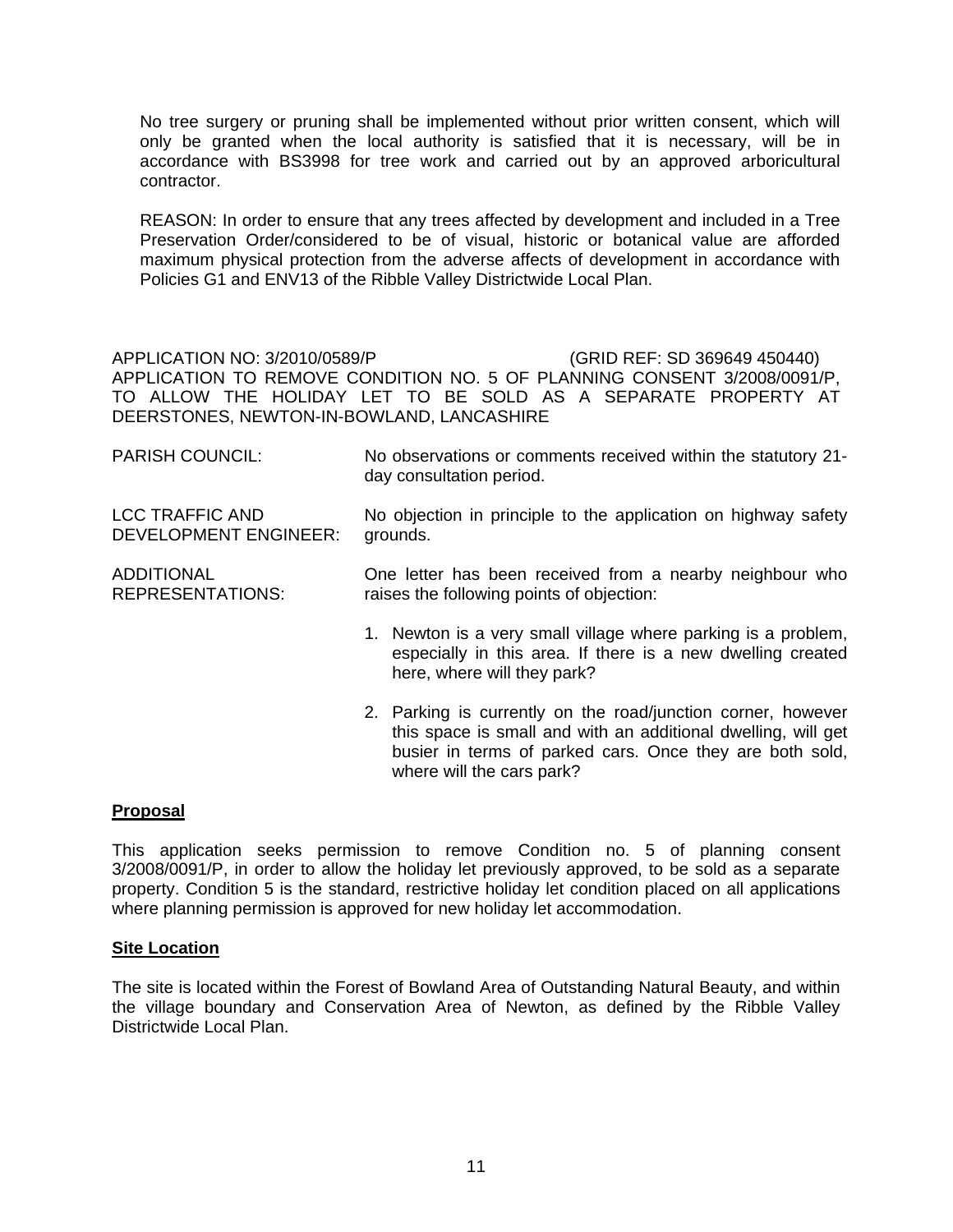### **Relevant History**

3/2008/0091 – To convert one dwelling house into a dwelling house and a holiday let cottage (Re-submission) – Granted Conditionally.

3/2007/1084 – To convert one dwelling house into a dwelling house and a holiday let cottage – Refused.

3/2001/0749 – Change of use of former agricultural storage area to create domestic extension – Granted Conditionally.

3/1999/0894 – Conversion of Barn to Dwelling (Amended Scheme) - Granted Conditionally.

3/1999/0010 – Alterations & Improvements to existing building for use as a dwelling – Granted Conditionally.

#### **Relevant Policies**

Policy G1 - Development Control. Policy G4 – Settlement Strategy. Policy H15 – Building Conversions – Location. Policy H16 – Building Conversion – Building to be converted. Policy H17 – Building Conversions – Design Matters. Policy H23 – Removal of Holiday Let Conditions. Policy ENV1 - Area of Outstanding Natural Beauty. Policy ENV16 – Development within Conservation Areas. PPS3 – Housing (June 2010).

### **Environmental, AONB, Human Rights and Other Issues**

The site is located within the Forest of Bowland Area of Outstanding Natural Beauty, and within the village boundary and Conservation Area of Newton, as defined by the Ribble Valley Districtwide Local Plan. Permission was granted in 2008 to convert Deerstones from a single dwelling into two units, a smaller property and a separate holiday let. This application seeks permission to remove Condition no. 5 of planning consent 3/2008/0091/P, in order to allow the holiday let previously approved, to be sold as a separate property. Condition 5 is the standard, restrictive holiday let condition placed on all applications where planning permission is approved for new holiday let accommodation.

In order to assess the principle of this proposal, it is important to consider Policy H23 which states that 'Proposals seeking the removal of conditions which restrict the occupation of dwellings to tourism/visitor usage will be refused unless the proposal conforms to the normal development control policies. Prior to September 2008, the Council had previously operated a Policy of housing restraint given the 'over supply' of housing the borough had when measured against targets set against the Joint Lancashire Structure Plan 2001 – 2016. This was lifted following the introduction of the Regional Spatial Strategy which noted that the Borough as a whole now had a significant 'under supply' of housing. As such, it was now considered that proposals for housing would now be considered acceptable in principle providing they comply with the limits of the development as identified in the saved settlement hierarchy of the Districtwide Local Plan. Therefore this is a scheme for one new residential unit within Newtonin-Bowland, which is covered by Policy G4 of the Local Plan that allows for the re-use or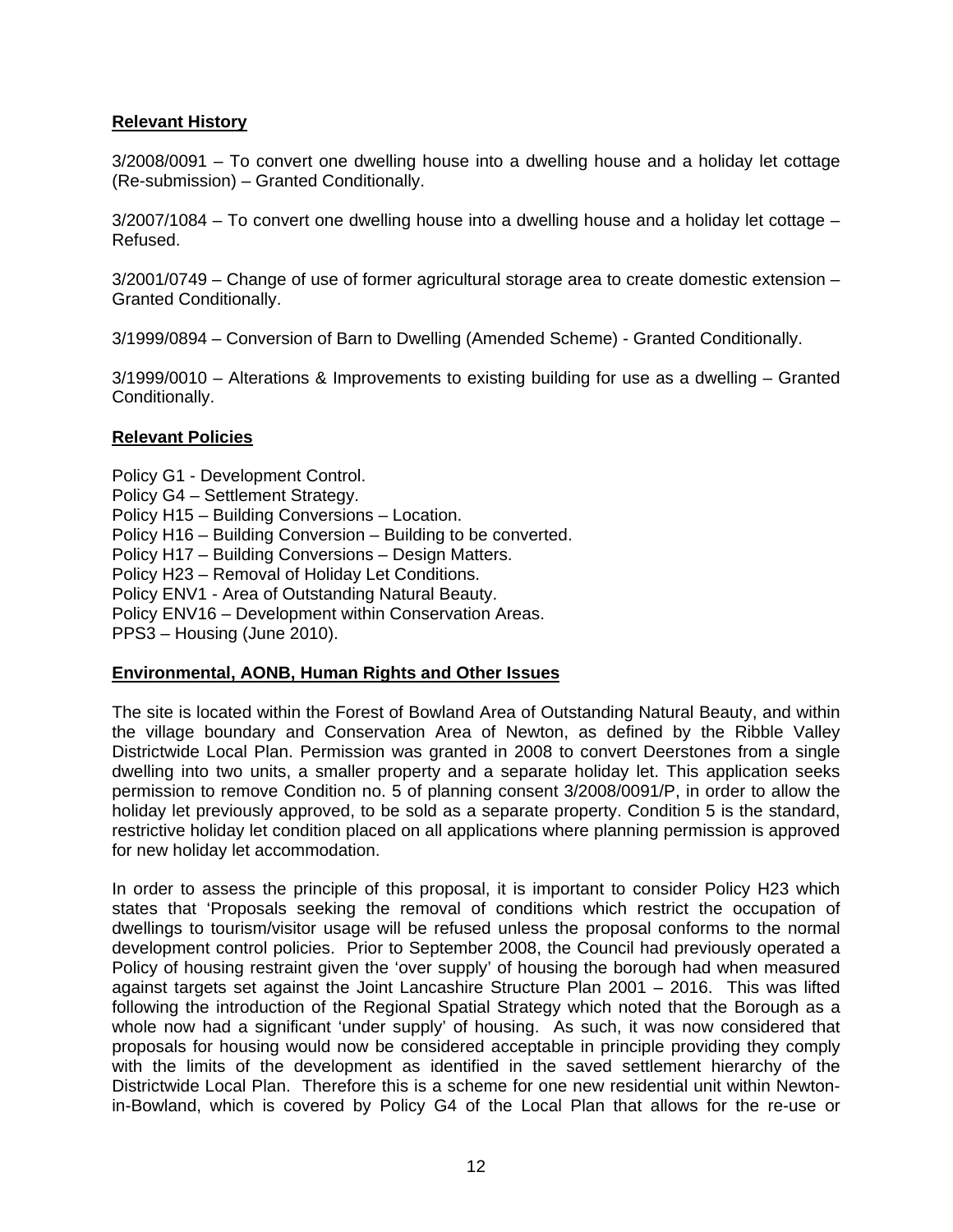rehabilitation of buildings or infill plots development wholly within the built part of the settlement. Therefore, I am satisfied the principle of development is in accordance with plan policy.

In addition Policies H15, H16 and H17 of the Districtwide Local Plan all support the conversion of appropriate buildings to dwellings, subject to there being no unacceptable harm to conservation interests. The proposal seeks permission for the removal of the Condition only, so there is no impact on the character or setting of the building, or on the A.O.N.B. or Conservation Area. As such, the principle of converting the property into two separate dwellings is accepted in accordance with the relevant Policies.

With regard to the points of objection raised by the nearby neighbours, the LCC Traffic and Development Engineer has no objections to this proposal from a highway safety point of view, as he notes that its removal will not have a detrimental impact on the immediate local highway network. In addition, it is worth noting that the Application Ref. No. 3/2008/0091 is still controlled by the following Condition, No. 6, which states,

*'Prior to commencement of use for holiday purposes a scheme allocating a parking space per unit shall be submitted to and approved in writing by the Local Planning Authority. It shall thereafter be retained in perpetuity.'* 

This Condition was added in order to ensure adequate parking facilities are allocated per unit, and providing the correct parking spaces are allocated per unit, and whilst I am mindful of the points of objection from nearby neighbour, I consider the scheme to comply with the relevant policies. The application is therefore recommended accordingly.

#### SUMMARY OF REASONS FOR APPROVAL

The proposal represents an appropriate form of development, will not be significantly detrimental to the visual amenity of the area, to the character of the building or on the setting and character of the Conservation Area and the Forest of Bowland Area of Outstanding Natural Beauty and will not be to the detriment of highway safety.

RECOMMENDATION: That planning permission be GRANTED and that Condition 5 is removed.

APPLICATION NO: 3/2010/0599/P (GRID REF: SD 359508 435242) REPLACEMENT PORCH, NEW GABLE ELEVATION WINDOWS, NEW VELUX ROOF WINDOWS AND NEW SLIDING DOORS IN ADJUSTED OPENING INVOLVING VARIATION TO PORCH AND CHANGE TO WINDOWS ON SIDE ELEVATION (RE-SUBMISSION) AT OAK TREE FARM BARN, PRESTON ROAD, LONGRIDGE, LANCASHIRE, PR3 3BL.

TOWN COUNCIL: No objections.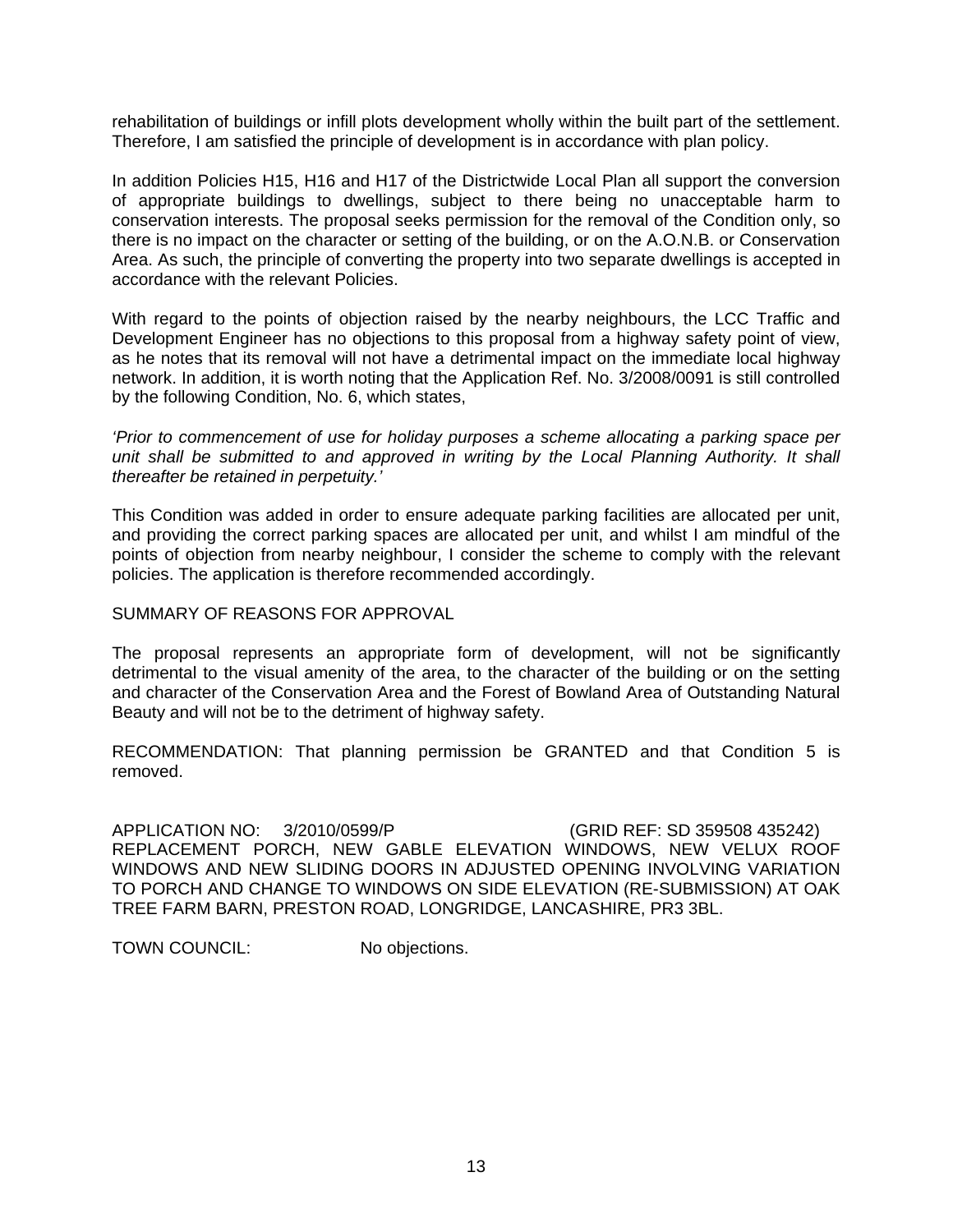ADDITIONAL REPRESENTATIONS:

One letter has been received from the adjacent neighbour who wishes to raise the following points of objection;

- 1. The proposed application basically seeks to remove Condition no. 3 of applications no's 3/2009/0218 and 3/2009/0929, which was applied by full planning committee to the first application when it came before the members at the April 2009 Committee;
- 2. It was decided to approve the four window in the gable end of the property facing mine, subject to conditions that all are obscure glazed, with the ground floor windows to be fixed pane as well, The windows have now been in place for some 3 months and are clear panes that open, which surely shows a disregard for the planning conditions originally proposed;
- 3. As with previous objections, due to the difference in the ground levels between the two properties, having clear glass in the ground floor windows will allow direct overlooking into main rooms of the front, south facing elevation of the house and into those at first floor; and
- 4. We therefore request that Planning Committee reject these proposed changes to the windows.

# **Proposal**

This application is a re-submission of a previous approved alteration to a scheme originally approved in April 2009. This application seeks approval for the insertion of three velux windows in the roof of the approved replacement porch to the front elevation of the property, and the retention of the two windows at ground floor in the north facing elevation of the property, which are clear glazed, opening windows. This will be at variance with the condition imposed by Committee on the previous application, 3/2009/0218 which was considered by Committee on 30 April 2009. This condition stated

The windows on the ground floor windows facing towards Tipping Farm shall be fixed pane and shall be obscure glazed of a type to be agreed, in writing by the Local Planning Authority. Thereafter, it shall be maintained in that condition in perpetuity.

The reason Committee imposed this condition was due to concerns regarding overlooking/loss of privacy, with the view that the condition would therefore protect residential amenity, in compliance with Policy G1 of the Districtwide Local Plan.

#### **Site Location**

The site is located outside the settlement boundary of Longridge, within open countryside as defined by the Ribble Valley Districtwide Local Plan.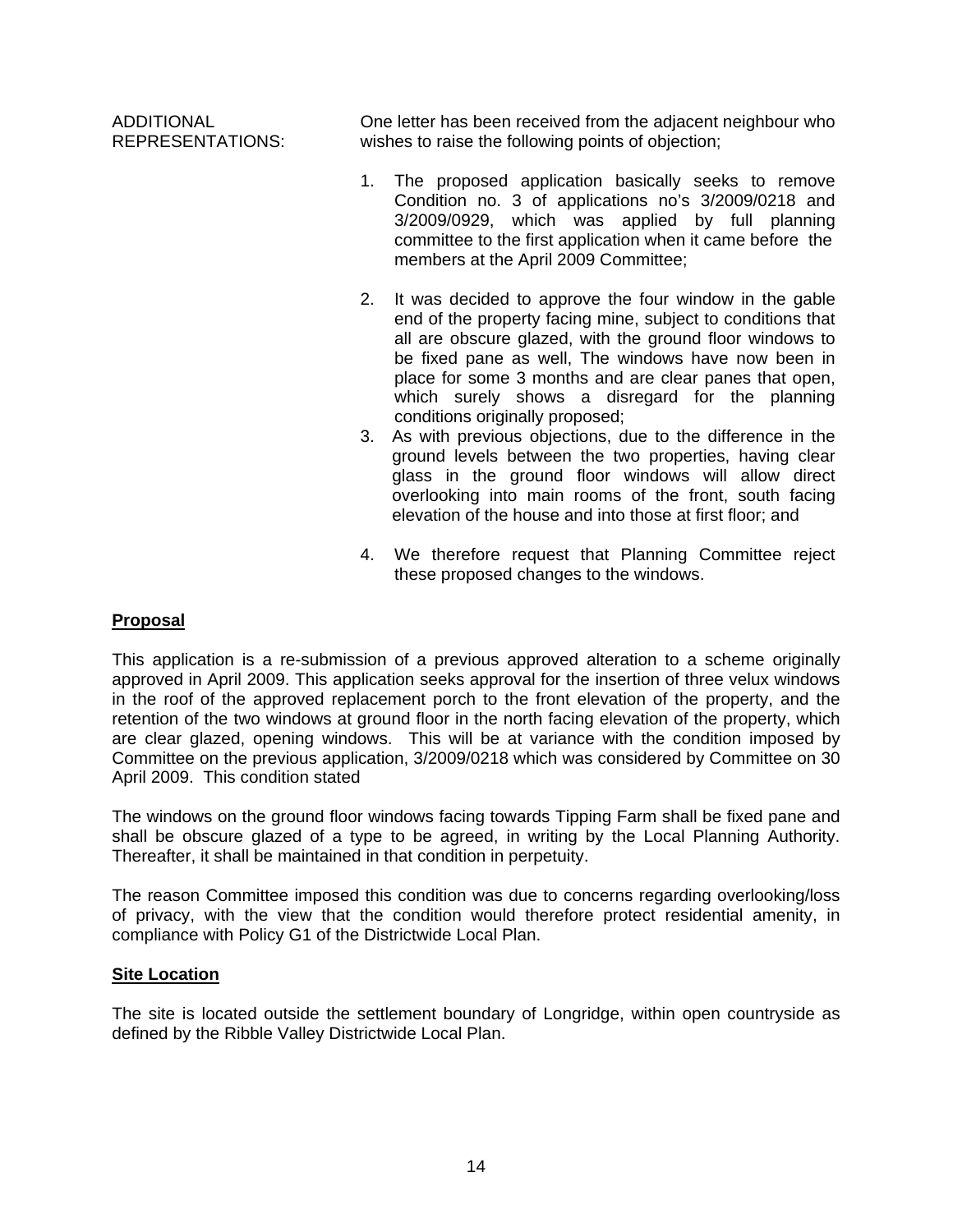#### **Relevant History**

3/2009/0929/P - Replacement porch, new gable elevation windows, new Velux roof windows and new sliding folding doors in adjusted opening (Re-submission) – Granted Conditionally.

3/2009/0218/P - Replacement porch, new gable elevation windows, new Velux roof windows and new sliding doors in adjusted opening – Granted Conditionally.

3/1993/0810/P – Detached Double Garage – Granted Conditionally.

3/1985/0043/P – Convert garage to study and erection of detached garage – Granted Conditionally.

3/1977/0407/P - Detached domestic dwelling on site of existing barn – Granted Conditionally.

#### **Relevant Policies**

Policy G1 - Development Control. Policy G5 – Settlement Strategy. Policy ENV3 – Development in Open Countryside. Policy H10 – Extensions and Alterations to Dwellings. SPG 'Extensions and Alterations to Dwellings'.

#### **Environmental, AONB, Human Rights and Other Issues**

As background to the site, the property in question is a two storey, detached dwelling with an attached garage. This dwelling was approved and constructed in the late 1970s, and had permitted development rights removed as part of the approval. This is the reason that the new velux windows within the roof, and indeed all the new windows within the side elevations, require planning permission. The keys issues with regards to this re-submitted proposal is relation to the impact on the residential amenity of the adjacent neighbours by virtue of the ground floor windows being clear glass and opening. The visual impact on the character of the property by virtue of the proposed alterations has already been accepted.

With regards to any potential impact on the residential amenity of the occupiers of the nearby properties, the property itself lies approx. 10m from the boundary with the property of the objector, and is separated by an approx. 1.7m high Leylandii hedge and various other plants and trees. The neighbour to the north of the property has objected to the alterations to the ground floor windows on the basis of loss of privacy, however having visited the site and assessed the current boundary treatment between the two properties, providing this boundary treatment is retained in perpetuity, I do not consider there will be a significant impact on the amenity of the occupiers of the adjacent properties by virtue of these two small windows being opening and non-obscured.

Therefore, bearing in mind the above comments and whilst I am mindful of the points of objection from the nearby neighbours, I consider the scheme to comply with the relevant policies, and as such recommended accordingly.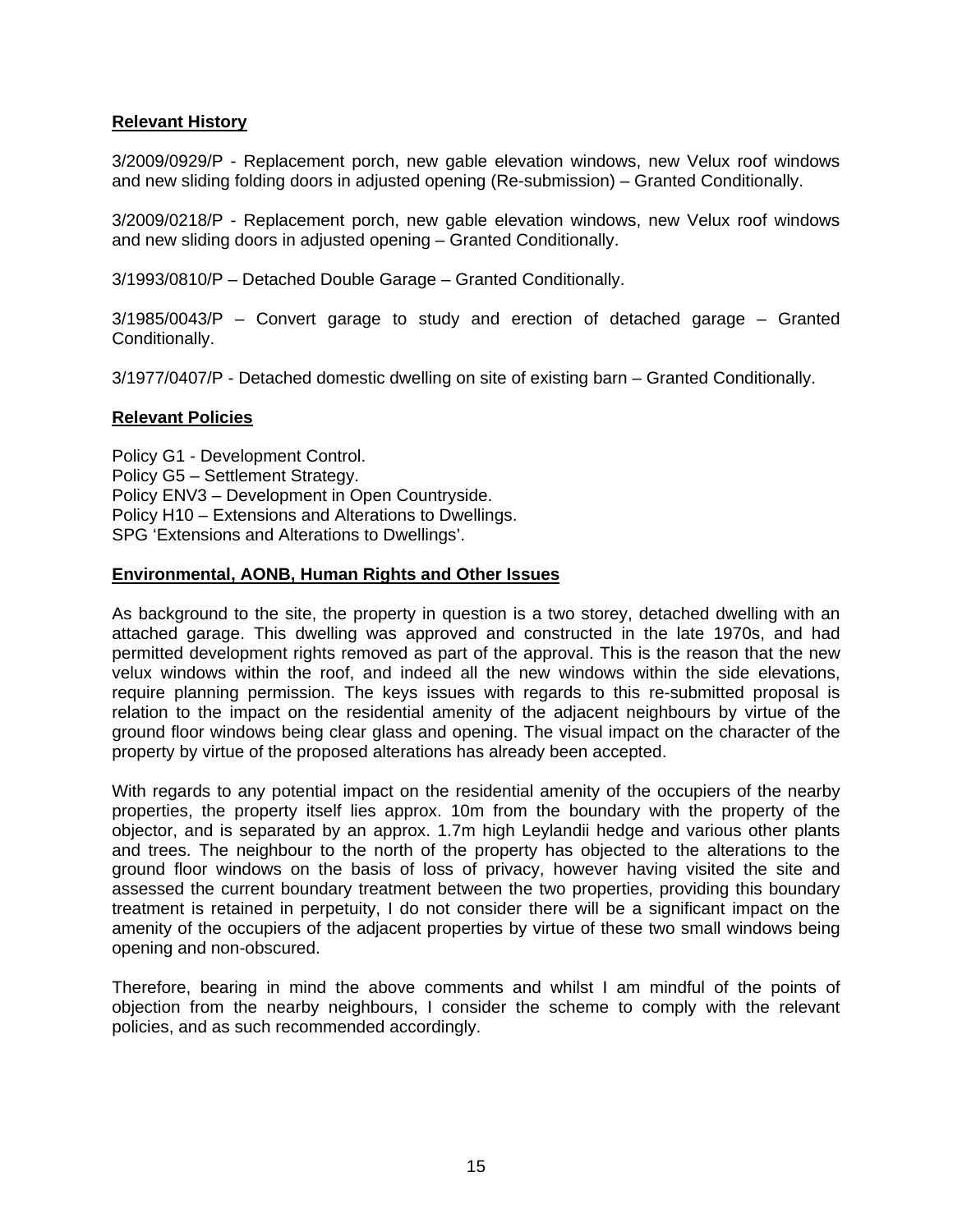#### SUMMARY OF REASONS FOR APPROVAL

The proposal has no significant detrimental impact on nearby residential amenity nor would it have an adverse visual impact.

RECOMMENDATION: That planning permission be GRANTED subject to the following condition(s):

1. The permission shall relate to the development as shown on Plan Drawing No's 04 Revision D and 05 Revision C.

 REASON: For the avoidance of doubt and to ensure that the development is carried out in accordance with the submitted plans.

2. All new first and second floor windows within the side elevations of the property hereby approved shall be obscure glazed, details of which shall be submitted to, and agreed in writing, by the Local Planning Authority before the development is completed; and also fitted with restrictors limiting the degree of opening of each opening light to not more than 45°. Thereafter they shall be maintained in that condition in perpetuity to the satisfaction of the Local Planning Authority.

 REASON: In order to protect nearby residential amenity in accordance with Policy G1 of the Ribble Valley Districtwide Local Plan.

3. The Leylandii hedge, trees and planting located between the points marked A and B on the plan marked 'Retained boundary treatment', shall be retained and maintained at a height of no less than 1.8m in height, in perpetuity.

 REASON: In order to create an effective boundary screen and minimise any potential impact on the residential amenity of the occupiers of the adjacent dwelling.

APPLICATION NO: 3/2010/0612/P (GRID REF: SD 362758 444580) CHANGE OF USE AND RE-BUILD FROM AN AGRICULTURAL STORAGE BUILDING TO AN EDUCATION BUILDING FOR FARM VISITS AT LAUND FARM, BOWLAND-WITH-LEAGRAM, CHIPPING, LANCASHIRE

| <b>PARISH COUNCIL:</b>                          | There have been no formal comments or observations<br>received within the statutory 21 day consultation period. |
|-------------------------------------------------|-----------------------------------------------------------------------------------------------------------------|
| <b>LCC TRAFFIC AND</b><br>DEVELOPMENT ENGINEER: | No objections to the application in principle on highway safety<br>grounds.                                     |
| <b>LCC PLANNING OFFICER</b><br>(ARCHAEOLOGY):   | No archaeological comments to make.                                                                             |
| <b>ADDITIONAL</b><br>REPRESENTATIONS:           | No additional representations have been received.                                                               |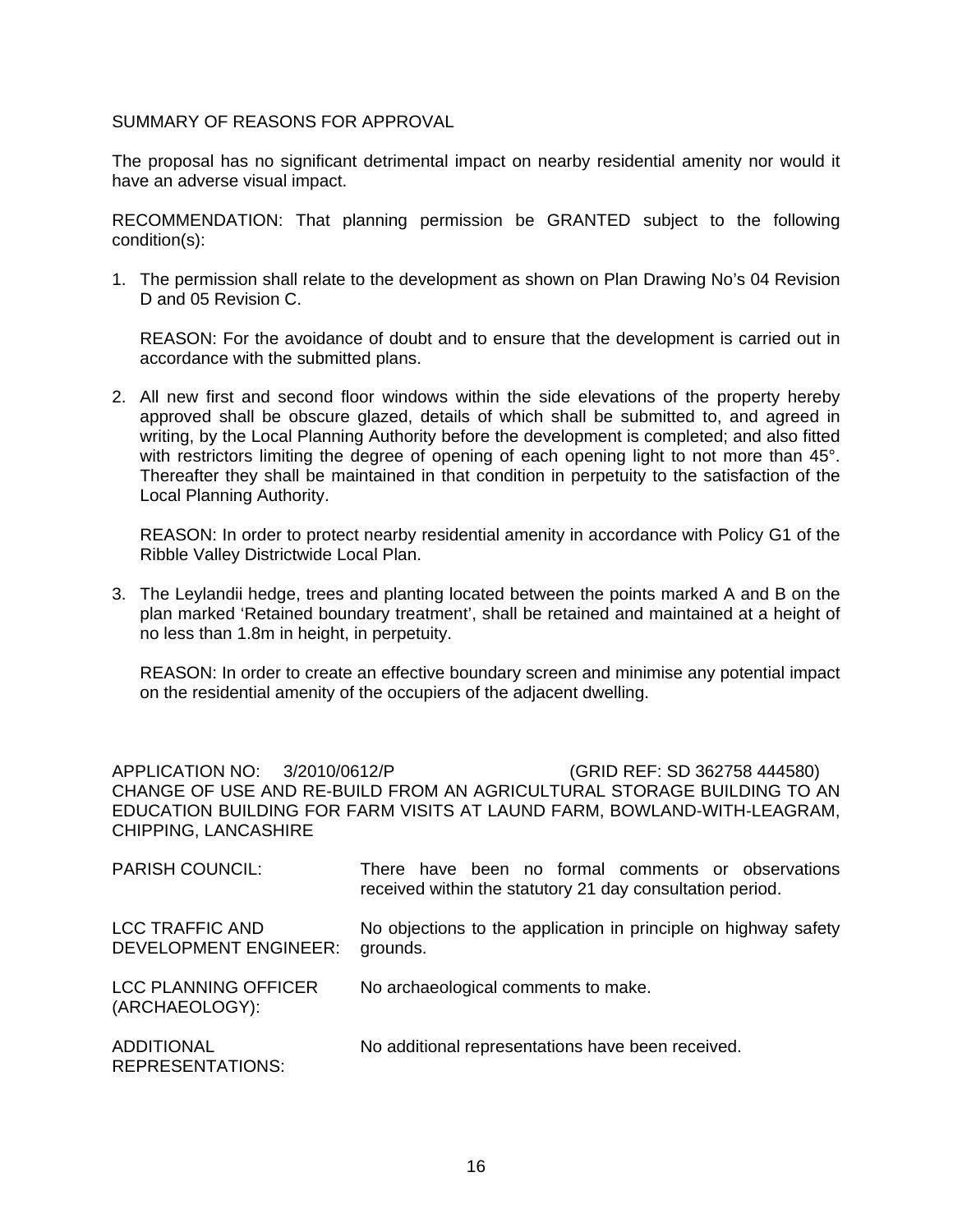### **Proposal**

The application seeks permission for the change of use and extension of a lean-to storage building attached to Laund Farm, Chipping, to allow the expansion of the current farming set up, in collaboration with Natural England, to provide a permanent visitor facility on site for use by mainly visiting school parties. The building proposed will include space for an office, W.C. facilities, changing rooms, a kitchen area and classroom, and will be constructed using the existing stone on site with additional stone to match, and will have a slate roof to match the roof of the attached property. The building has been sited at the 'safer' end of the farm away from the busier Beef and Sheep Housing buildings, and away from the larger vehicular turning area opposite the Feed Store (as marked on the proposed site plan drawing).

#### **Site Location**

Laund Farm is a large farm holding (approx. 500 Acres) situated within the Forest of Bowland Area of Outstanding Natural. The site location, farm and buildings lay approx. 1 mile north of the village of Chipping.

#### **Relevant History**

3/2009/0221/P - Storage building for farm use – Granted.

3/2007/0935/P - Extension of existing sheep housing and proposed new manure store – Granted Conditionally.

3/2006/0739/P - To roof over current feeding area and to extend height 3m to eaves – Granted.

### **Relevant Policies**

Policy G1 - Development Control. Policy G5 - Settlement Strategy. Policy ENV1 - Area of Outstanding Natural Beauty. Policy EMP12 - Agricultural Diversification. Policy RT1 - General Recreation and Tourism Policy.

#### **Environmental, AONB, Human Rights and Other Issues**

The application seeks permission for the change of use and extension of a lean-to storage building attached to Laund Farm, Chipping, to allow the expansion of the current farming set up, in collaboration with Natural England, to provide a permanent visitor facility on site for use by mainly visiting school parties. The main issues concerning this application are with regards to the visual impact of the proposal on the area, and that this is new business as part of a farm diversification scheme.

With regards to the scheme complying with Policies related to Rural Diversification, the agent notes that the new facilities will seek to create a permanent visitor/education attraction for the farm/area that will provide education for schools and groups in and around the North West region, in conjunction with Natural England, to allow school children to gain an insight to farming and rural life. In addition, by the approval of this application, Laund Farm will be able to create an additional part-time position for employment in the local area. Policies G5, EMP12 and RT1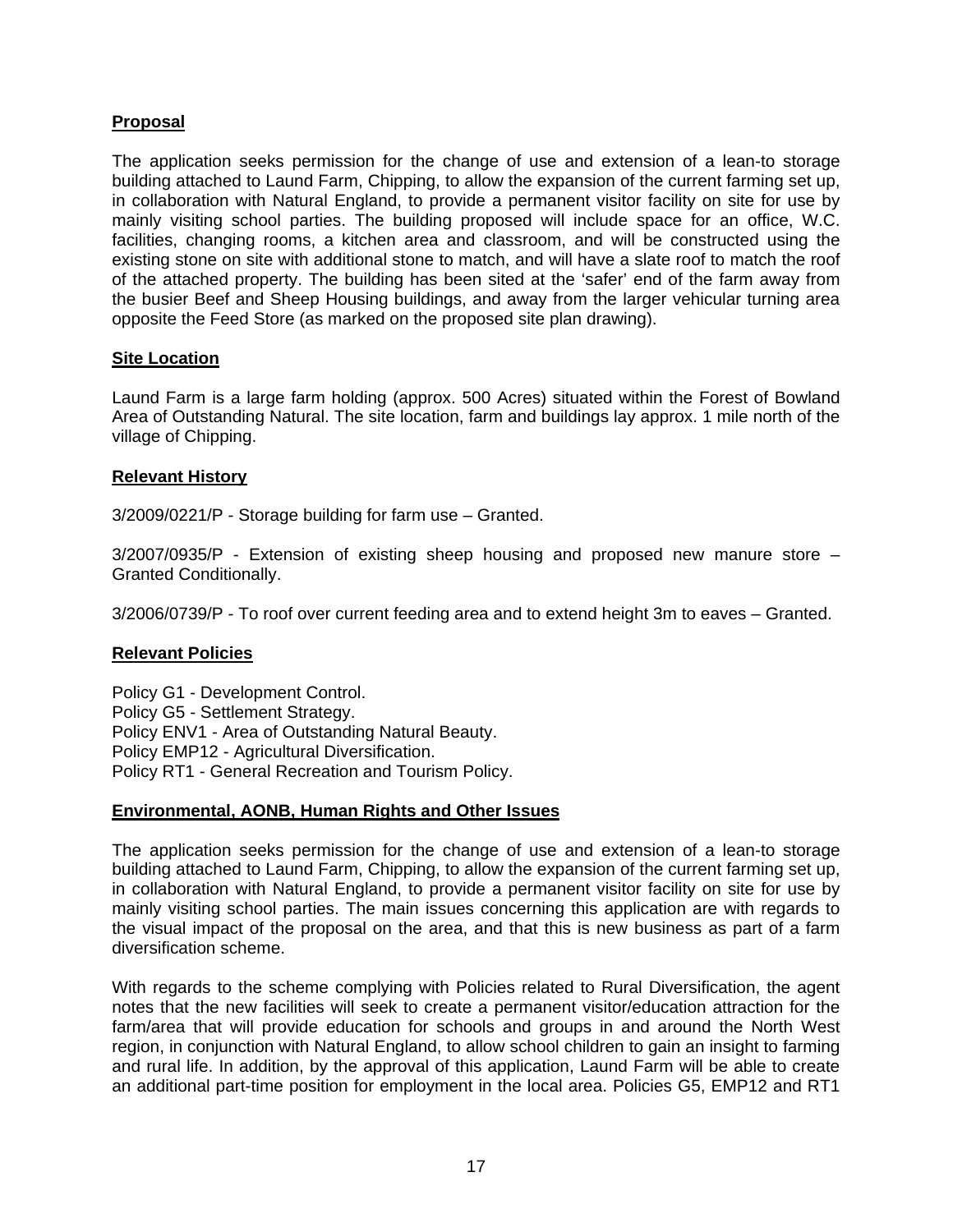of the Districtwide Local Plan, all support the diversification of farming enterprises, providing that;

- the proposal is appropriate in both scale, character and nature to a rural area,
- **E** it will not compromise its natural beauty, and
- the infrastructure and environment can accommodate the visitor impact.

As such, I consider the proposal complies with the relevant Polices regarding diversification.

With regards to the visual impact on the area by the proposal, the site itself is in an isolated location and can only be partially seen from long distance views. With regards to the scale of the buildings on site, the existing lean-to building on site will be renovated and extended to create the desired floor area using traditional materials to match those of the main dwelling. As such, bearing in mind the distance of the site to the nearest highway and residential dwellings, and the materials and design proposed, it is considered that the proposed building will not be visually detrimental to the surrounding area.

Therefore considering the above points, it is recommended that this application be granted conditionally.

SUMMARY OF REASONS FOR APPROVAL

The proposal represents an appropriate form of development and given its design, size and location would not result in visual detriment to the surrounding countryside, nor would its use have an adverse impact on highway safety.

RECOMMENDATION: That planning permission be GRANTED subject to the following condition(s):

1. The development must be begun no later than the expiration of three years beginning with the date of this permission.

 REASON: Required to be imposed in pursuance to Section 91 of the Town and Country Planning Act 1990.

2. The permission shall relate to the development as shown on Plan Drawing No's 189/201 and 189/202.

 REASON: For the avoidance of doubt and to ensure that the development is carried out in accordance with the submitted plans.

3. Precise specifications and samples of walling and roofing materials and details of any window and door surrounds including materials to be used shall have been submitted to and approved in writing by the Local Planning Authority before their use in the proposed works.

 REASON: In order that the Local Planning Authority may ensure that the materials to be used are appropriate to the locality in accordance with Policy G1 of the Ribble Valley Districtwide Local Plan.

4. All doors and windows shall be in timber and retained as such in perpetuity.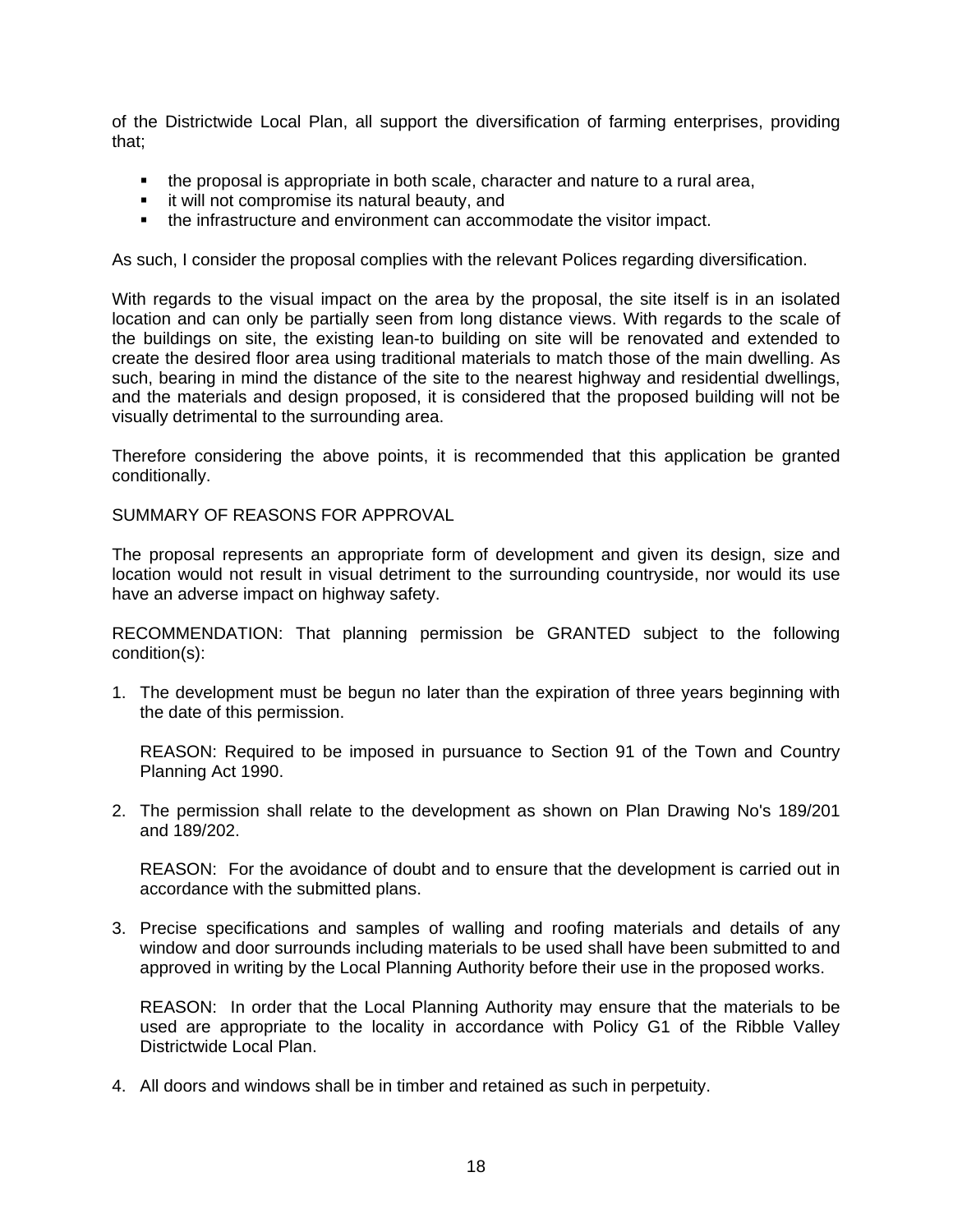REASON: To comply with Policies G1 and ENV1 of the Ribble Valley Districtwide Local Plan to ensure a satisfactory standard of appearance in the interests of visual amenity.

5. Unless otherwise agreed in writing with the Local Planning Authority the development shall be carried out in strict accordance with the recommendations of the bat survey and report submitted with the application dated 21 July 2010. Should bats be found, all work shall cease until further advice has been sought from a licensed ecologist.

 REASON: To comply with policies G1 and ENV7 of the Ribble Valley Districtwide Local Plan ensuring that no species/habitat protected by the Wildlife and Countryside Act 1981 are destroyed.

APPLICATION NO: 3/2010/0626/P (GRID REF: SD 377647 435644) CONVERSION OF FORMER COACH HOUSE TO A TWO-BEDROOM RESIDENTIAL DWELLING AT THE COACH HOUSE, HIGHER TRAPP FARM, TRAPP LANE, SIMONSTONE, LANCASHIRE

PARISH COUNCIL: No objections.

- LCC TRAFFIC AND DEVELOPMENT ENGINEER: No objections to this application on highway safety grounds.
- LCC PLANNING OFFICER (ARCHAEOLOGY): No objections.

ADDITIONAL REPRESENTATIONS: One letter has been received from an adjacent neighbour who wishes to raise the following points of objection:

- 1. As owner of the livery, stables, a dwelling opposite the site and the road down to the site, as any additional traffic will be detrimental to highway safety due to the poor condition and width of the private road.
- 2. The site is already over-developed with houses.
- 3. The Coach House is only 2.5m from my house and I will be overlooked and lose privacy.

### **Proposal**

This application seeks approval for the conversion of a former Coach House to the rear of the Higher Trapp Hotel into a two-bedroom property with garden areas to the front and rear. The building at present is structurally sound and capable of conversion without the need for major demolition, rebuilding or extension. The building is presently used by the applicant for domestic and garden paraphernalia storage, and has been so for a number of years.

#### **Site Location**

The site in question is part of a group of properties located to the rear of the Higher Trapp Hotel on the outskirts of the village of Simonstone. Access to the Coach House itself is from a private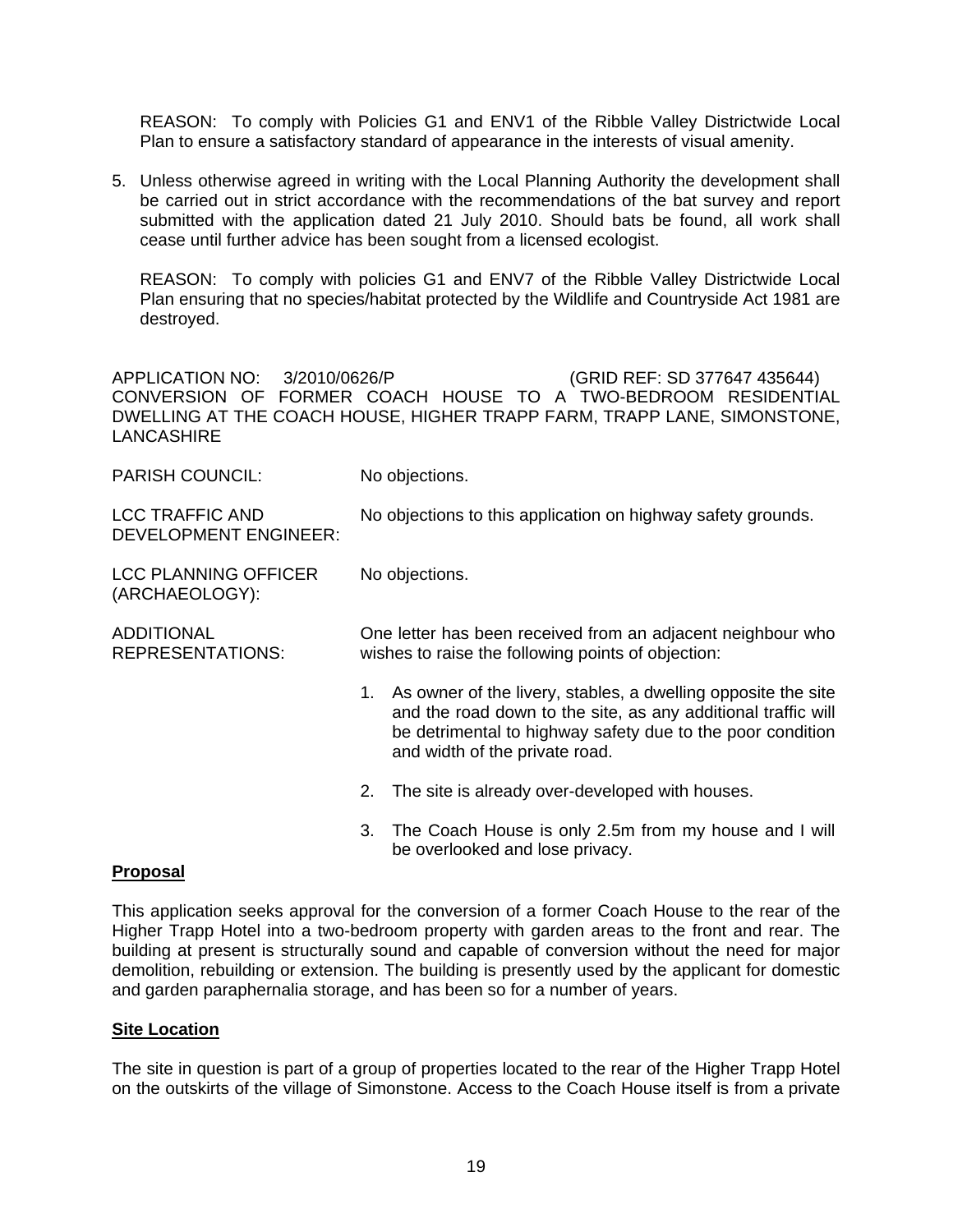road off Trapp Lane, and it sits opposite a row of residential properties. The site is located within the open countryside, as designated within the Ribble Valley Districtwide Local Plan.

#### **Relevant History**

3/2003/0454/P – Conversion of former Coach House to form dwelling and holiday cottage – Refused.

3/2002/0085/P – Change of use to form holiday cottage, craft workshop/office and living accommodation (Re-submission) – Refused.

3/2001/0080/P – Change of use to form holiday cottage, craft workshop, dwelling and erection of detached garage – Refused.

#### **Relevant Policies**

Policy G1 - Development Control. Policy ENV3 – Development within Open Countryside. Policy H2 – Dwellings in the Open Countryside. Policy H15 – Building Conversions – Location. Policy H16 – Building Conversion – Building to be converted. Policy H17 – Building Conversions – Design Matters. PPS3 – Housing (June 2010).

#### **Environmental, AONB, Human Rights and Other Issues**

The keys issues with regards to this proposal are the principle of the development, the visual impact on the character of the building by virtue of the proposed alterations and the potential impact on nearby residential amenity.

#### PRINCIPLE OF THE CONVERSION FOR HOUSING.

With regards to the principle of the development, this is a scheme for the conversion of an existing building into one new residential unit. The existing building sits adjacent to existing dwellings, and within an existing group of buildings on the site. Policy H2 of the Local Plan notes "Outside the settlement boundaries, residential development will be limited to the appropriate conversion of buildings to dwellings, provided they are suitably located and their form, bulk and general design are in keeping with their surroundings. Also, that they structurally sound and capable of conversion without the need for complete or substantial reconstruction". Advice is also provided within Policies H15, H16 and H17, with Policy H15 noting that "The conversion of appropriate buildings within settlements or which form part of already defined groups is acceptable", and Policy H16 noting that "the building must be structurally sound and capable of conversion, without the need for extensive or major alterations which would adversely affect the character or appearance of the building", and that "the character of the building and its materials are appropriate to its surroundings and the building is worthy of retention". Policy H17 discusses the finer points of the conversion of a building, noting that it must of a high standard and in keeping with the local tradition. Given the sites location within the open countryside, Policy ENV3 must also be considered which states that 'development will be required to be in keeping with the character of the landscape area and should reflect local vernacular, scale, style, features and building materials.'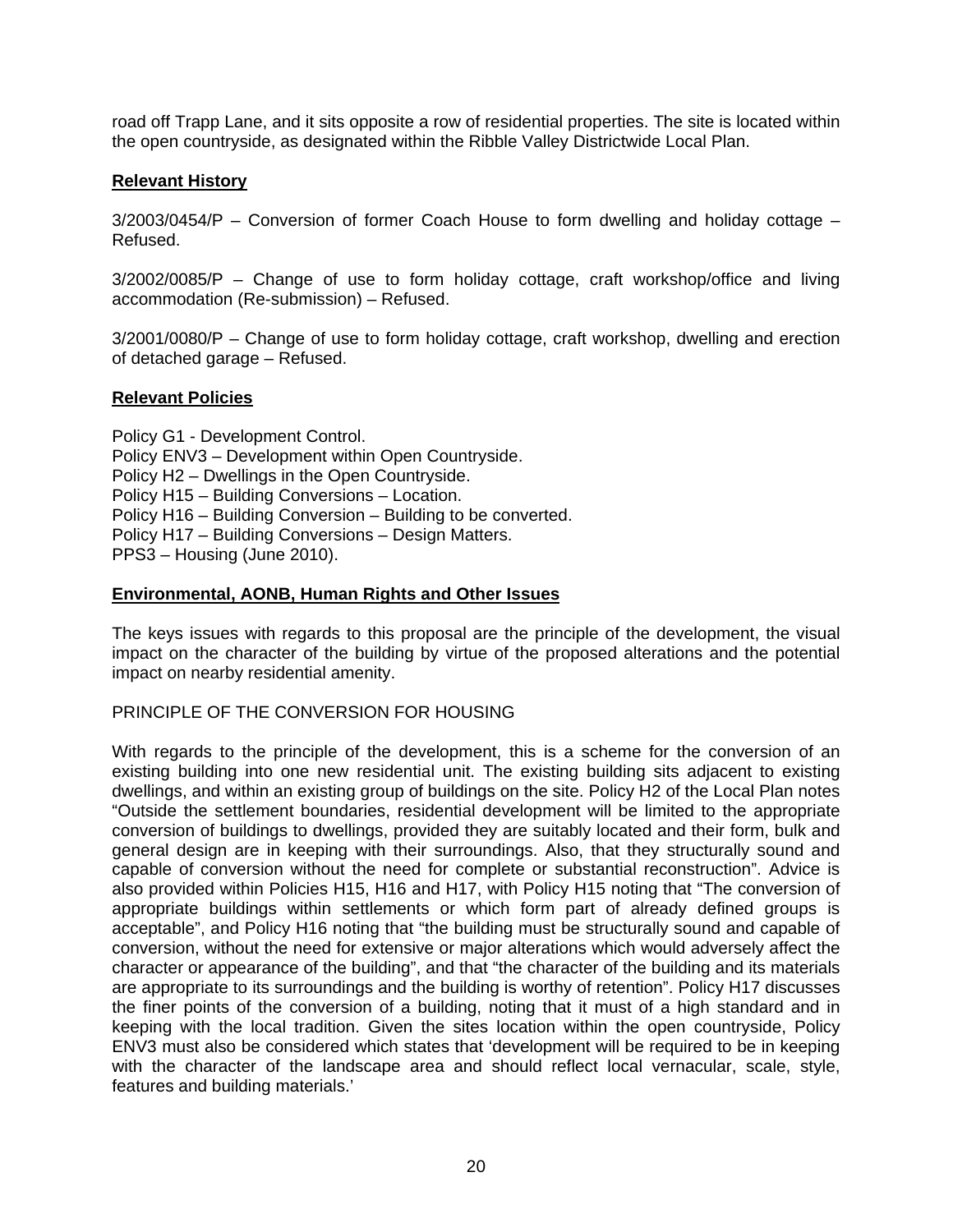It is considered that due to the location of the building close to other dwellings and buildings, and the contribution it makes to the setting of the adjacent dwellings, the building is considered to be of architectural and landscape merit, and as such its retention is considered worthy in line with the above Policies. The plans and details submitted indicate that the building is structurally sound and capable of conversion, and that the scheme will utilise all of the existing openings in the building, with the insertion of only two additional window openings on the side facing the car park of the Higher Trapp, and the loss of two door openings facing the adjacent properties. On this basis, the principle of the conversion of this building to a residential property is considered to be acceptable, subject to compliance with the other relevant Plan Policies.

#### VISUAL IMPACT OF BARN CONVERSION

In respect of Policies H15 and H16, Policy H15 states that 'Permission will be granted for the conversion of buildings to dwellings in situations where there would be no materially damaging effect on the landscape'. In addition, the Policy also notes that in respect of the re-use of buildings, the Council must also have regard to the contribution the building makes and the effect any proposal would have on the natural beauty of the area. Policy H16 notes that development must ensure that "the character of the building and its materials are appropriate to its surroundings and the building is worthy of retention".

Whilst only being visible from the adjacent sites/buildings, given the style, materials and design of the existing Coach House, it is considered to be of significant architectural and landscape merit, and its retention is considered to be of visual benefit to the location. The Council must therefore assess whether there will be any harm caused to the location, or indeed the building, by virtue of the conversion of the building.

The plans and details submitted indicate that the building is structurally sound and capable of conversion, and that the scheme will utilise all of the existing openings in the building, with the insertion of only two additional window openings on the side facing the car park of the Higher Trapp, and the loss of two door openings facing the adjacent properties. On this basis, the impact on the character and setting of the building and the adjacent properties is considered acceptable and the proposal is considered to be a sympathetic conversion. By virtue of the level of detail supplied, the wider landscape impact is also minimised, and its design will compliment both the adjacent Hotel and the neighbouring properties.

#### RESIDENTIAL AMENITY

The three previous applications to convert the building in question into a dwelling/living accommodation/holiday let/workshop were all refused for similar reasons. These were namely that the principle of a residential use at this site was not in compliance with current Plan Polices (i.e. the moratorium on house building at the time), the lack of justification and the impact on the amenity of the neighbouring properties. As noted above, I am satisfied that the principle of the conversion of the property is now acceptable in principle, and that there is no justification now required. As such, the main consideration with this scheme is with regards to the impact of the scheme on the residential amenity of the occupiers of the adjacent properties.

Clearly the main difference between this scheme and those previously refused (and dismissed on appeal), is the final use of the building, which will be as a two-bedroom property, and not a five-bedroom property with attached holiday let accommodation. By keeping the size of property to a relatively small property, the potential impact on the amenity of the adjacent properties is significant reduced by virtue of the reduction in potential vehicular/pedestrian movements to and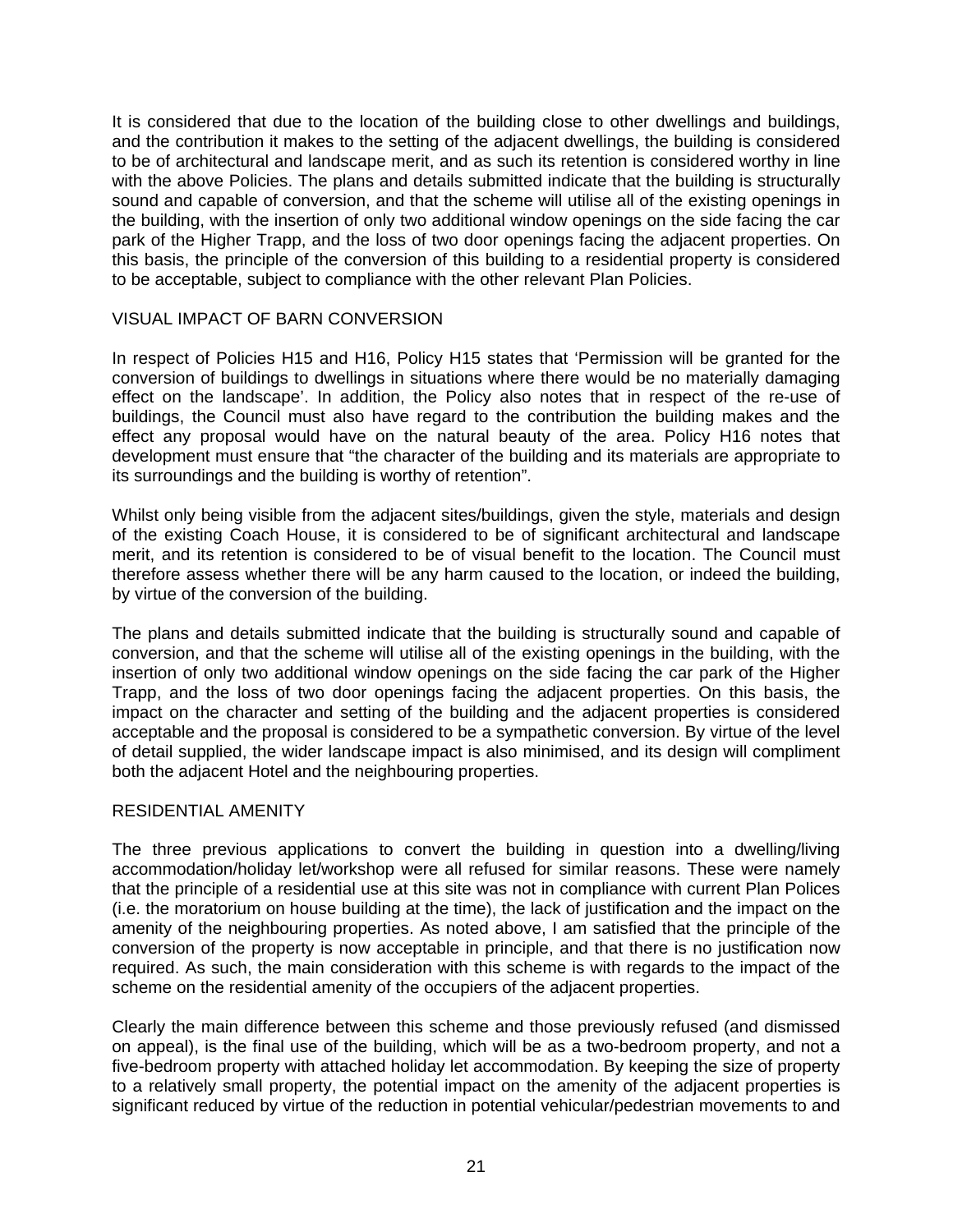from the site, and given the main access to the site will be from the existing access to the south west of the site, the main traffic will be to what is the rear of the building. To combat the potential for overlooking, the two large windows on the north west elevation of the building will be fixed panes and obscure glazed, and the two velux windows proposed in the roof (only one of which provides light to a room) will be set closer to the ridge than the eaves. In addition, the existing doorways and windows will be replaced by two small, obscurely glazed windows (one for a W.C. and one for the stairwell), which will be top hung and limited at 45% to provide ventilation. Given the above, I do not envisage there will be a significant impact on the amenity of the occupiers of the adjacent property by virtue of overlooking. In respect of the proposed private garden space to the north east of the building, I am inclined to agree with the view of the Planning Inspectorate (Appeal Decision APP/T2350/A/04/1137235) who notes that "in the context of the noise that is likely to arise from the current use of the area to the north east of the building as parking space along with that resulting from activity in the hotel car park directly to the south east, the proposal is unlikely to result in an unacceptable increase in noise or disturbance". This formalised garden area for the new dwelling will of course be controlled by the removal of normal permitted development rights. Therefore, despite the previous reasons for refusal on similar schemes, I am now satisfied that these concerns have been dealt with by the careful layout and design of the proposed dwelling, and the scheme is considered to have an acceptable impact on the amenity of the occupiers of the nearby dwellings.

Therefore, bearing in mind the above comments and whilst I am mindful of the points of objection from the nearby neighbour, I consider the scheme to comply with the relevant policies, and as such recommended accordingly.

#### SUMMARY OF REASONS FOR APPROVAL

The proposal has no significant detrimental impact on nearby residential amenity nor would it have an adverse visual impact or be to the detriment of highway safety.

RECOMMENDATION: That planning permission be GRANTED subject to the following condition(s):

1. The development must be begun not later than the expiration of three years beginning with the date of this permission.

 REASON: Required to be imposed pursuant to Section 91 of the Town and Country Planning Act 1990.

2. The permission shall relate to the development as shown on Plan Drawing No's 10.12/04 Rev. A, 10.12/05 Rev. A, 10.12/06 Rev. A and 10.12/07 Rev. A.

 REASON: For the avoidance of doubt and to ensure that the development is carried out in accordance with the submitted plans.

3. Precise specifications and samples of walling and roofing materials and details of any window and door surrounds including materials to be used shall have been submitted to and approved in writing by the Local Planning Authority before their use in the proposed works.

 REASON: In order that the Local Planning Authority may ensure that the materials to be used are appropriate to the locality in accordance with Policy G1 of the Ribble Valley Districtwide Local Plan.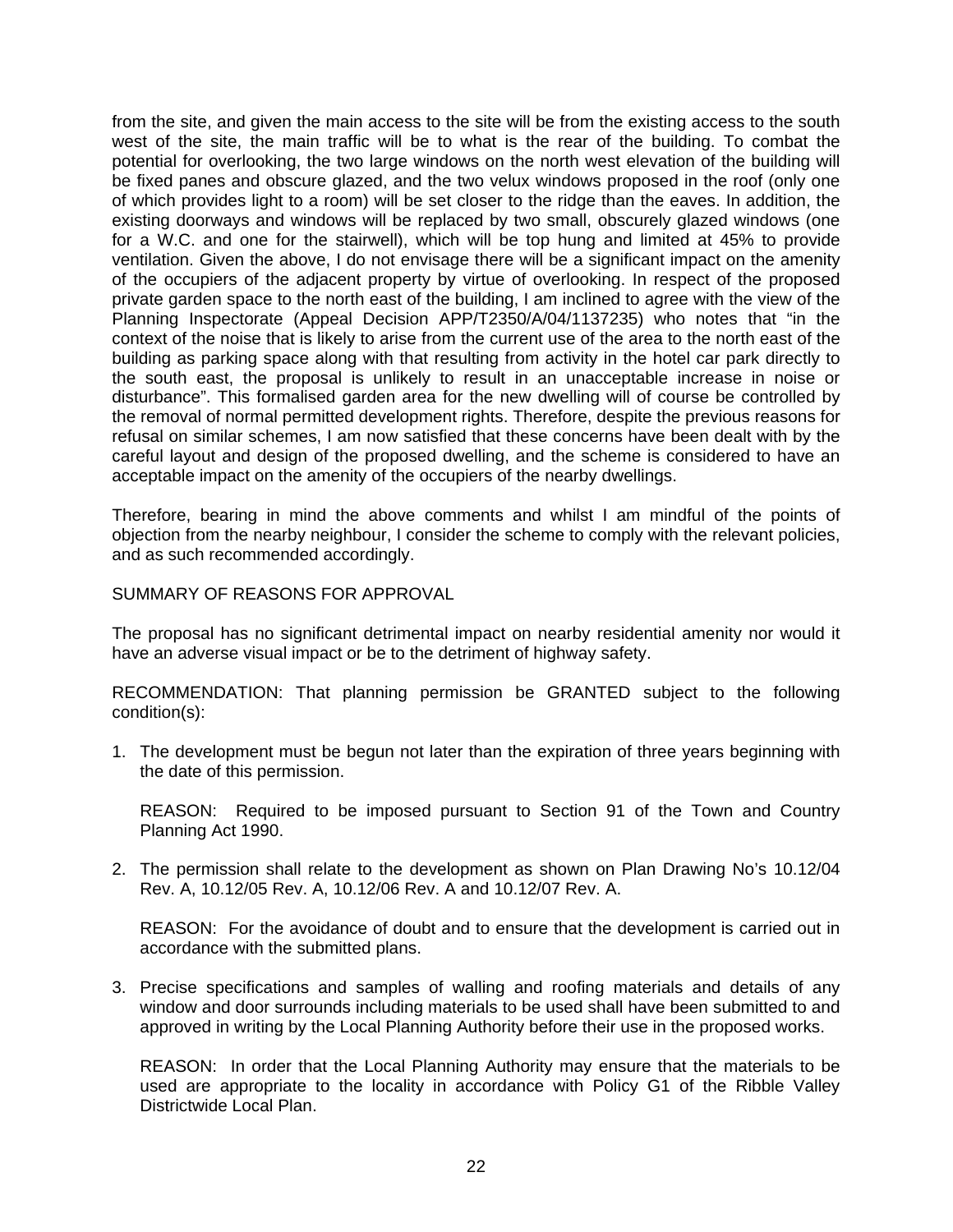4. Notwithstanding the details shown upon the approved plans, the proposed Velux roof lights shall be of the Conservation Type, recessed with a flush fitting, details of which shall be further submitted to and approved by the Local Planning Authority before development commences upon the site.

 REASON: In the interests of visual amenity in order to retain the character of the barn and to comply with Policies G1, H16 and H17 of the Ribble Valley Districtwide Local Plan.

5. The conversion hereby approved shall be completed with all the windows in the north west facing elevation being obscure glazed, details of which shall be submitted to, and agreed in writing, by the Local Planning Authority before development commences (the two large windows shall be fixed, with the smaller windows fitted with restrictors limiting the degree of opening of each opening light to not more than 45°. Thereafter it shall be maintained in that condition in perpetuity to the satisfaction of the Local Planning Authority.

 REASON: In order to protect nearby residential amenity in accordance with Policy G1 of the Ribble Valley Districtwide Local Plan.

6. Notwithstanding the provisions of the Town and Country Planning General Permitted Development Order 2008 (or any order revoking or re-enacting that Order) any future extensions or external alterations to the dwelling, including any development within the curtilage, hard standing or fences, as defined in Schedule 2 Part 1 Classes A to H, and Part II Class A, shall not be carried out without the formal consent of the Local Planning Authority.

 REASON: In order that the Local Planning Authority shall retain effective control over the development to ensure compliance with Policies G1, H16 and H17 of the Ribble Valley Districtwide Local Plan.

7. All doors and windows shall be in timber and retained as such in perpetuity.

 REASON: To comply with Policies G1, H16 and H17 of the Ribble Valley Districtwide Local Plan to ensure a satisfactory standard of appearance in the interests of visual amenity.

8. Unless otherwise agreed in writing with the Local Planning Authority the development shall be carried out in strict accordance with the recommendations of the bat survey and report submitted with the application dated 1 July 2010. Demolition and development work shall be implemented in accordance with the details of mitigation measures included in the mitigation notes attached to the protected species survey.

 REASON: To comply with policies G1 and ENV7 of the Ribble Valley Districtwide Local Plan ensuring that no species/habitat protected by the Wildlife and Countryside Act 1981 are destroyed.

9. No development approved by this permission shall be commenced until a scheme for the disposal of foul and surface waters has been approved by the Local Planning Authority. Such a scheme shall be constructed and completed in accordance with the approved plans.

 REASON: To ensure a satisfactory means of drainage in accordance with Policy G1 of the Ribble Valley Districtwide Local Plan.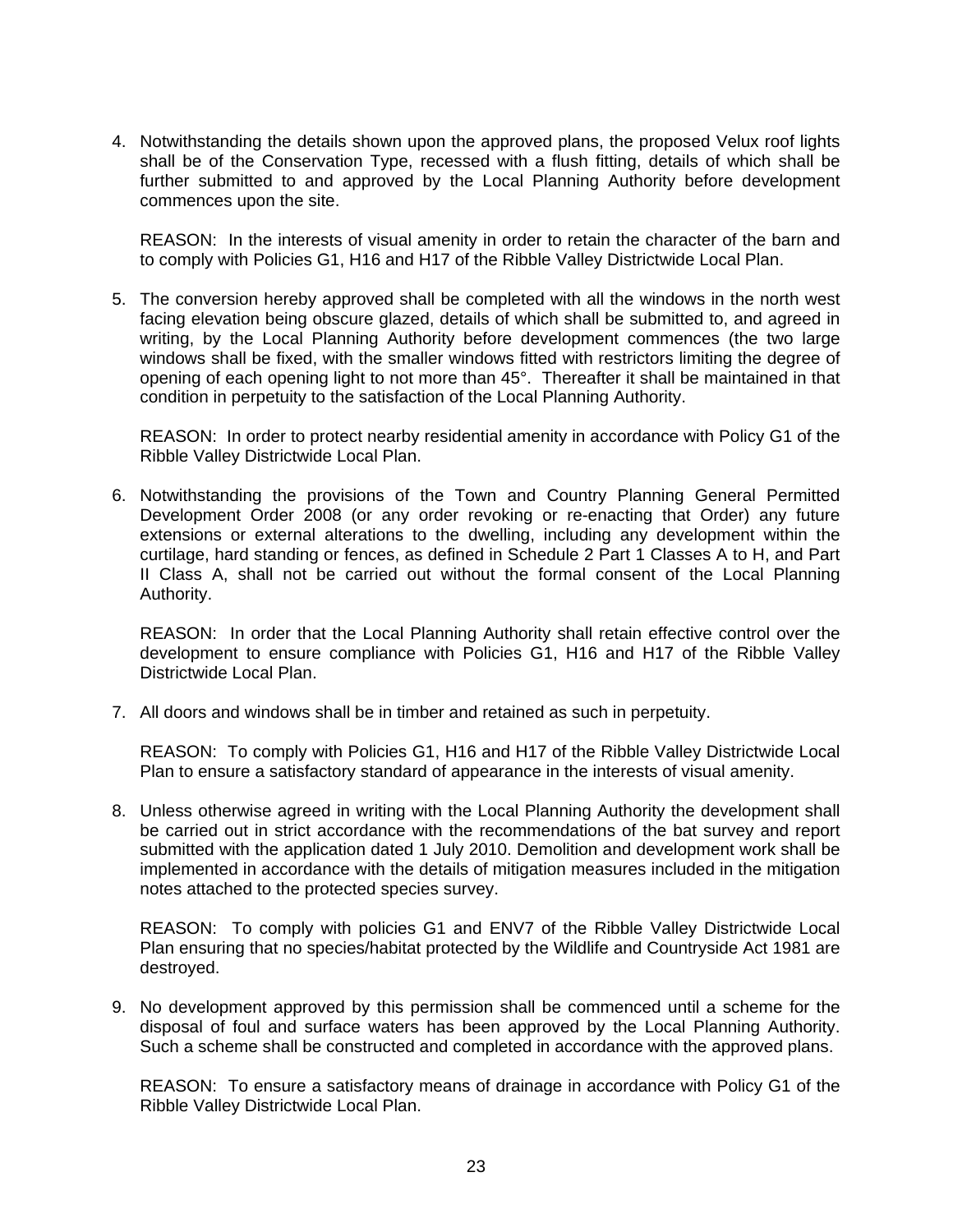APPLICATION NO: 3/2010/0659/P (GRID REF: SD 365069 435282) APPLICATION FOR THE RENEWAL OF PLANNING CONSENT 3/2007/0701, FOR A FIRST FLOOR EXTENSION ABOVE AN EXISTING GARAGE AND UTILITY ROOM AT 22 WATER STREET, RIBCHESTER, LANCASHIRE, PR3 3YJ.

PARISH COUNCIL: The Parish Council objects to this application for the following reasons:

- The street also forms part of the Ribchester Conservation area that in previous appraisals was considered to have townscape merit.
- No.22 is, by comparison, a recent addition built on the site of a one-story building and its adjacent garden area, and is somewhat out of character with the existing street scene, and the Parish Council believes that the proposed extension to No. 22 would add to this disparity.
- Also, by its scale and massing it is likely to dominate its immediate neighbours.
- It is the relationship between the property and the remainder of the street that causes the Council most concern, and the Council believes that the proposal would have an unacceptable affect on the existing amenity of neighbouring properties such as to compromise the longterm enjoyment of them.
- **The proposed extension is also likely to increase the** 'overshadowing' of neighbouring properties.
- Finally, extra consideration ought to be given to those local residents who have lived in the village for a considerable number of years and who are likely to suffer loss of amenity, against the wishes of a property owner who neither visits frequently nor takes any part in village life.

LCC PLANNING OFFICER No comments or observations received within the statutory 21-(ARCHAEOLOGY): day consultation period.

LCC TRAFFIC AND DEVELOPMENT ENGINEER: No comments or observations received within the statutory 21 day consultation period.

ADDITIONAL REPRESENTATIONS: Six letters of objection have been received from nearby neighbours who raise the following points of objection;

- **EXEC** Loss of light to the all surrounding properties,
- Given the existing building is on higher land than those surrounding it, this will further exacerbate the problem,
- **House is only used as holiday accommodation the majority** of the year,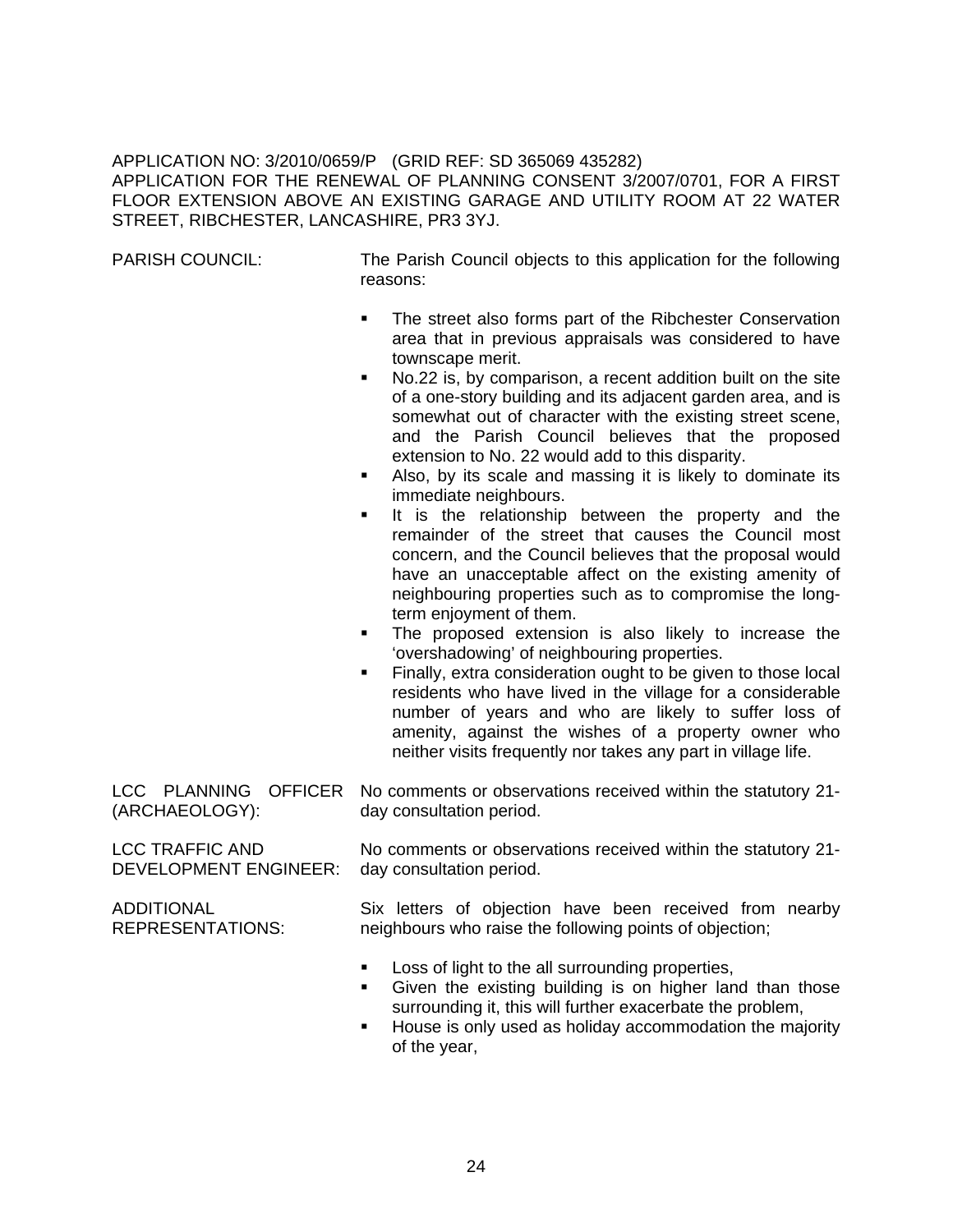- The proposal is a selfish, money-making exercise, with no thought for those nearby,
- It will extend above the natural height of properties on Greenside and will look out of place,
- **Due to ill health, the loss of natural light to my house will** have a detrimental impact on my medical condition,
- In 1987, a pair of semi-detached properties were refused on this site due to the over bearing impact. If this is approved, we will have the same unwelcome presence,
- Upstairs windows will overlook the garden and kitchen windows of no. 23,
- Upstairs windows will look directly into the bedrooms of numbers 31 & 32 Water Street, invading privacy,
- **EXECT** Larger houses attract more vehicles, and parking is already at saturation point in this area,
- Loss of view,
- Visual impact on the Conservation Area,

The elevation of an elevated, modern box-like structure at the junction of two well-used streets will detract from the style and integrity of the village. Water Street deserves protection from this.

#### **Proposal**

This application seeks the renewal of an extant permission to create a first floor extension over an existing single storey garage, which will create an additional bedroom with en-suite at first floor level at no. 22 Water Street, Ribchester.

#### **Site Location**

The site is located within the village boundary of Ribchester, and within the Ribchester Conservation Area, as defined by the Ribble Valley Districtwide Local Plan (adopted June 1998).

#### **Relevant History**

3/2007/0701/P - First floor extension above existing garage and utility room – Granted Conditionally.

3/1989/0432/P – Conversion of shop to residential dwelling and extension – Granted Conditionally.

3/1987/0561/P – Erection of one pair of semi-detached cottages – Refused.

3/1987/0560/P – Demolition of shop and garage and erection of one pair of semi-detached cottages (LBC) – Refused.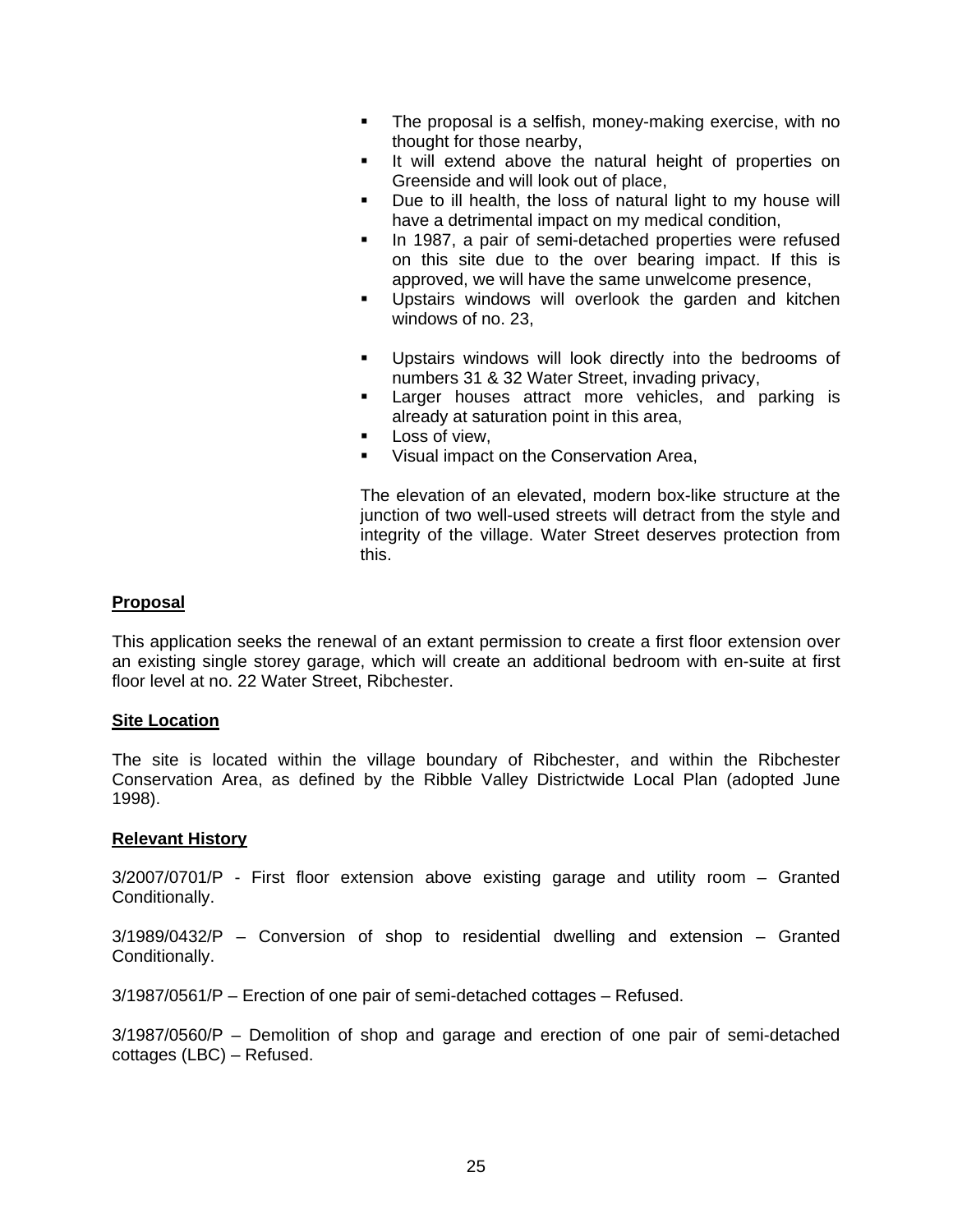### **Relevant Policies**

Policy G1 - Development Control. Policy G4 - Settlement Strategy. Policy ENV16 - Development Within Conservation Areas. Policy H10 - Residential Extensions. Policy SPG – "Extensions and Alterations to Dwellings".

#### **Environmental, AONB, Human Rights and Other Issues**

This application seeks the renewal of an extant permission to create a first floor extension over an existing single storey garage adjoining no. 22 Water Street, Ribchester, which will create an additional bedroom with an en-suite. There have been no significant changes to the current saved planning policies, and as such the same policy considerations must be applied for this application.

The property is situated within the Ribchester Conservation Area, and as such Policy ENV16 is applicable. The main issues concerning this application are the same as the previous application, with regards to the potential impact on the street scene; the potential impact on the Ribchester Conservation Area and the potential loss of light or privacy the extension may have to adjacent properties.

With regards to the impact on the street scene, I refer back to my previous report written in respect of Application No. 3/2007/0701/P. The dwelling itself is modern in comparison to those adjacent in that its construction was granted as recently as 1989, and whilst being noted as a building of townscape merit within the recent Conservation Area appraisal, I consider the proposed extension to have been designed to blend in with the existing property, I have no objections to it from a design point of view. In addition, advice contained within the Council's Supplementary Planning Guidance (SPG): Extensions and Alterations to Dwellings, Paragraph 5.2, notes the need for extensions to be set back from the frontage of existing dwellings, extensions that will not dominate existing dwellings and extensions to match the form and shape of the existing dwelling. The proposal shows the extension to be set back from the front elevation of the existing dwelling, and as such it is considered that bearing in mind that;

- the proposed extension follows the roofline of the existing dwelling,
- the property has not been extended previously,
- the street is predominantly made up of two storey terraced properties,
- the proposed extension does not dominate the original dwelling, and
- the design of the proposed side extension blends in with the original form and character of the existing dwelling,

I consider the proposal to be acceptable, and the renewal of the application will again have no significant affect on the street scene or on the setting of the Conservation Area.

With regards to any potential loss of light to adjacent properties, bearing in mind the proposal is more than 8m away from any of the adjacent properties, using the BRE 45 degree ruling, there will be no significant loss of light caused to any of the surrounding windows of any of the nearby properties.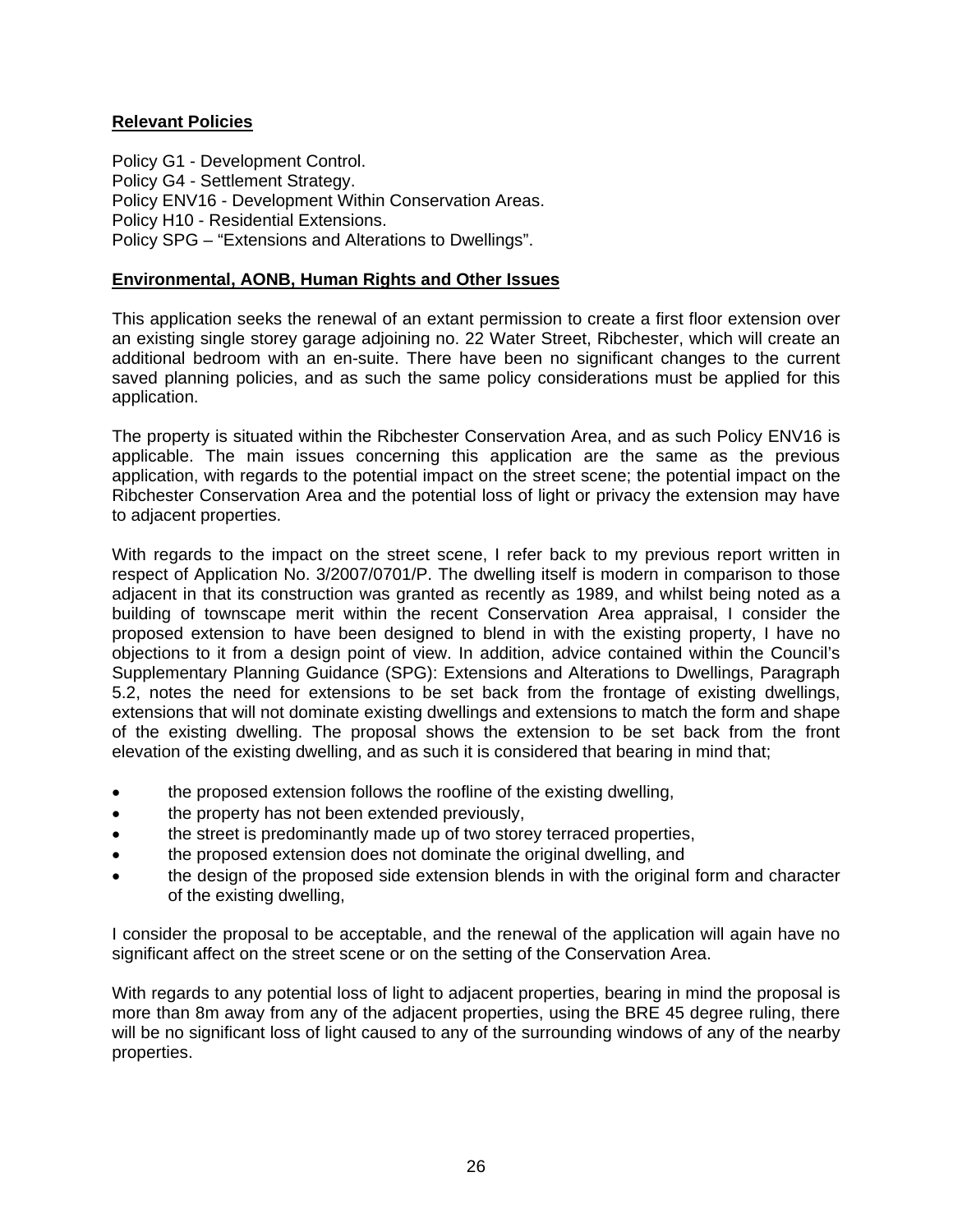With regards to any potential loss of privacy to adjacent properties, it must be noted that there are already windows at first and ground floor in the front elevation of the property that currently overlook the nearby houses. As such, bearing in mind the new window on the new extension will be set back from the front elevation, I do not consider that this will cause a significant increase in the overlooking of the adjacent properties. However, with regards to the new window in the side extension at first floor, there may be some weight behind the objection made by no. 23 Water Street in regards to overlooking by this window as the current window is for a stairwell. As such, and in order to be consistent, it shall be conditioned that there is to be no window in this elevation.

Finally, with regards to the other 'material' points of objection raised, I do not consider the development will cause any significant impact on highway safety or on parking in the area, as there will be sufficient parking spaces provided on site.

Therefore, whilst I am mindful of the points of objection raised by both the Parish Council and the occupiers of adjacent dwellings, in considering the above points, it is recommended that the previous consent be renewed and subsequently that this application be granted.

SUMMARY OF REASONS FOR APPROVAL

The proposal has no significant visual impact on the building or adverse affect upon the setting of the Conservation Area nor have a significant impact on residential amenity.

RECOMMENDATION: That planning permission be GRANTED subject to the following condition(s):

1. The development must be begun not later than the expiration of three years beginning with the date of this permission.

REASON: Required to be imposed pursuant to Section 91 of the Town and Country Planning Act 1990.

2. The permission shall relate to the development as shown on Plan Drawing number 616 SK 01E.

REASON: For the avoidance of doubt and to ensure that the development is carried out in accordance with the previously approved plans.

3. Precise specifications and samples of walling and roofing materials and details of any window and door surrounds including materials to be used shall have been submitted to and approved in writing by the Local Planning Authority before their use in the proposed works.

 REASON: In order that the Local Planning Authority may ensure that the materials to be used are appropriate to the locality in accordance with Policy G1 of the Ribble Valley Districtwide Local Plan and the adopted Supplementary Planning Guidance – "Extensions and Alterations to Dwellings".

4. The proposed garage/car port shall be for private and domestic purposes only and no trade or business whatsoever shall be carried out from within the building.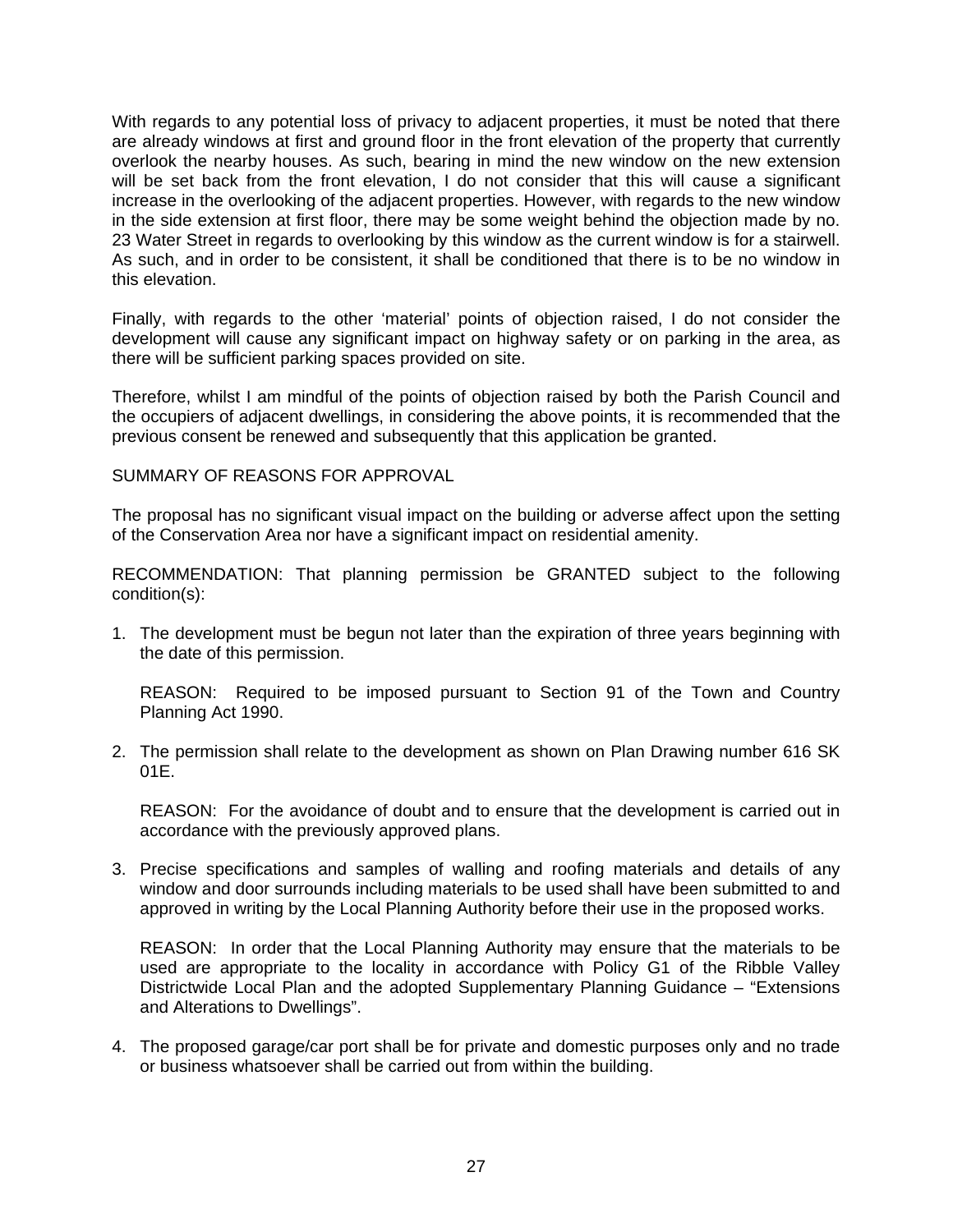REASON: In order to safeguard nearby residential amenities as provided for within Policies G1 and H10 of the Ribble Valley Districtwide Local Plan and the adopted Supplementary Planning Guidance "Extensions and Alterations to Dwellings".

5. The proposed garage shall not be used for any purpose (including any purpose ordinarily incidental to the enjoyment of the dwelling house as such) which would preclude its use for the parking of a private motor vehicle.

 REASON: In the interests of visual amenity and to facilitate adequate vehicle parking and/or turning facilities to serve the dwelling in accordance with Policy G1 of the Ribble Valley Districtwide Local Plan and the adopted Supplementary Planning Guidance "Extensions and Alterations to Dwellings".

6. Notwithstanding the submitted plans, there shall be no windows in the side elevation of the proposed extension at first floor level, and the building shall not be altered by the insertion of any window or doorway without the formal written permission of the Local Planning Authority.

 REASON: In order to safeguard nearby residential amenity in accordance with Policies G1 and H10 of the Ribble Valley Districtwide Local Plan and the adopted Supplementary Planning Guidance –"Extensions and Alterations to Dwellings".

7. The windows in the rear elevation of the extension at first floor level shall be obscure glazed to the satisfaction of the Local Planning Authority and remain in that manner in perpetuity.

 REASON: In order to protect nearby residential amenity as required by with Policies G1 and H10 of the Ribble Valley Districtwide Local Plan and the adopted Supplementary Planning Guidance - "Extensions and Alterations to Dwellings".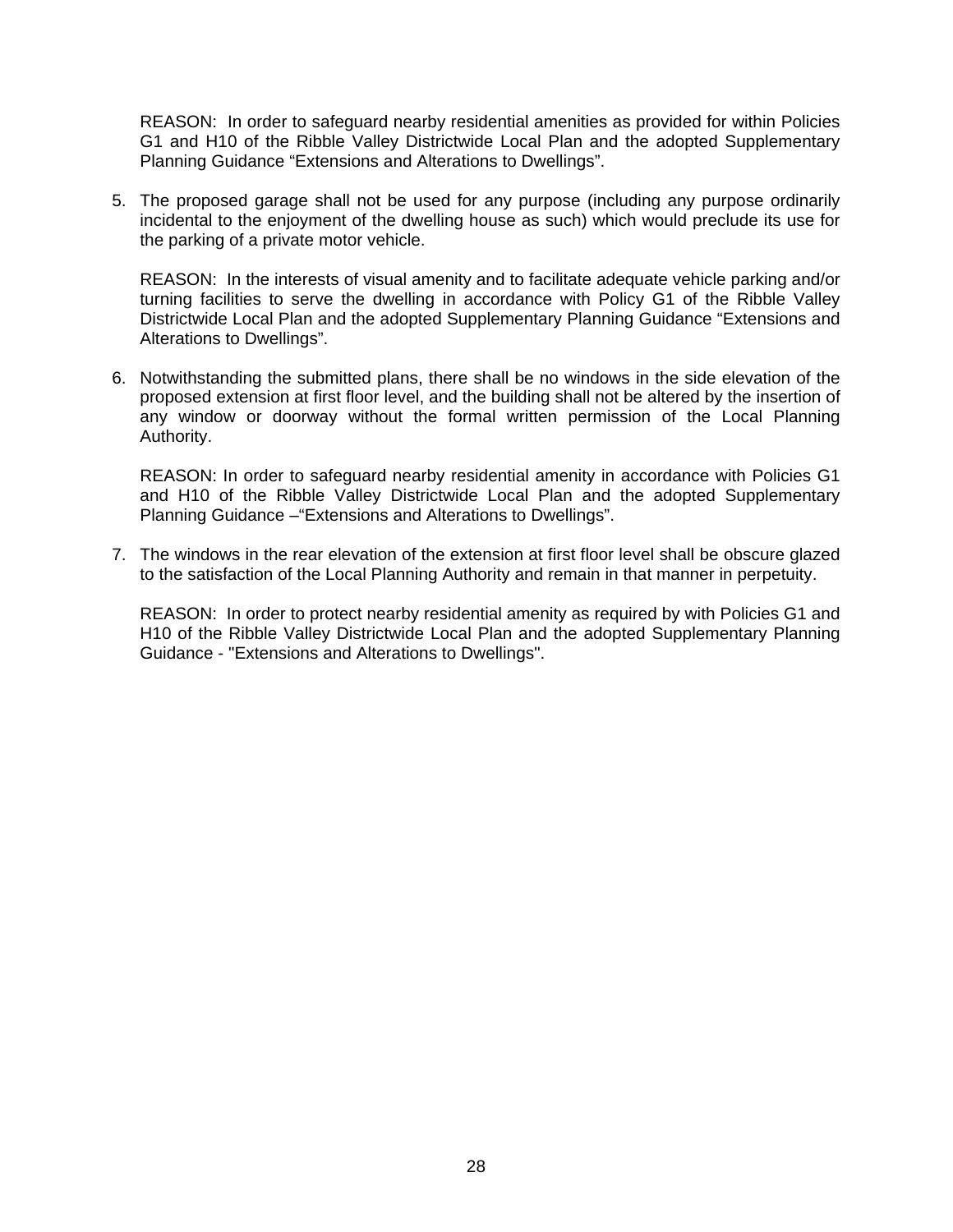#### **C APPLICATIONS WHICH THE DIRECTOR OF DEVELOPMENT SERVICES RECOMMENDS FOR REFUSAL**

APPLICATION NO: 3/2010/0305/P(GRID REF: SD 375889 445842) PROPOSED CONVERSION OF METHODIST CHAPEL INTO SIX ONE AND TWO BEDROOM AFFORDABLE FLATS INCLUDING PROVISION OF ADDITIONAL AMENITY AND CAR PARKING SPACE AT METHODIST CHAPEL, LOWER CHAPEL LANE, GRINDLETON

PARISH COUNCIL: Object on the following grounds:

- 1. Only 3 parking spaces are allocated and to allow six flats with a potential of 12 extra cars would create an unworkable situation. Insufficient parking spaces exist nearby and spaces around Sawley Road, Main Street and Chapel Lane are occupied.
- 2. Entrance to Chapel Lane is only suitable for one car to enter or leave at a time and the extra cars would create an unsafe situation.
- 3. Access via Back Lane is not practical as it is an unmade by way.

ENVIRONMENT **DIRECTORATE** (COUNTY SURVEYOR): I am recommending refusal of this application on highway safety grounds as it does not provide satisfactory off street parking provisions and the approaches to the site demand safety improvements that cannot be achieved from within land under the applicant's control.

- 1. There are three existing off street parking places shown on the application running along the north side of the property.
- 2. Some minor alterations have been made on the north side to improve pedestrian access and secure car parking spaces of suitable dimension, 2.4m x 5.0m.

 A previous application 3/09/0532 provided a total of six car parking spaces but these did not provide a safe means of access. Limiting the dedicated provision to the three existing spaces and allowing the remaining requirements of the new residents to be met from on street is not ideal. However, it avoids the establishment of parking arrangements and manoeuvres that would be detrimental to road safety.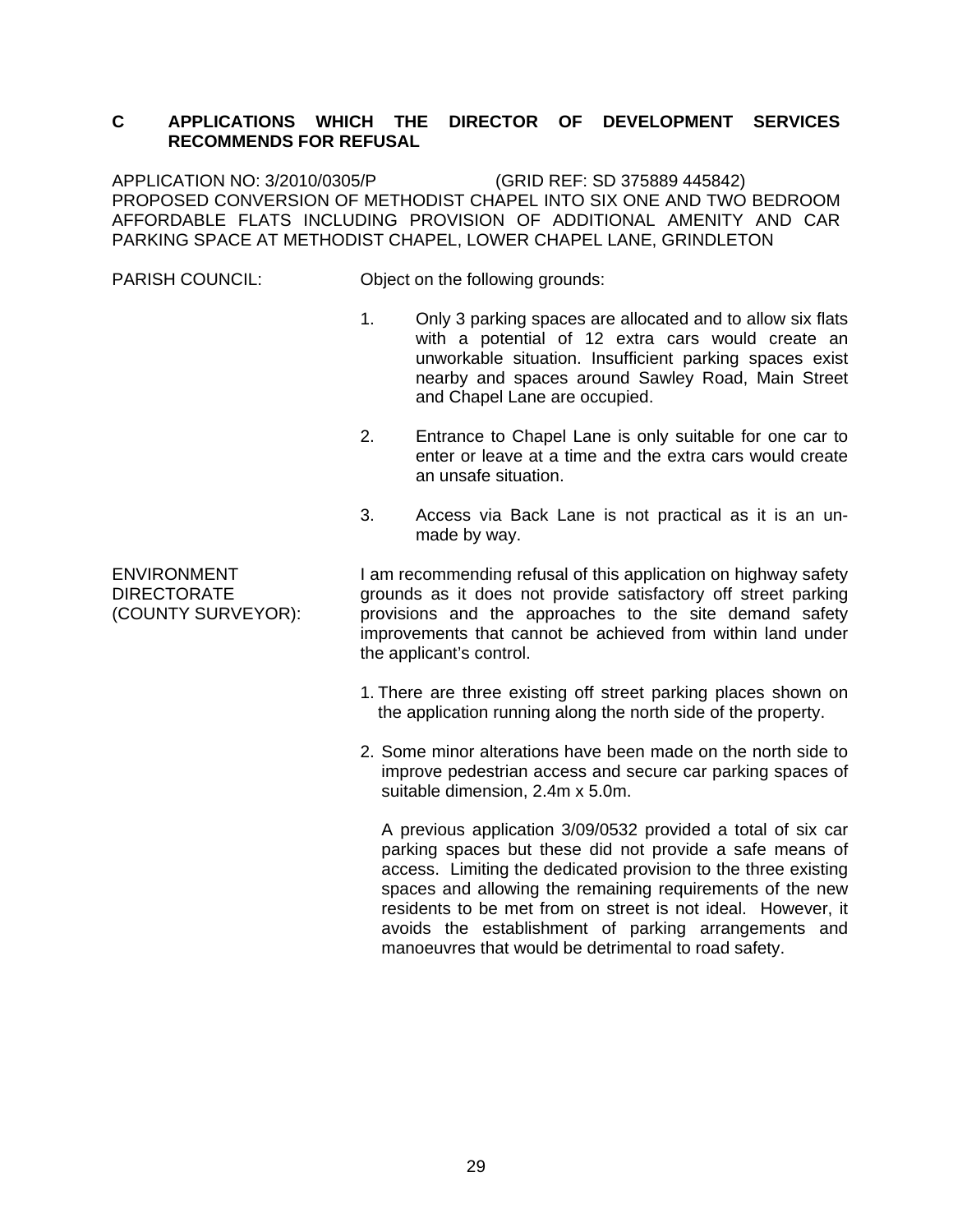- 3. The creation of a small parking area on farm land immediately to the east of the existing building and served by an existing field gate would be the most desirable solution. This would minimise highway safety concerns by reducing the potential manoeuvring and subsequent conflict at the front of the church and provide for vehicular access in a forward gear, to and from the site.
- 4. The junction of Back Lane with Main Street offers restricted visibility and Back Lane is of limited width back towards the church. I do not consider that any local widening of the lane is feasible and there is no prospect of securing the necessary third party land to improve access onto Main Street.

 In this case, a residential development of up to 6 properties provides an opportunity to plan for and manage the number of movements with a degree of confidence, while some of the alternative uses available are potentially more problematic.

- 5. There are already 18 residential properties being accessed off Lower Chapel Lane and the addition of 6 properties will have a significant impact on the operation of this limited access and increase the opportunity for conflict. The width of the lane limits its use to single lane traffic and there are no passing locations over the 70m length between Main Street and Back Lane. There is a potential for conflict where a vehicle is committed to turning off Main Street but meets an emerging vehicle and that vehicle is obliged to reverse for a considerable length along Back Lane.
- 6. There is minimal impact visibility to the right for motorists exiting Lower Chapel Lane onto Main Street due to the alignment of the junction and the proximity of an adjacent boundary wall. There is no prospect of securing a physical improvement at this location that would change this situation significantly.

The introduction of six new properties to Lower Chapel Lane with their associated vehicle movements and without the provision of appropriate highway safety measures would be to the detriment of highway safety in this vicinity. In view of this detrimental impact I am recommending refusal of this application on highway safety grounds.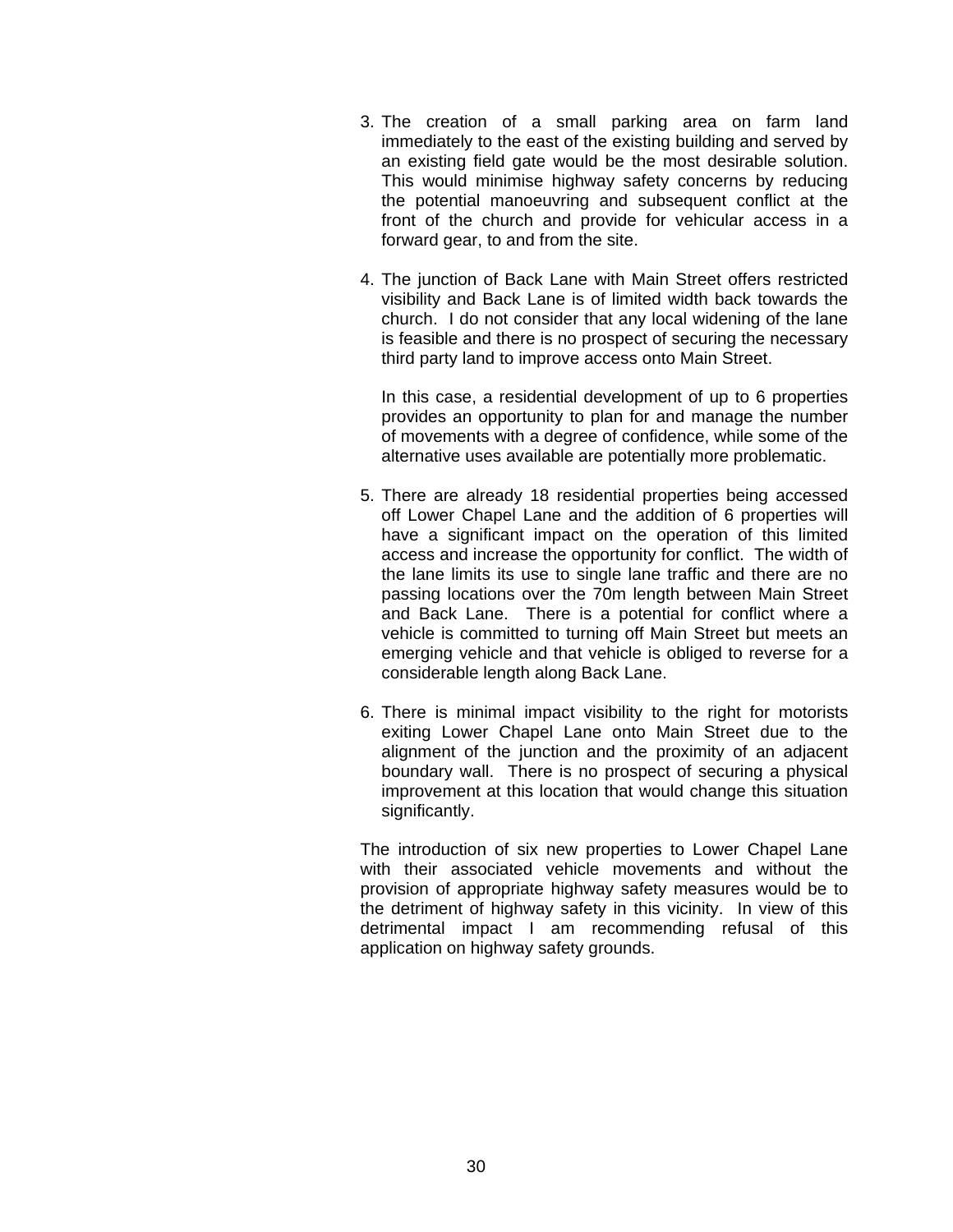LANCASHIRE COUNTY COUNCIL (ARCHAEOLOGY):

It is one of the Government's stated objectives conserve England's heritage assets in a manner appropriate to their significance and PPS5 (Policy HE6, HE7 & HE9) is quite clear in the need for applications that affect heritage assets to provide an assessment of the effects of the proposed development on the significance of those assets as part of the planning application.

LCAS is of the opinion that the submitted application fails to identify which elements of the building could be considered to be of significance, and how such significance is to be retained by the current proposals. This should apply to beyond merely a consideration of the changes to the buildings external appearance and any external surface treatments and boundary changes, but must also include the building's internal arrangement.

LCAS would therefore recommend that determination of this application be deferred until such a time as the applicants have submitted such an assessment, in order that a reasoned and informed decision can be made on the suitability of the current proposals.

However, should the Borough Council consider that the above approach is unreasonable, or that other circumstances make such an approach unfeasible, then I would request that LCAS is contacted in writing outlining the Borough Council's position. At that point the Archaeology Service will then form an opinion as to how best to proceed addressing the remaining archaeological issues such as those outlined in PPS5, Policy HE12.

Nine letters of objection have been received. Members are referred to the file for full details which can be summarised as follows:

- 1. Concerns over highway safety with access from Chapel Lane onto Main Street difficult to manoeuvre especially by large vehicles, eg refuse collection vehicles as well as inadequate width of track and lack of parking.
- 2. Concerns over relationship with land immediately to the south of the building where there are graves and the fact that people should be allowed to visit the graves in a degree of privacy and peace. Is it appropriate to have windows opening directly onto the graveyard?
- 4. Consider that the building is unlikely to be used for a commercial use and as such the argument about alternative higher trip generating uses is not valid.

ADDITIONAL REPRESENTATIONS: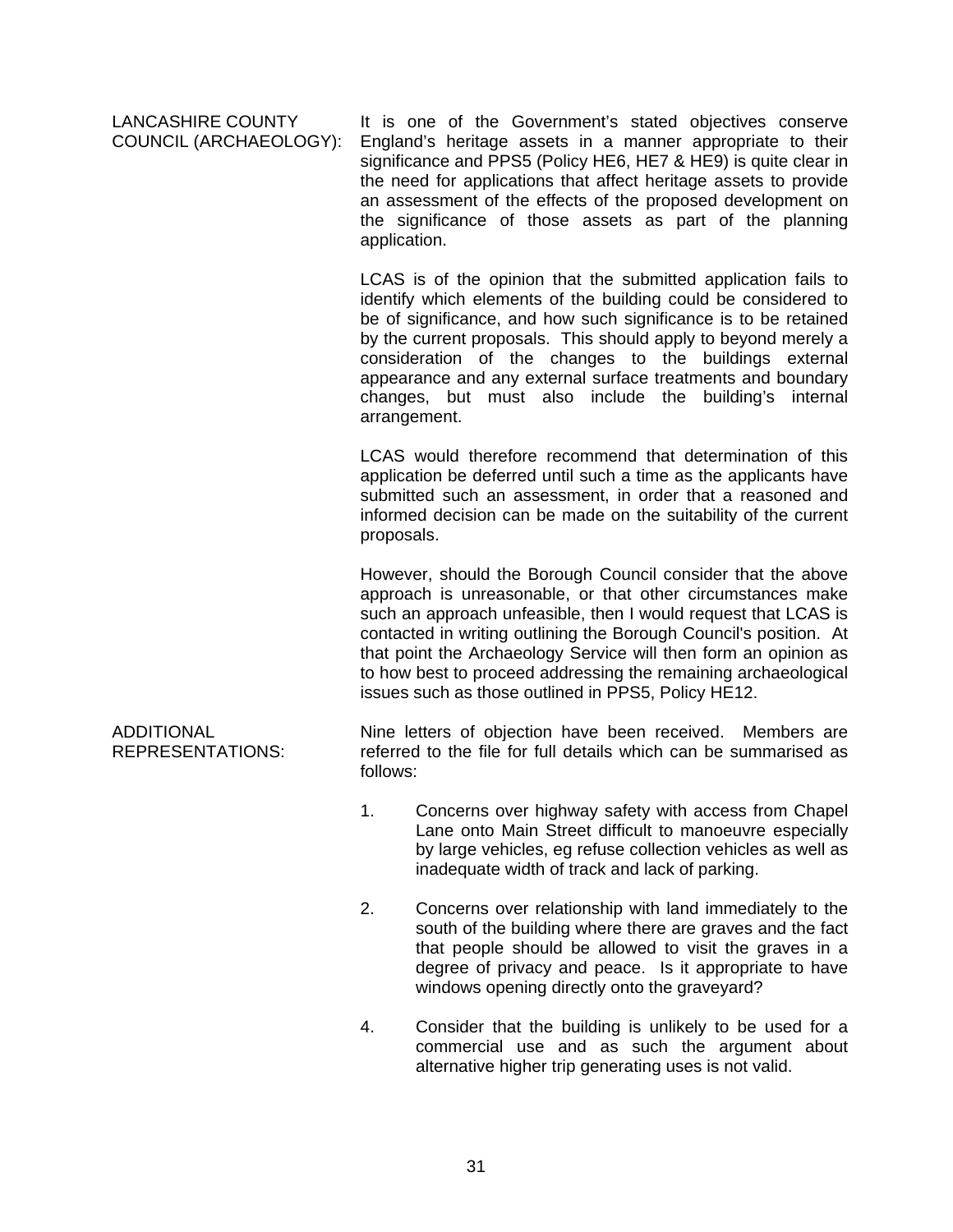- 5. Over intensive development which will compromise the amenities of nearby householders including noise issues.
- 6. Privacy not only for existing residents but for the new residents of the flats as access into the building is limited and thus there will be pedestrian activity directly outside of lounge windows of the flats.
- 7. A recognition that the building must be put to an active use but it would be far better suited to a community role or less intensive residential development – single dwelling.

### **Proposal**

This application is a resubmission of a previously refused scheme with the main changes being a reduction in the number of car parking spaces to address the design issues and in particular the retention of the wall and gateway at the front of the building.

Consent is sought for the conversion of the Methodist Chapel in Grindleton to six apartment style units (5 four person and 1 two person unit). All properties would be affordable for rental and in order to achieve the required sizes it is necessary to incorporate a new first floor within the building to accommodate bedroom and bathrooms for each unit.

#### Physical Alterations to Building

With regard to works to the external fabric of the building, whilst no new window openings are shown the existing windows would be replaced with double glazed casement windows of either painted timber of powder coated galvanised steel. In order to conceal the new first floor structure obscure glazed panels would need to be inserted to roughly the mid point of the tall windows of the Chapel and Sunday School and to the top rounded heads of the two ground floor front elevation windows and glazed door panels above the doorway. The existing doors would be replaced by hardwood veneer doors to the front elevation. A total of five velux are shown in the southern elevation and three to the northern elevation. Painted red cement rendering to the main Chapel will be removed and replaced with a lighter lime render with brick elevations cleaned and repointed.

#### Amenity provision and boundary treatment

Part of the development involves the separation of the existing Chapel and immediate external areas from the graveyard located to its southern side. In order to do this a 1200mm high galvanised steel boundary fence would be provided along the southern boundary approximately 1.3m distant from the rear wall of the building. The boundary to the south east corner of the site between the graveyard and communal amenity area for the proposed units would have a 1.8m high timber post and hit and miss boarded fence. An external store is shown in an existing outbuilding to the east of the site with bin storage areas shown immediately in front of this.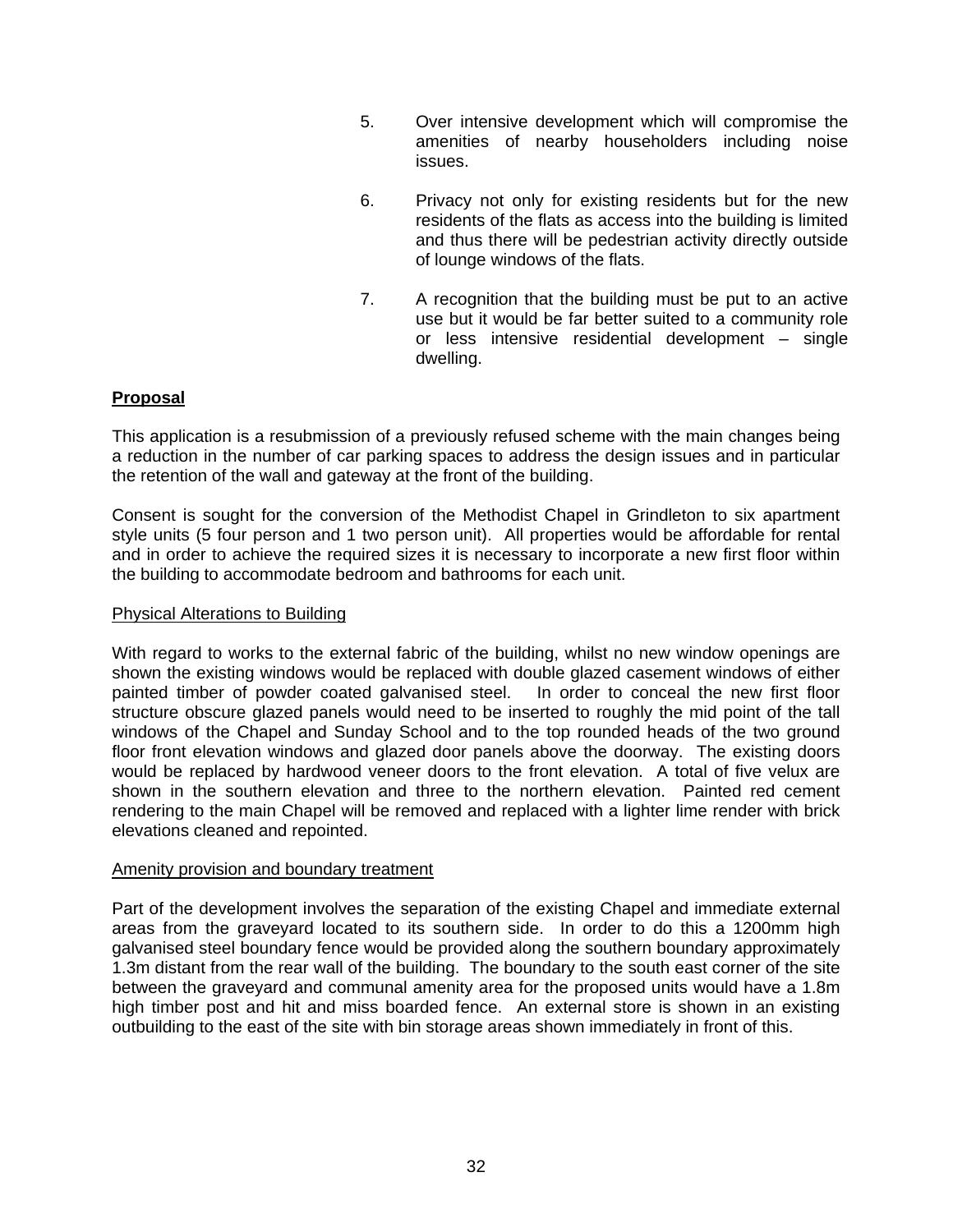#### Parking Provision

Parking for the development is shown as three spaces to the north of the building - the existing parking area for the Chapel and a remodelling of the area to the west of the building which currently provides entrance to both the building and graveyard.

#### Graveyard Access

A new public access would be provided to the graveyard located adjacent to the junction with Back lane on the southern part of the existing entrance wall. This will require partial removal of an existing random rubble retaining wall and the creation of new concrete steps up to the graveyard level and a new wrought iron gate.

#### **Site Location**

Grindleton Methodist Chapel and Sunday School lie at the junction of Back Lane and Lower Chapel Lane within the settlement limit of Grindleton, its Conservation Area and land designated Area of Outstanding Natural Beauty. The building itself is identified as both a building of townscape merit and focal building in the Grindleton Conservation Area Appraisal with a graveyard to its immediate south. The land falls away to the south.

#### **Relevant History**

B01147 – Form a car park. Approved 3/2009/0532 Proposed conversion of chapel to 6 flats - Refused

#### **Relevant Policies**

Policy G1 - Development Control. Policy G4 - Settlement Strategy. Policy ENV1 - Area of Outstanding Natural Beauty. Policy ENV16 - Development Within Conservation Areas. Policy ENV17 - Details Required with Proposals in Conservation Areas. Policy H15 - Building Conversions - Location. Policy H16 - Building Conversions - Building to be Converted. Policy H17 - Building Conversions - Design Matters. Policy H20 - Affordable Housing - Villages and Countryside. Policy H21 - Affordable Housing - Information Needed. Affordable Memorandum of Understanding Grindleton Conservation Area Appraisal and Associated Management Guidance PPS 5 Planning for the Historic Environment

#### **Environmental, AONB, Human Rights and Other Issues**

Matters for consideration in the determination of this application are the principle of development, effects on highway safety and visual and residential amenity.

#### Principle of Development

The site lies wholly within the identified settlement limit of Grindleton and thus Policy G4 applies which allows for the rehabilitation and reuse of rural buildings and proposals which contribute to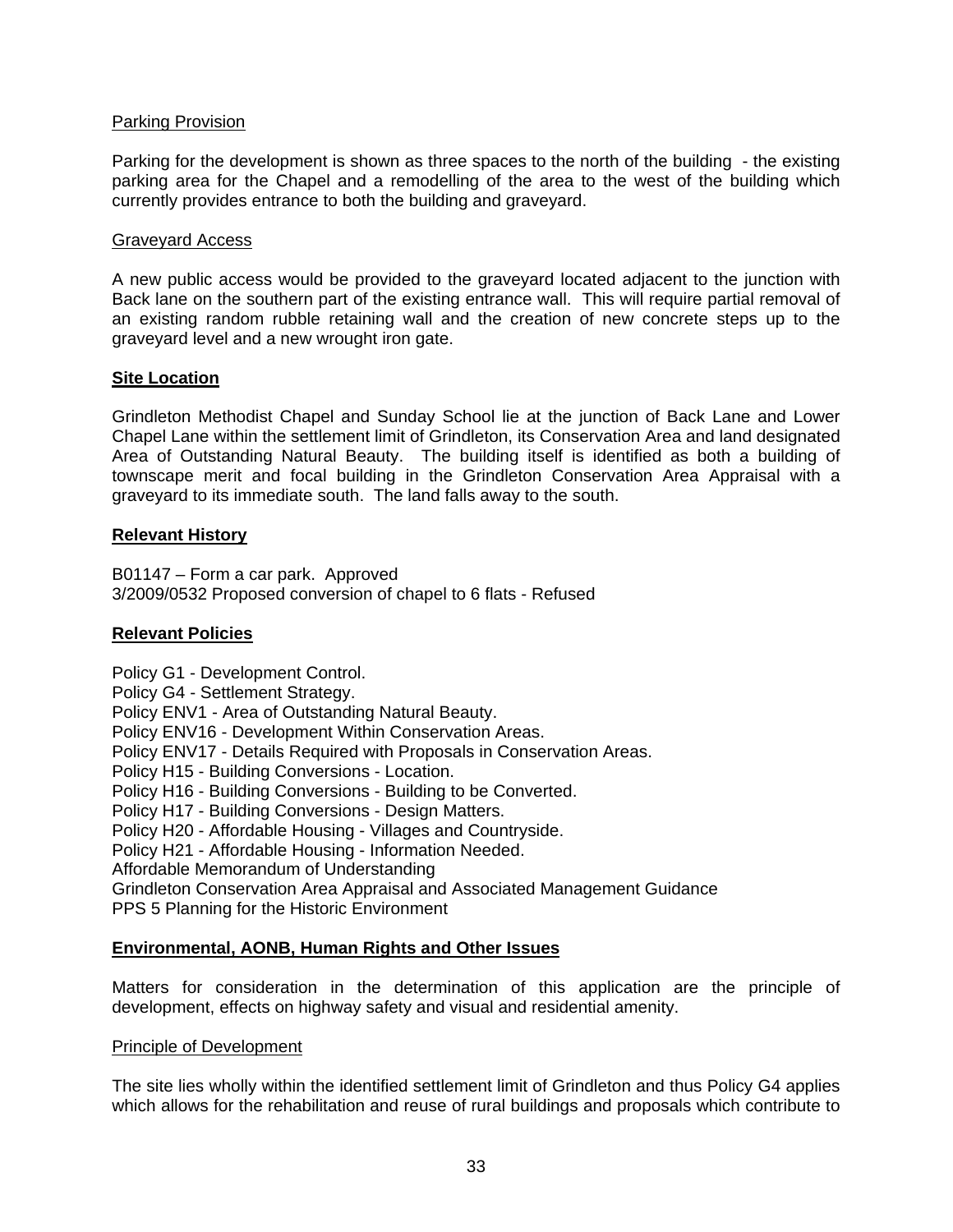the solution of a particular housing problem. Proposals for the latter are then expected to conform to Policy H20 which goes into more detail about affordable housing. The scheme before Members is the conversion of an existing building to provide six affordable rental properties with a draft Section 106 Agreement submitted outlining nomination procedures and priorities for occupation. The Council's Housing Strategy Officer has been consulted on this application and has stated that the scheme does meet identified needs in Grindleton. The housing waiting list for social housing is a total of 69 households that have registered an interest in housing in Grindleton. Of these 69 households, 20 have requested two bedroom accommodation and 30 have requested one bed. The proposal to deliver social rented units as outlined would also meet the identified need contained within the Ribble Valley Strategic Housing Market Assessment 2008.

I am mindful that one of the objectors has questioned whether the proposal is mismatched to actual village needs and in this matter I must be guided by the Housing Strategy Officer. The Housing Needs survey for Grindleton undertaken in 2006 identified a total of 14 households in housing need within the next five years. The tender preference from the Housing Needs Survey was discounted sale. This type of affordable housing would be difficult to achieve in Grindleton where the identified affordable mortgage is for £74,000. The discount required to be applied to any scheme to meet this level of affordability would render the scheme unviable. Housing Associations would not consider delivering a discounted sale scheme and therefore there would be no Homes and Community Agency funding to support a discounted sale scheme.

Therefore, on the basis of this I consider that the actual principle of conversion to six affordable rental units would be acceptable subject to the provisions of other policies of the Districtwide Local Plan which are explored in detail below.

#### **Highway Safety**

It is evident from the advice of the County Surveyor that he considers the scheme to be substandard in relation to provision of parking spaces and also the poor visibility at the junction from Chapel Lane and Main Street would be unacceptable and result in conditions to the detriment of highway safety. It is clear the additional dwellings and their associated vehicular movements without appropriate highway safety measures would be detrimental to highway safety. Highway consideration is a material issue and as such needs to be given significant weight in the determination of this application.

There is a difference of opinion between the supporting highway statement submitted by the applicant and one on behalf of the objectors. One concludes that on the basis of anticipated traffic generation and having regard to the local highway network it would not cause significant harm whilst the other concludes that there will be a 35% increase in traffic, inadequate off street parking which would both cause harm to the highway situation.

#### Visual Impact/Effect on Character of Building

The revised scheme now retains the boundary treatment and as such has removed this element of concern in relation to design and visual impact.

The Grindleton Conservation Area Appraisal defines the Chapel as both a building of Townscape Merit (thus confirming its positive contribution to the character and appearance of the Conservation Area) and a focal building. The buildings defining features are stated as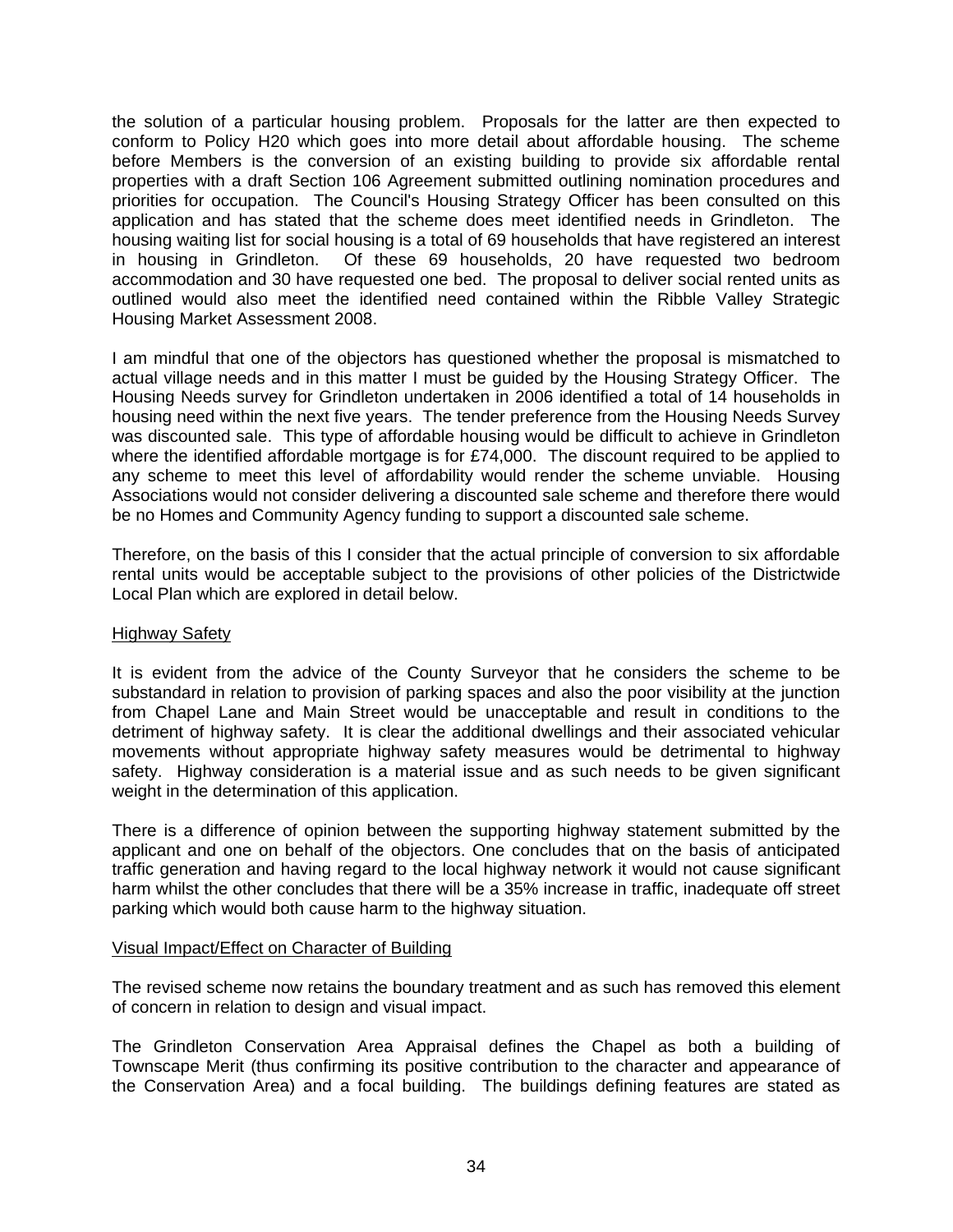#### *chapel rendered with tall round headed light windows, the Sunday school of Accrington brick, all with original boundary wall, gate and railings.*

Turning to the works the building itself, I am mindful not only of the Conservation Area and AONB setting (Policies ENV1, ENV16, ENV17) but also the fact that this is a conversion of an existing structure and thus conclude that Policies H15, H16 and H17 are equally applicable. Policy H15 allows for the conversion of appropriate buildings within settlements, H16 requires the building to be structurally sound and of sufficient size to provide for minimal living accommodation without the need for further extensions and Policy H17 offers guidance on design matters. Whilst I acknowledge that these saved polices are more readily associated with the conversion of more rural buildings, they fall within the section of the Districtwide Local Plan that concerns itself with the conversion of barns and other buildings to dwellings and thus offer important guidelines for building conversions.

As stated previously, in order to enable the provision of six two storey units within the shell of the existing building, a new first floor structure is proposed and this will have an impact on the character of the internal space. However, the building is not listed and thus such an objection to the development would prove difficult to substantiate on appeal. The type of window openings have been changed and are now consistent and 3 of the existing openings are now retained as sash windows. The number of rooflights have also been reduced to an acceptable level not to have an impact of the roof and the wider landscape.

Replacement doors are shown and are similar to the existing. The front door no longer has a glazed element which I now consider acceptable.

#### Amenity Space and Boundary Treatment to a Graveyard

The plans denote a small amenity/drying area to the east of the building – an area measuring approximately 7m x 7m and formed by paving from Marshall's Heritage range. This area will be separated from the graveyard by a 1.8m high timber fence with there being a pavement to the south and west of the building and again to the north eastern corner where an external bin store area is shown. The scheme also allows for an amenity area at the front which measures approximately 8m x 8m which is to be part landscaped. Comments have been received from objectors on the basis that the amount of amenity space is insufficient for the number of units proposed. In response to this I would remind Committee that historically where a scheme elsewhere in the Borough was refused on the lack of amenity space the Planning Inspector commented that this is very much a matter for the individuals concerned to decide for themselves in choosing whether to live in a respective location. The plans do provide for limited amenity space and I consider that a refusal on this ground would prove difficult to substantiate on appeal.

The boundary treatment proposed to separate the development site from the graveyard is a 1.2m wrought iron railings along the site's southern boundary. The railings would be approximately 200mm from the backs of existing gravestones. There are two issues to consider here – the visual impact of such a fence and impact on the graveyard/stones. No specific elevational details have been submitted of the proposed fencing but it is indicated that it would match the existing. In respect of relationship to gravestones the fence is to the rear of the gravestones and thus provided the posts for the fence are inserted between the gravestones there should not be any significant detriment caused even though the space for the fence is only minimal.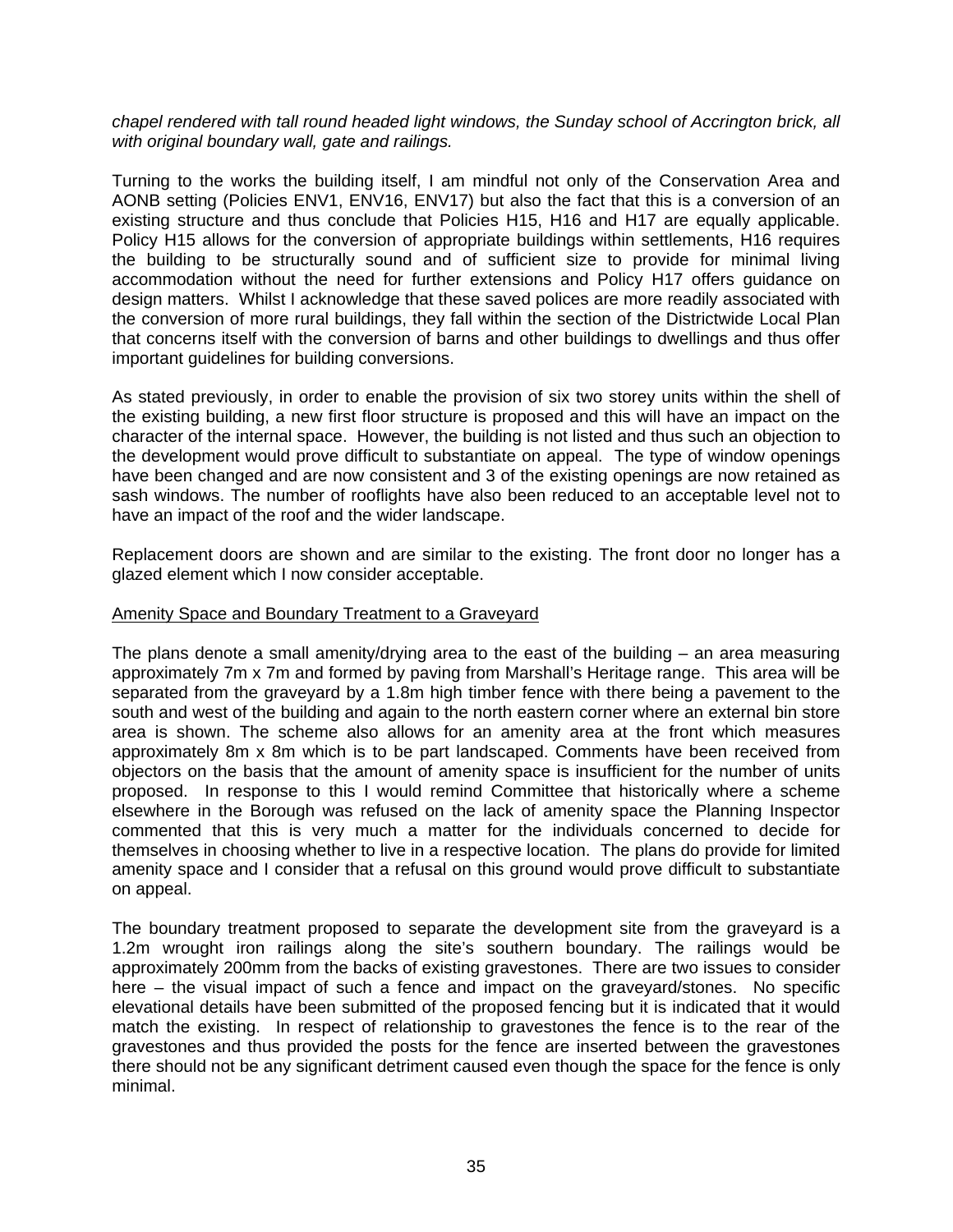The plans show a repositioned entrance to the graveyard with the reuse of the existing gate posts and gate. The new steps would run parallel to the wall fronting the lane and whilst I am mindful that the grassed mound that is to be dug into to facilitate the parking and in part the access has people's ashes interned there is no evidence to suggest that the works proposed would interfere with those. Thus I consider the new graveyard entrance acceptable.

#### Impact on residential amenity

There are existing dwellings to the north west, west and south of the site. Given that the works are, except for the amenity and bin area to the east of the building, within the existing structure, I am of the opinion that the main considerations on residential amenity are potential overlooking and disturbance from comings and goings from the site. Having regard to the relationship between buildings I do not consider that the conversion works would result in a significant degree of overlooking so as to warrant an unfavourable recommendation. The properties to the north west of the building that are set to the south of Lower Chapel Lane would have their amenity space, (that in the main is used for parking) overlooked – there being approximately 20m between the application building and nearest property. However, these areas are already open to public view from those on Lower Chapel Lane and thus I consider the relationship satisfactory.

Reference has been made by objectors to privacy issues for residents of the new units as a result of people walking past habitable windows to access the amenity area but I do not consider that to be an issue and again is a matter for potential residents to consider prior to occupation.

Noise nuisance has been mentioned but I do not consider that the use of the building for residential occupation in itself would be injurious to surrounding amenity. I am also mindful that it is a building with an existing use that has potential for a considerable amount of both vehicular and pedestrian movements with their resulting impact on surrounding properties. When balancing this against the proposed residential use I conclude that potential disturbance from comings and goings to the building would not be so significant so as to warrant an unfavourable recommendation. Thus, on residential amenity grounds I consider the scheme to be acceptable.

In relation to visual impact and to the character of the building and Conservation area I am satisfied that this revised scheme overcomes the design and visual based objections on the previous scheme.

In relation to the comments relating to Lancashire County Council Archaeological and the bat survey, I am satisfied that appropriate conditions could be imposed should the Council be minded to approve the application. However, given the objections on highway grounds, I consider that this reason itself is sufficient to resist the development.

RECOMMENDATION: That planning permission be REFUSED for the following reason(s):

1. The proposal, by virtue of the additional dwellings would result in conditions detrimental to highway safety due to the substandard junction arrangement and lack of off street parking and as such be contrary to Policy G1 of the Ribble Valley Districtwide Local Plan.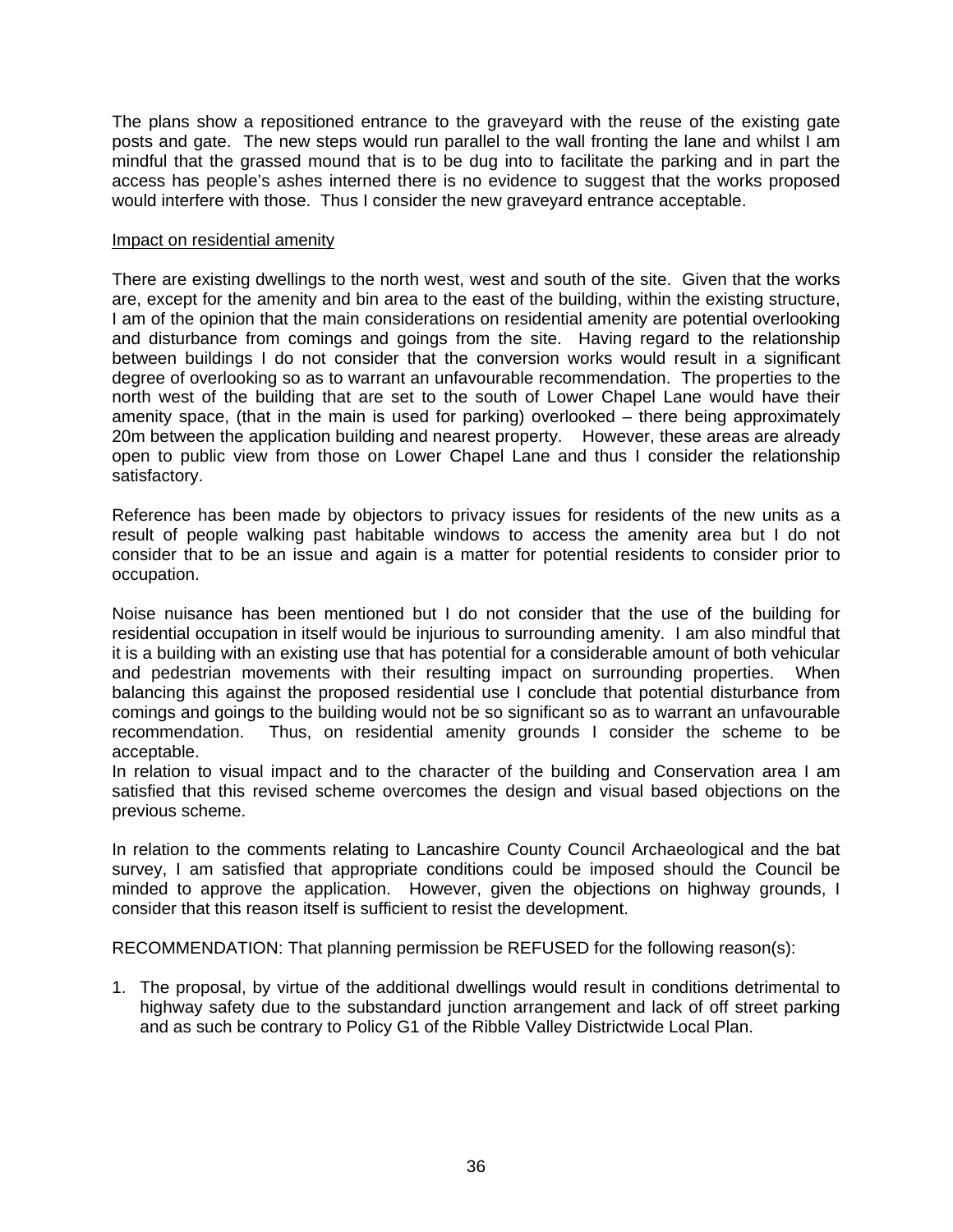#### **D APPLICATIONS ON WHICH COMMITTEE 'DEFER' THEIR APPROVAL SUBJECT TO WORK 'DELEGATED' TO THE DIRECTOR OF DEVELOPMENT SERVICES BEING SATISFACTORILY COMPLETED**

APPLICATION NO: 3/2010/0573/P (GRID REF: SD 372810 437885) PROPOSED APPLICATION TO MODIFY CONDITION 15 RELATING TO A UNILATERAL UNDERTAKING AND TO MODIFY CONDITION 16 TO ALLOW THE PROPERTY TO BE USED AS A PERMANENT RESIDENTIAL ACCOMMODATION AT PEAR TREE COTTAGE, BROOK HOUSE FARM, MITTON ROAD, WHALLEY

- PARISH COUNCIL: More permanent residential development will have a negative impact on existing educational, medicinal and traffic infrastructure.
- ADDITIONAL REPRESENTATIONS: One letter of objection has been received outlining that if this is approved, it will be regarded as the norm for anyone owning holiday cottages with a flood of applications from owners seeking to have the restrictions lifted. This will increase the commercial value of properties.

#### **Proposal**

Consent is sought to vary two conditions of planning consent 3/2002/0832/P which concerned itself with the change of use of existing farm buildings to form 8 dwellings, three holiday cottages, erection of detached garages and erection of animal feed building, agricultural buildings and livery buildings at Brook House Farm.

Condition 15 states that the application shall be read in conjunction with a unilateral undertaking dated 4 October 2002 which restricts use of the farm buildings and land, refers to a countryside stewardship scheme, selling/leasing land for a rural community car park and not to allow the three holiday lets to be used as permanent accommodation. Condition 16 specifies that the holiday units shall not be used as permanent accommodation.

The application seeks to modify these conditions to allow Pear Tree Cottage to be used as permanent residential accommodation. It is a two-storey cottage converted from a former agricultural building and is within the group of buildings that formerly comprised Brook House Farm.

### **Site Location**

The property is within a complex of buildings that lie to the east of Mitton Road. The overall site is outside any defined settlement limit lying within land designated open countryside in the Ribble Valley Districtwide Local Plan.

#### **Relevant History**

3/2004/0050/P – Conversion of barn to form 1 dwelling, two holiday cottages and garaging with store room over for units 4, 7, 5 – resubmission. Approved with conditions 23 March 2004.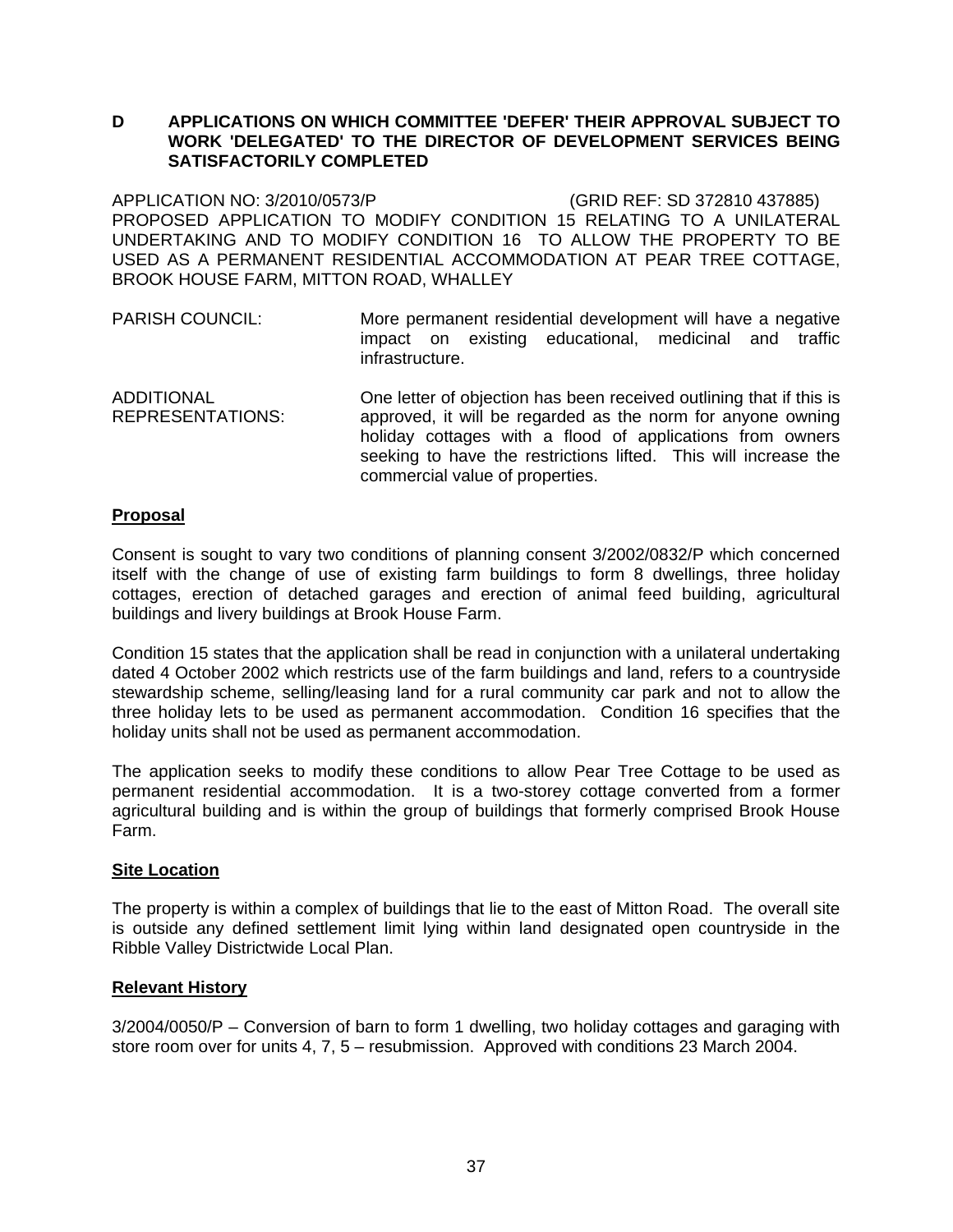3/2002/0832/P – Change of use of existing farm building to form 8 dwellings, 3 holiday cottages, erection of detached garages and erection of animal feed building, agricultural buildings and livery building. Approved with conditions 20 February 2003.

#### **Relevant Policies**

Policy G1 - Development Control. Policy G5 - Settlement Strategy. Policy ENV3 - Development in Open Countryside. Policy H2 - Dwellings in the Open Countryside. Policy H15 - Building Conversions - Location. Policy H23 - Removal of Holiday Let Conditions.

### **Environmental, AONB, Human Rights and Other Issues**

The key issue for consideration is the principle of allowing the holiday let to become permanent residential accommodation.

The property is the result of a barn conversion and forms part of an established group of buildings – mix of residential, holiday let, agricultural and livery. It lies within land designated open countryside with the saved policies of the Districtwide Local Plan, of most relevance being H23, H2 and H15. Policy H23 concerns itself with the removal of holiday let conditions stating:

"proposals seeking the removal of conditions which restrict the occupancy of dwellings to tourism/visitor usage will be refused unless the proposal conforms to the normal development control policies of the Local Plan. Policies G5, H2, H15, H16 and H17 will be particularly relevant in any assessment".

In practice what we presently have is an established built development with a restricted class of residential use. In many ways there is little difference between this being a form of conversion and the proposal can be treated as tantamount to the conversion of a rural building.

Policy H2 concerns itself with dwellings in the open countryside and allows for:

"the appropriate conversion of buildings to dwellings provided they are suitably located and their form, bulk and general design are in keeping with their surrounds … (see Policies H15, H16 and H17 for further advice).

The property the subject of this application had already undergone one conversion scheme in a manner which is in keeping with its surroundings in terms of form, bulk and general design. Therefore it is the question over whether it is a suitable location that warrants further consideration. When assessing the conversion of rural buildings to dwellings regard is had to their location with Policy H15 of the Districtwide Local Plan offering detailed criteria on this matter. The supporting text to the Policy makes clear that: *"the conversion of appropriate buildings within settlements or which form part of an already defined group is acceptable. Problems arise however where isolated buildings in the landscape such as barns are proposed for conversion".*

As stated previously the building the subject of this application forms part of a defined group of buildings and thus I conclude that the locational requirement of H15 is met.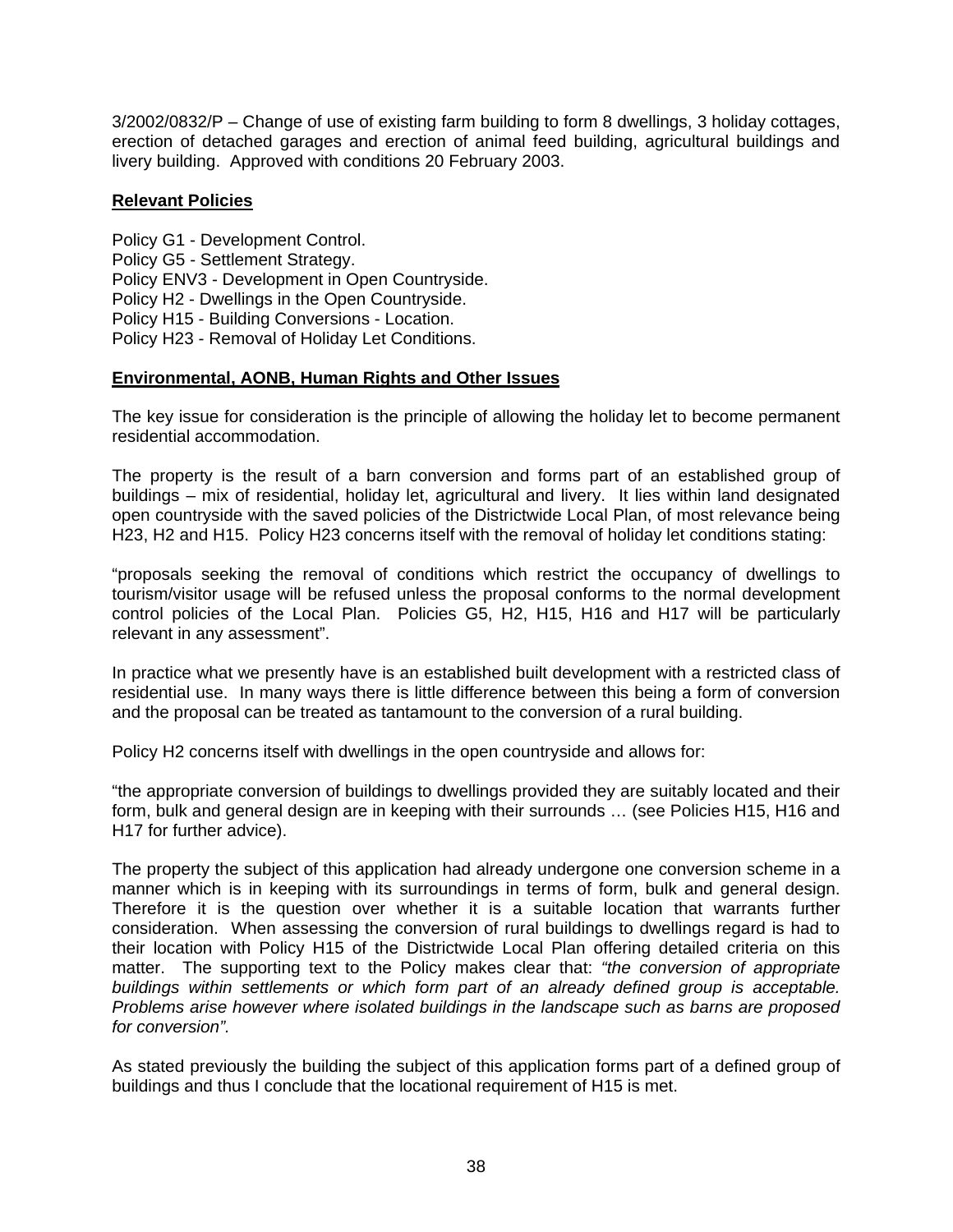Given no building development is involved, the proposal would not have any detrimental effects on the visual amenities of the locality and thus the requirements of Policies G1 and ENV3 are met.

The application has been submitted with a revised draft unilateral undertaking but on advice from the Council's Legal Section, the applicant's agent has been informed that should Committee be minded to approve the application, a Section 106 Agreement will need to be entered into to cover this property with the existing unilateral undertaking that covers the remainder of the overall development remaining in place. This would need to be dealt with via a separate planning application for the modification of the existing legal agreement. At such time as that application is determined this consent with the revised wording of conditions to reflect that could be granted. On the basis of this I recommend accordingly. For Committee's information, this permission should refer to all the terms of the original permission to avoid the possibility of this new permission being interpreted as having no conditions or only those that were amended.

#### SUMMARY OF REASONS FOR APPROVAL

The proposal has no significant detrimental impact on nearby residential amenity nor would it have an adverse visual impact.

RECOMMENDATION: That Committee be MINDED TO APPROVE the application subject to the following conditions and therefore DEFER AND DELEGATE to the Director of Development Services to negotiate the satisfactory completion of a Section 106 Agreement to specify the revisions to the existing unilateral undertaking in respect of Pear Tree Cottage.

1. This permission must be begun no later than the expiration of three years beginning with the date of this permission.

 REASON: Required to be imposed in pursuance to Section 91 of the Town and Country Planning Act 1990.

2. This permission in relation to access shall be implemented in accordance with the proposal as amended by letter and plan received on the 8 November 2002.

 REASON: For the avoidance of doubt since the proposal was the subject of agreed amendments.

3. Precise specifications or samples of walling and roofing materials and details of any surface materials to be used including their colour and texture shall have been submitted to and approved in writing by the Local Planning Authority before their use in the proposed works.

 REASON: In order that the Local Planning Authority may ensure that the materials to be used are appropriate to the locality in accordance with Policy G1 of the Ribble Valley Districtwide Local Plan.

4. Notwithstanding the provisions of the Town and Country Planning (General Permitted Development) Order 1995 (or any Order revoking or re-enacting that Order) any future extensions and/or alterations to the dwelling including any development within the curtilage as defined in Schedule 2 Part 1 Classes A to H shall not be carried out without the formal written consent of the Local Planning Authority.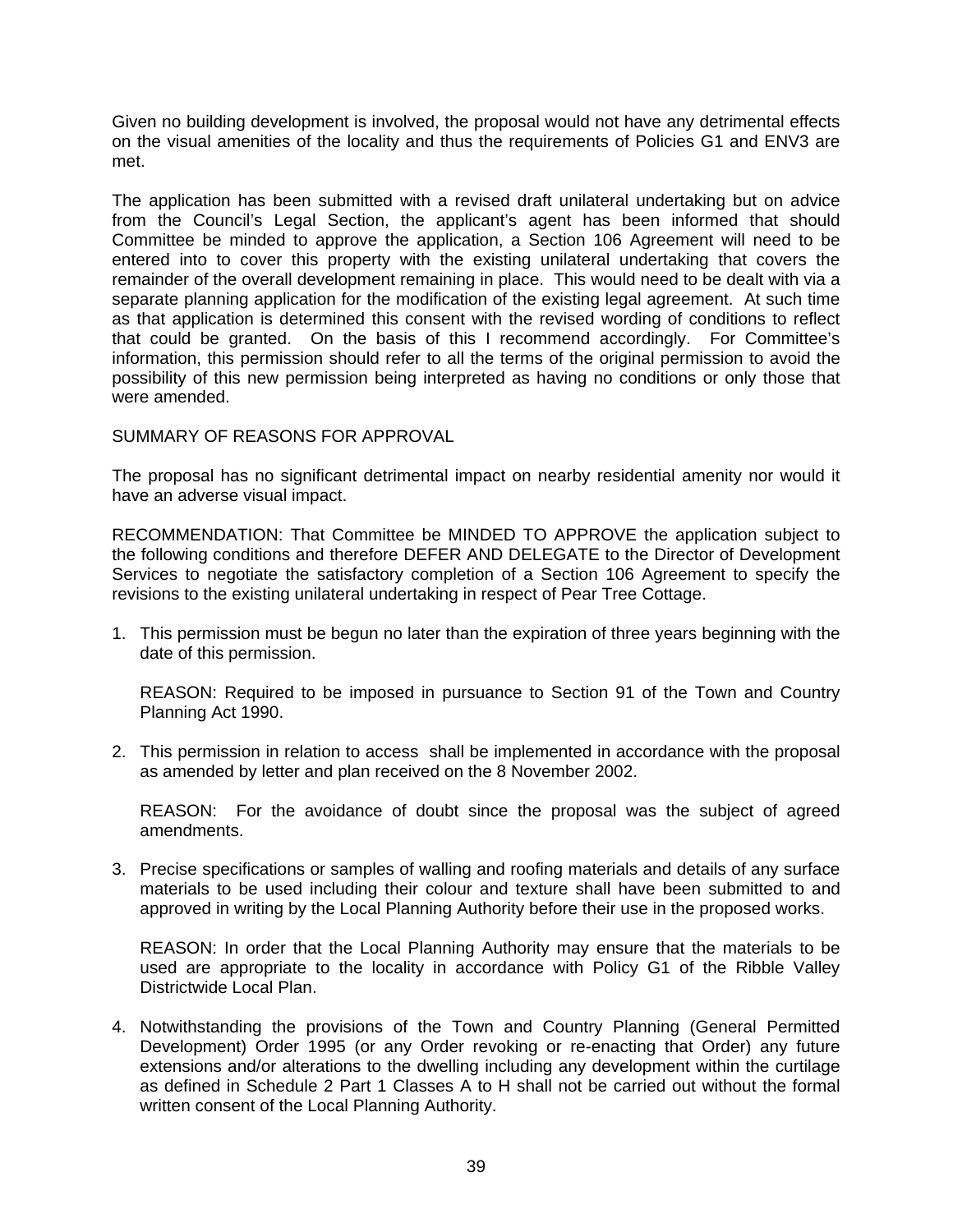REASON: In the interests of the amenity of the area in accordance with Policies G1, and H17 and of the Ribble Valley Districtwide Local Plan.

5. Notwithstanding the provisions of the Town and Country Planning (General Permitted Development) Order 1995 (or any Order revoking or re-enacting that Order) any future additional structures, hard standing or fences as defined in Schedule 2 Part I Classes E, F and G, and Part II Class A, shall not be carried out without the formal consent of the Local Planning Authority.

 REASON: In order that the Local Planning Authority shall retain effective control over the development in accordance with Policy G1 of the Ribble Valley Districtwide Local Plan and in the interests of safeguarding any adjacent residential amenity or visual amenity.

6. No works can begin until a survey has been conducted by a person, the identity of whom has been previously agreed in writing by the English Nature Species Protection Officer and the Local Planning Authority, to investigate whether the barn is utilised by bats or any other protected species, and the survey results passed to English Nature and the Local Planning Authority.

 If such use is established, a scheme for the protection of the species/habitat shall be submitted to and agreed in writing by English Nature and the Local Planning Authority before any work commences on site.

 REASON: To comply with Policies G1, ENV7 and H16 of the Ribble Valley Districtwide Local Plan ensuring that no species/habitat protected by the Wildlife and Countryside Act 1981 are destroyed.

7. All the external works of the development hereby permitted shall be completed before the expiration of three years from the date of this permission.

 REASON: In order that the Local Planning Authority retains effective control over the development and to ensure that there is no significant deterioration in the condition of the building contrary to Policies G1 and H16 of the Ribble Valley Districtwide Local Plan.

8. This permission shall relate to the proposed conversion in accordance with the structural survey submitted as part of the application and dated 6 February 2002. Any deviation from the survey may need to be the subject of a further planning application.

 REASON: To comply with Policies G1 and H16 of the Ribble Valley Districtwide Local Plan since the application is for the conversion of the building only.

9. Notwithstanding the details shown upon the approved plans, the proposed Velux roof lights shall be of the Conservation Type, recessed with a flush fitting, details of which shall be further submitted to and approved by the Local Planning Authority before development commences upon the site. REASON: In the interests of visual amenity in order to retain the character of the barn and

to comply with Policies G1, H16 and H17 of the Ribble Valley Districtwide Local Plan.

10. Before any part of the development hereby approved is brought into use, the Mitton Road junction bell mouth shall be improved in accordance with the scheme to be agreed with the Local Planning Authority.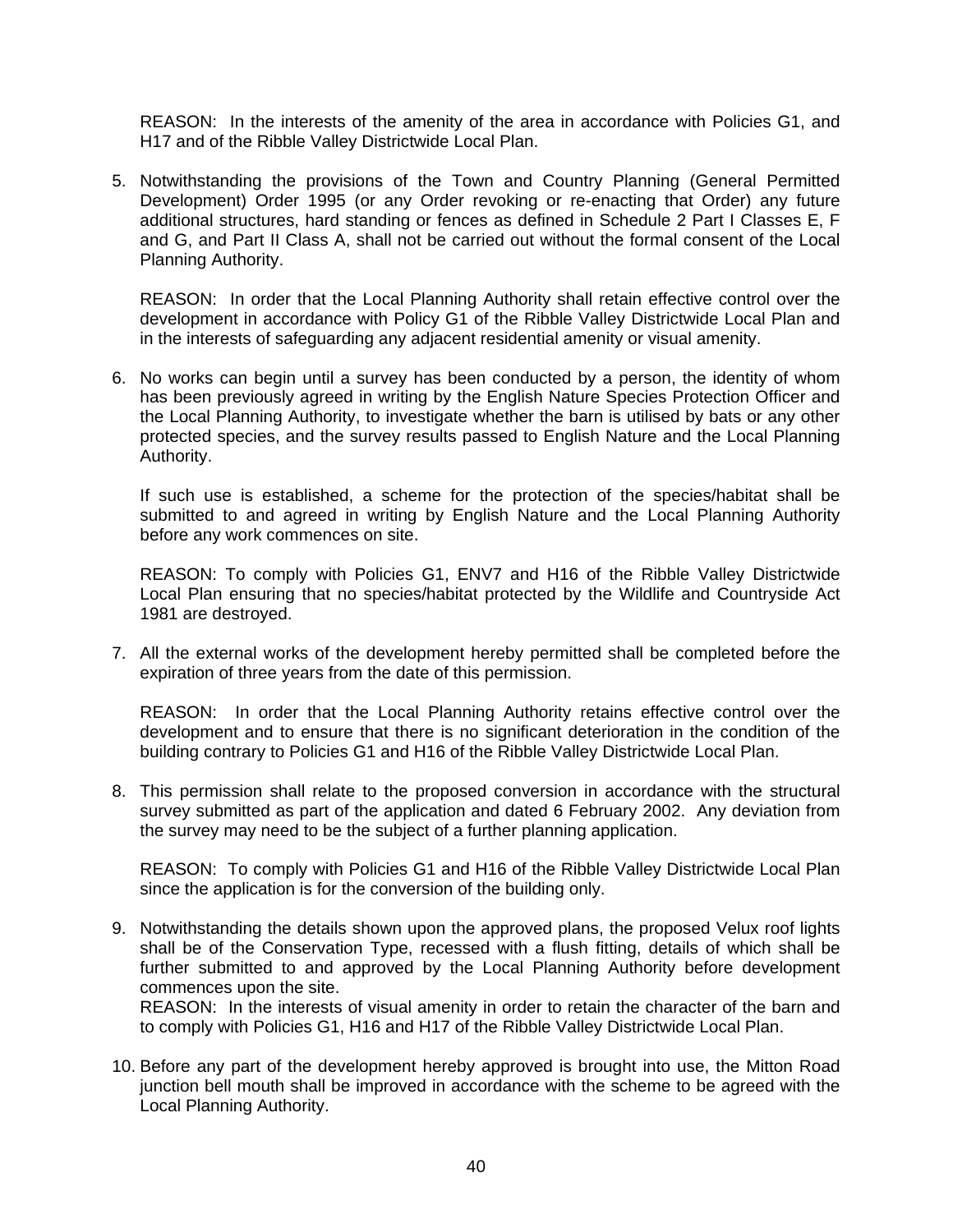REASON: To ensure that satisfaction access is provided to the site before the development hereby permitted becomes operative in accordance with Policy G1 of the Ribble Valley Districtwide Local Plan.

11. Before any part of the development hereby approved is first brought into use, a 1.5m minimum width surfaced footway shall be provided in permanent pavement materials along one side of the access road between Mitton Road and the residential units.

 REASON: In the interests of pedestrian safety in accordance with Policy G1 of the Ribble Valley Districtwide Local Plan.

12. There shall not, at any time in connection with this development, be any obstructions whatsoever above road level between the adjacent field boundaries and the nearside carriageway edge of Mitton Road within 150m either side of the centre line of the access road.

 REASON: To ensure adequate visibility at the street junction or side access in accordance with Policy G1 of the Ribble Valley Districtwide Local Plan.

13. No development approved by this permission shall be commenced until a scheme for the containment and storage of manure has been approved by the Local Planning Authority. Such a scheme shall be constructed and completed in accordance with approved plans.

 REASON: To prevent pollution of the water environment in accordance with Policy G1 of the Ribble Valley Districtwide Local Plan.

14. No work shall take place on the site until the applicant, or their agent or successors in title, has secured the making of a detailed record of the building. This must be carried out by a professionally qualified archaeological/building recording consultant or organisation in accordance with a written scheme of investigation which shall first have been submitted to and agreed in writing by the Local Planning Authority.

 REASON: To ensure and safeguard the recording and inspection of matters of archaeological/historical importance associated with the building in accordance with Policies G1, ENV14 and ENV15 of the Ribble Valley Districtwide Local Plan.

15. This permission shall be read in conjunction with the unilateral undertaking dated 4 October 2002 and Section 106 Agreement dated … which outlines that Pear Tree Cottage can be occupied as permanent residential accommodation.

 REASON: For the avoidance of doubt as the site is subject of a unilateral and Section 106 Agreement.

16. The unit(s) of accommodation shall not be let to or occupied by any one person or group of persons for a continuous period of longer than 3 months in any one year and in any event shall not be used as a permanent accommodation. A register of such lettings shall be kept and made available to the Local Planning Authority to inspect on an annual basis. The unit of accommodation at Pear Tree Cottage shall be available for use as permanent residential accommodation.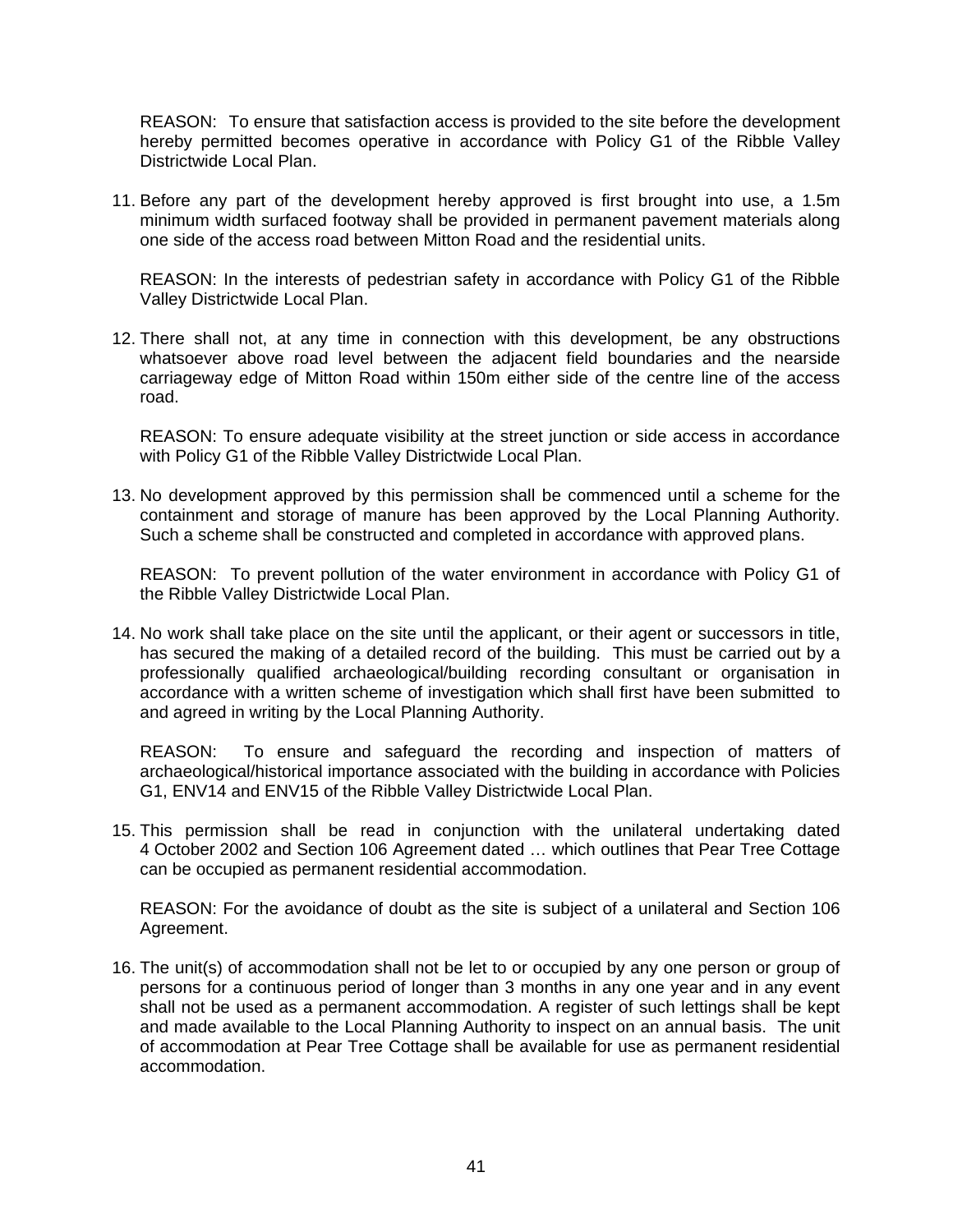REASON: In order to comply with Policies G1, G5, ENV3, RT1 and RT3 of the Ribble Valley Districtwide Local Plan. The building is located in an area where the Local Planning Authority would not normally be minded to grant the use of building for a permanent residential accommodation.

17. The agricultural feed store building shall inure for the personal benefit of the Townson's and only retail seed/pet products and not for any other retail use within Part A1 of the Town and Country Planning Use Class Order.

 REASON: The Council would not normally seek to permit a retail use within this area other than exceptional circumstances in this case.

NOTE(S):

- 1. This consent requires the construction, improvement or alteration of an access to the public highway. Under the Highways Act 1980 Section 184 the County Council as Highway Authority must specify the works to be carried out. Only the Highway Authority or a contractor approved by the Highway Authority can carry out these works and therefore before any access works can start you must contact the Environment Directorate for further information by telephoning Area Surveyor East 01254 823831 or writing to the Area Surveyor East, Lancashire County Council, Area Office, Riddings Lane, Whalley, Clitheroe BB7 9RW quoting the planning application number.
- 2. The granting of planning permission does not entitle a developer to obstruct a right of way and any proposed stopping up or diversion of a right of way should be the subject of an Order under the appropriate Act. Footpath numbers 2, 3 and 5 affects the site and footpath number 7 emerges at the boundary of the site.
- 3. The applicants attention is drawn to the Environment Agency letter dated 13 March 2002 which has been forwarded direct to the agent and he has advised of the need to comply with their requirements.

APPLICATION NO: 3/2009/0975/P (LBC) (GRID REF: SD 377641 448621) PROPOSED DEMOLITION OF TALL STONE BARN WITHIN THE CURTILAGE OF BOLTON PEEL FARM. THIS IS FOR SEVERE STRUCTURAL AND SAFETY REASONS AS THE BARN IS IN A DANGEROUS STATE AT BOLTON PEEL FARM, BOLTON-BY-BOWLAND

PARISH COUNCIL: No representations have been received.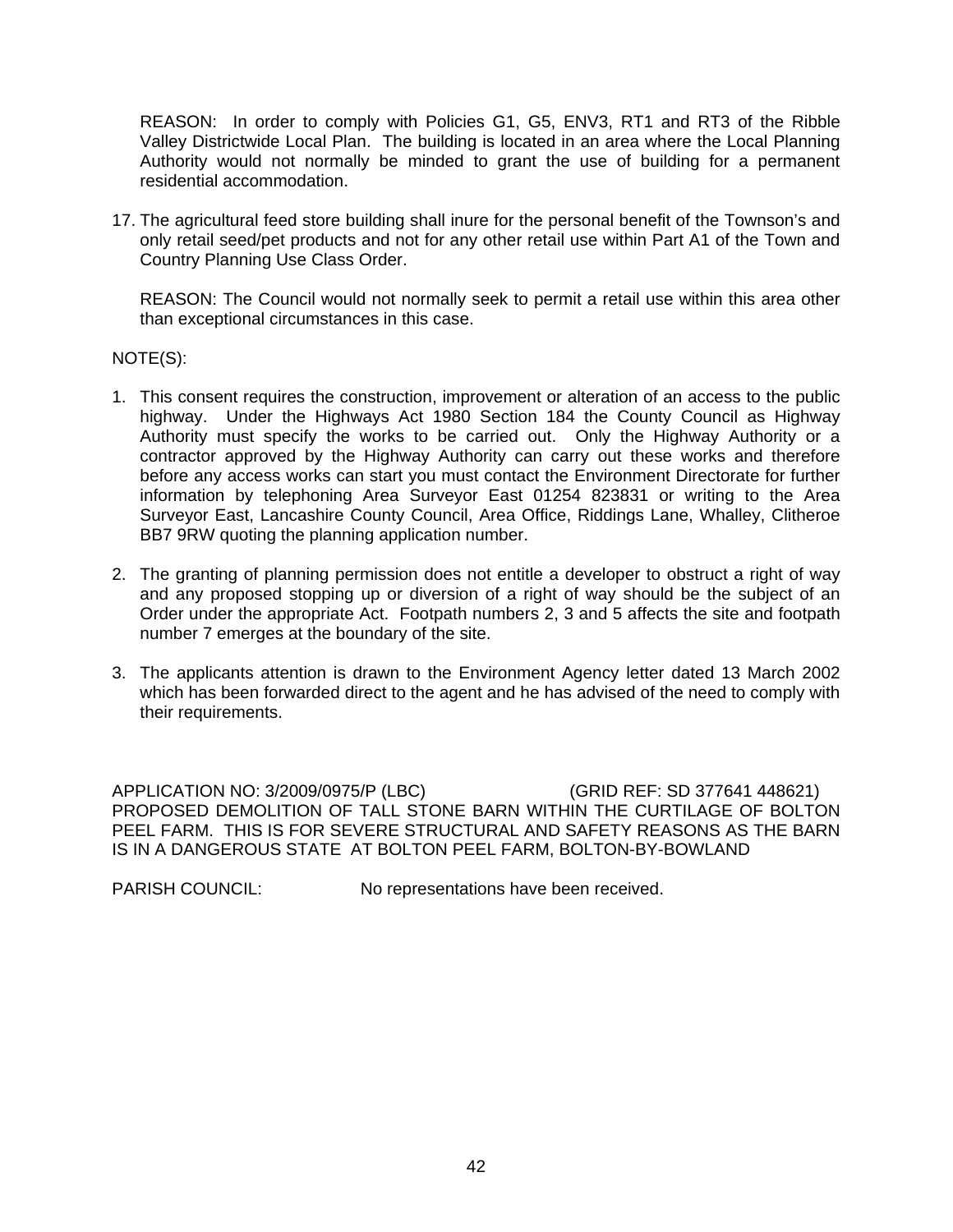ENGLISH HERITAGE: (14 June 2010) To the south west of the farmhouse is a second traditional barn. Built in a combination of slate and local grit stone, this structure probably dates to the early  $19<sup>th</sup>$ Century or earlier. It has been altered in the past presumably to reflect changing agricultural practices and requirements.

> Although not individually listed, the barn to the south west of Bolton Peel Farmhouse contributes strongly both to the group value of the evolved farmstead and to the character of the local area. It may be deemed to lie within the curtilage of the Grade II\* listed farmhouse and certainly to contribute both to the setting of the farmhouse and to the understanding of the immediate landscape. The barn represents a significant element of the farmstead through its local vernacular style and traditional materials.

> The HELM website advises about the value of historic farmbuildings and the contribution they play both to our understanding of this finite and threatened resource, and to our locally distinctive landscape:

> "*Historic farm buildings make a fundamental contribution to the landscape character and local distinctiveness of rural areas and are vital to our understanding of the development of agriculture and today's settlement patterns.*

> Historic farm buildings also provide an important economic asset to modern farm businesses, often continuing in use on the farm. Where they have become redundant, they can provide a high quality environment for new businesses or housing through adaptive reuse, helping to alleviate build pressure on green field land and reducing the demand for new buildings in sensitive rural areas."

> It is the responsibility of owners of statutorily protected historic buildings (and associated structures) to maintain their property in a state that is not detrimental to the future survival of the building or to its architectural and historical significance. Condition is therefore not necessarily taken into account in applications for demolition.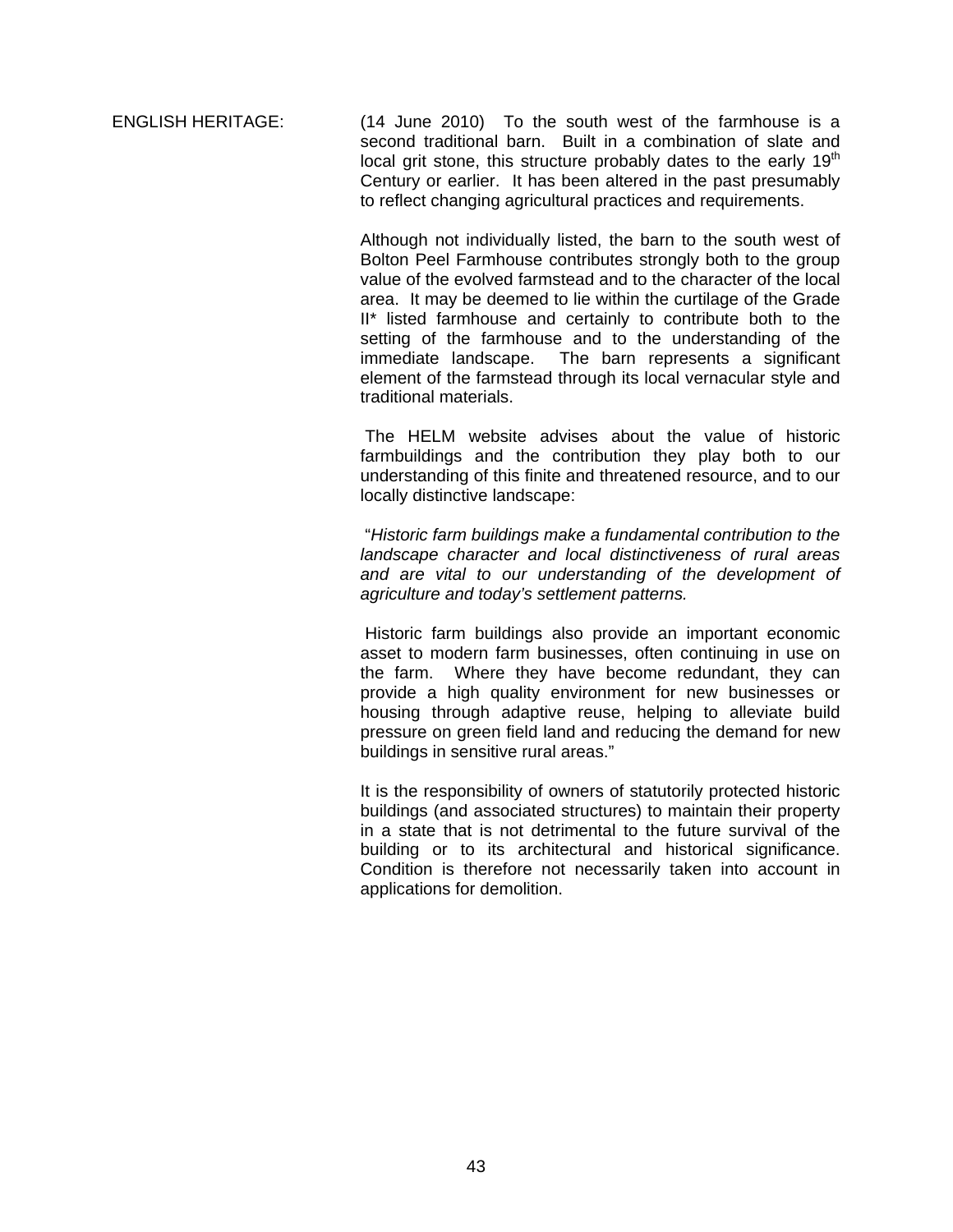If deemed to lie within the curtilage of either of the listed structures then it would be necessary to undertake a valid and thorough marketing exercise to establish whether an alternative owner or use for the building could be found prior to permission being granted for demolition as stated in PPS5 HE9.3. English Heritage understands that the condition of the barn has prompted this application and it notes the submission of the structural report by RG Parkins and Partners Limited. English Heritage would, therefore, appreciate the opportunity for a English Heritage structural engineer to visit the site to make an independent assessment of the condition of the barn.

Importantly, English Heritage note that no financial assessment of the barn has been included in the application. The structural report contains assertions that "*the costs.. are considered to be potentially quite considerable"* and that "*such a scheme, in our view, would prove to (sic) prohibitively expensive."*

However, before permission for demolition is granted on the grounds of the cost to repair the barn in its current condition, English Heritage would expect the submission of a schedule of repair works and full associated costings. Again, English Heritage would like to request the opportunity to have these figures assessed by an English Heritage quantity surveyor.

English Heritage does not support the application for the demolition of the barn at this stage. English Heritage wish to engage with the applicant in making an independent assessment of both the condition of the barn and the potential repair costs.

(Informal comments 28 July 2010) The English Heritage barn specialist, listing team and legal team have now been consulted.

The English Heritage legal team are doubtful whether it could be argued that the barn is within the curtilage of the farmhouse – which turns its back on the working farm buildings and has a clearly defined garden curtilage wall. It may be possible to argue that the barn is in the curtilage of the listed barn – which was apparently altered around the same time, but this is not assured. Would be hard pressed to ask the listing team to invest resources in looking at this case as a priority.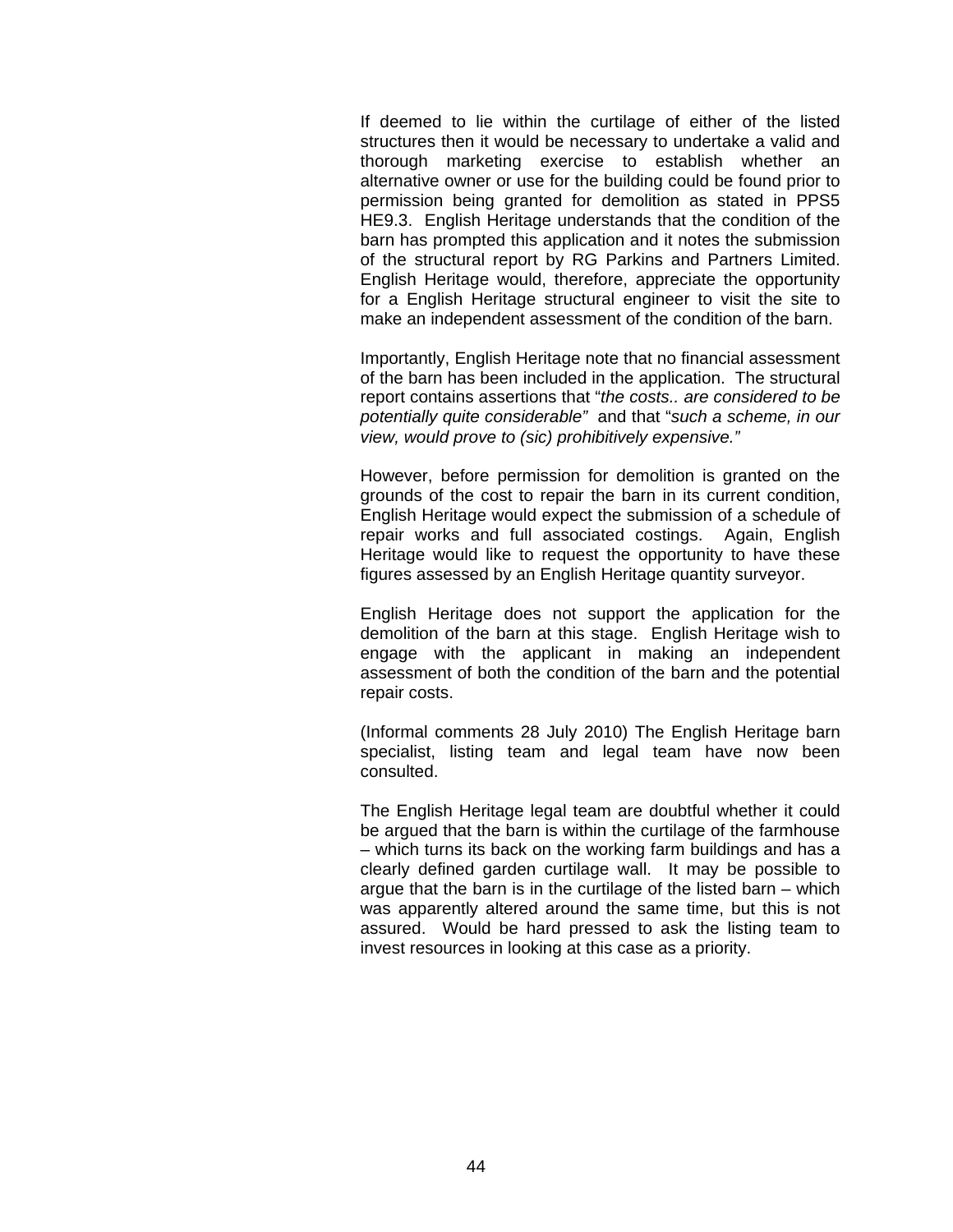The barn, known as the Tall Barn is a good example of a (probably early)  $19<sup>th</sup>$  century embanked barn. This type of structure originated in Cumbria in the  $17<sup>th</sup>$  century but gradually spread south into Lancashire. By the  $17<sup>th</sup>$  Century they were found widely throughout northern Lancashire but were less common in the south of the county. The watershot masonry is a traditional local feature, however the outside stair to the north elevation is unusual. The internal brick piers and stall separators all appear to be original. The barn forms an integral part of the historic farmstead at Bolton Peel and is of architectural and historic interest as a good example of its type of traditional farm building. Its loss would be regrettable in terms of the individual building, in terms of being detrimental to the setting of the listed farm buildings, and in terms of being detrimental to the traditional agricultural landscape of this part of Lancashire. This effect is particularly pertinent as the Tall Barn is highly visible from the adjacent road.

The Tall Barn is currently unlisted.

Embanked barns are not that uncommon in north Lancashire, however only 3 are currently listed meaning that as a building type they are not well protected. This particular example may be considered for listing if it could be demonstrated that the barn is pre-1840 in date (for example from map evidence) however its current condition would not weigh in its favour.

It is doubtful whether it could be argued that the barn is within the curtilage of the farmhouse which turns its back on the working farm buildings and has a clearly defined garden curtilage wall. It may be legitimate to view the barn as in the curtilage of the listed barn – which was apparently altered around the same time – but this would depend upon the function of the Tall Barn being demonstrably ancillary to the role of the listed cruck barn.

English Heritage's structural engineer does not have any fundamental disagreement with the structural report provided by the applicant. He observed signs of cracking and/or distortion on all four walls associated with lateral movement of the walls due to insufficient restraint and confirmed that concern about the structure's overall stability is justified. Glass telltales are present on a number of cracks, and while some are fractured with hairline cracks, others are not. This might indicate that movement is ongoing but at an almost insignificant rate. In its current condition he concluded that the building has the potential to collapse although putting a timescale to such a collapse is not possible.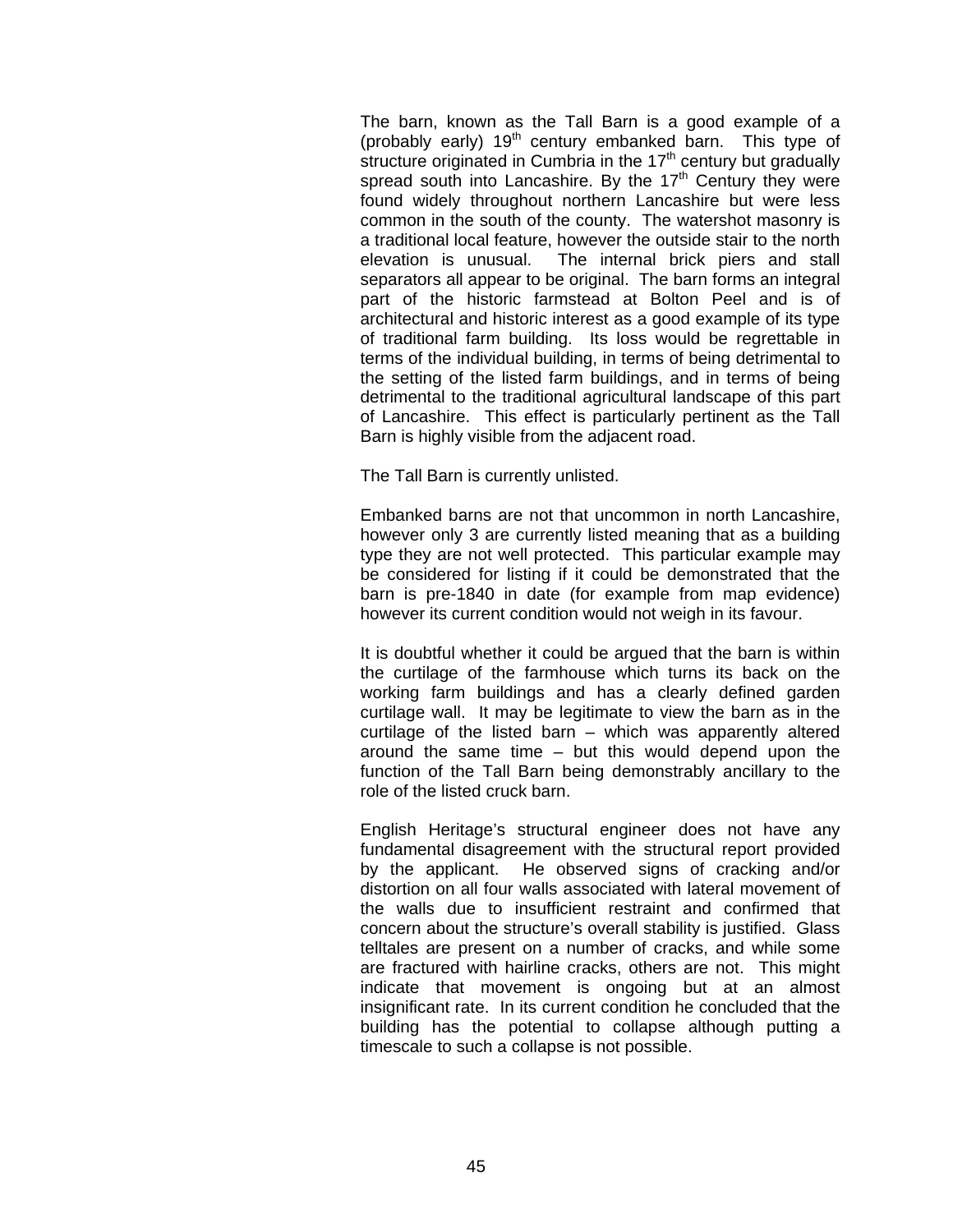While English Heritage recognise the issues faced by the current condition of the barn, for the reasons of significance outlined above, English Heritage would not wish to see this building lost.

The English Heritage engineer suggests installing a system of monitoring for any further movement to the outwardly bulging south wall. If any signs of movement are detected, then it is recommended that the area be vacated immediately and barriers erected to secure an exclusion zone.

It is also advised that if the walls are to be prevented from collapsing at some time in the future, they need to be secured to a new internal frame. If scaffolding companies are willing to enter the barn it should be possible to insert a fully braced scaffold to which the exterior walls could be tied using pushpull props secured through the walls. However, while removing the risk of collapse, this scaffold would effectively prevent any use of the barn.

A more permanent frame might comprise a braced structural steel frame supporting at least two internal floor levels (first floor, second floor, and eaves level bracing). Such framing may take the form of 12 columns inter-connected by a rectangular grid of beams with cross braced bays to each elevation and floor plate. The assembly would be on a reinforced concrete raft slab. This would have to be undertaken with the scaffold in place.

Tied back to this internal frame, walls could be repaired (the bulge to the south wall would have to be rebuilt after the rest of the building has been restrained) and grouted as necessary.

Such work would require a consultant engineer with vast experience of working with historic buildings, or a demolition contractor familiar with propping damaged buildings.

The cost of undertaking this work has been estimated by English Heritage's quantity surveyor. A significant cost relates to the temporary support required whilst the floor slab and steel work is inserted. No cost has been allowed for any exceptional risk additions that may be included by the tenderers for this work. Based upon current rates (3<sup>rd</sup> Quarter 2010), excluding fees and VAT, the budget cost is in the order of £125,000 with a potential risk element of an additional £16,000 depending upon the detailed analysis of the temporary support required.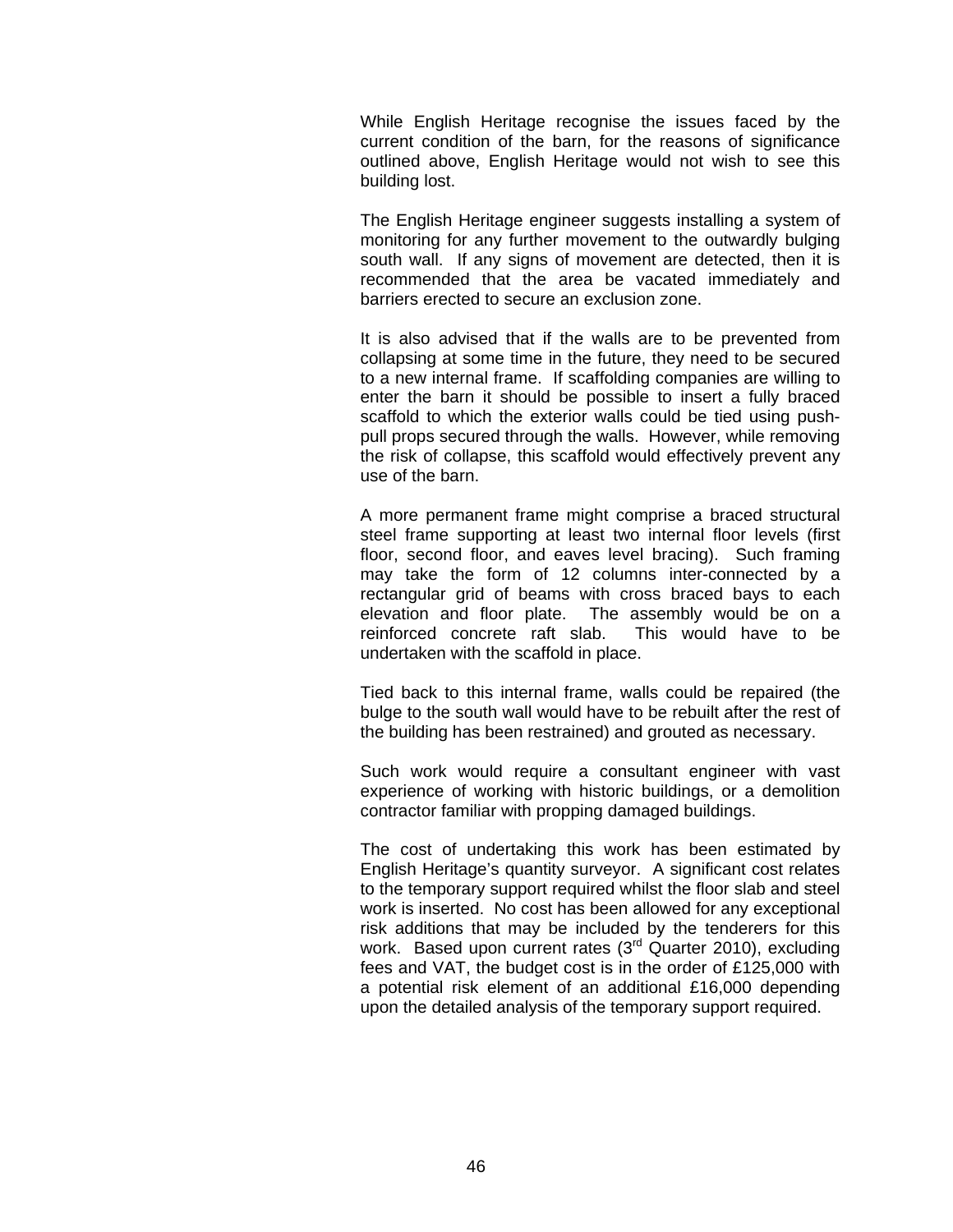It is recognised that the Tall Barn is considered by the tenant farmer to be unsuited to modern mechanised farming methods. The location of the barn (essentially at the heart of the farmyard) makes other uses such as residential, office or holiday let, problematic. Funding for the repair will therefore be difficult to locate.

English Heritage would, however, strongly urge the owner to take up the offer of applying for an HLS grant from Natural England which is designed to step in in exactly these sorts of cases, ie where a building is a good local example of a traditional farm type but does not necessarily meet the criteria for designation and its repair costs will not readily be met by economic viability or other funding sources. In this way it may be possible to repair the Tall Barn and to retain it as a feature of the local area until such time as a viable use may be found for it.

LCC (ARCHAEOLOGY): A building of a similar size and orientation as that proposed for demolition can be seen on the  $1<sup>st</sup>$  Edition 1:10560 Ordnance Survey surveyed in 1847 (Yorkshire Sheet 165). The building is therefore considered to be of some historical interest, most likely dating from the first half of the  $19<sup>th</sup>$  Century or earlier, having undergone a number of changes in response to changes in agricultural practice and economics.

> The Council for British Archaeology "An Archaeological Research Framework for North West England: Volume 2, Research Agenda and Strategy" has indicated that "*there is an urgent need for all local authorities to ensure that farm buildings undergoing adaption are at least considered for recording" (Page 140)* so that *"original dates of farm buildings can be derived and variations across the region examined".*  (Ibid).

> Consequently, should the local planning authority be minded to grant planning permission to this or any other scheme, Lancashire County Archaeology Service would recommend that an archaeological record of the building be secured (a condition is suggested).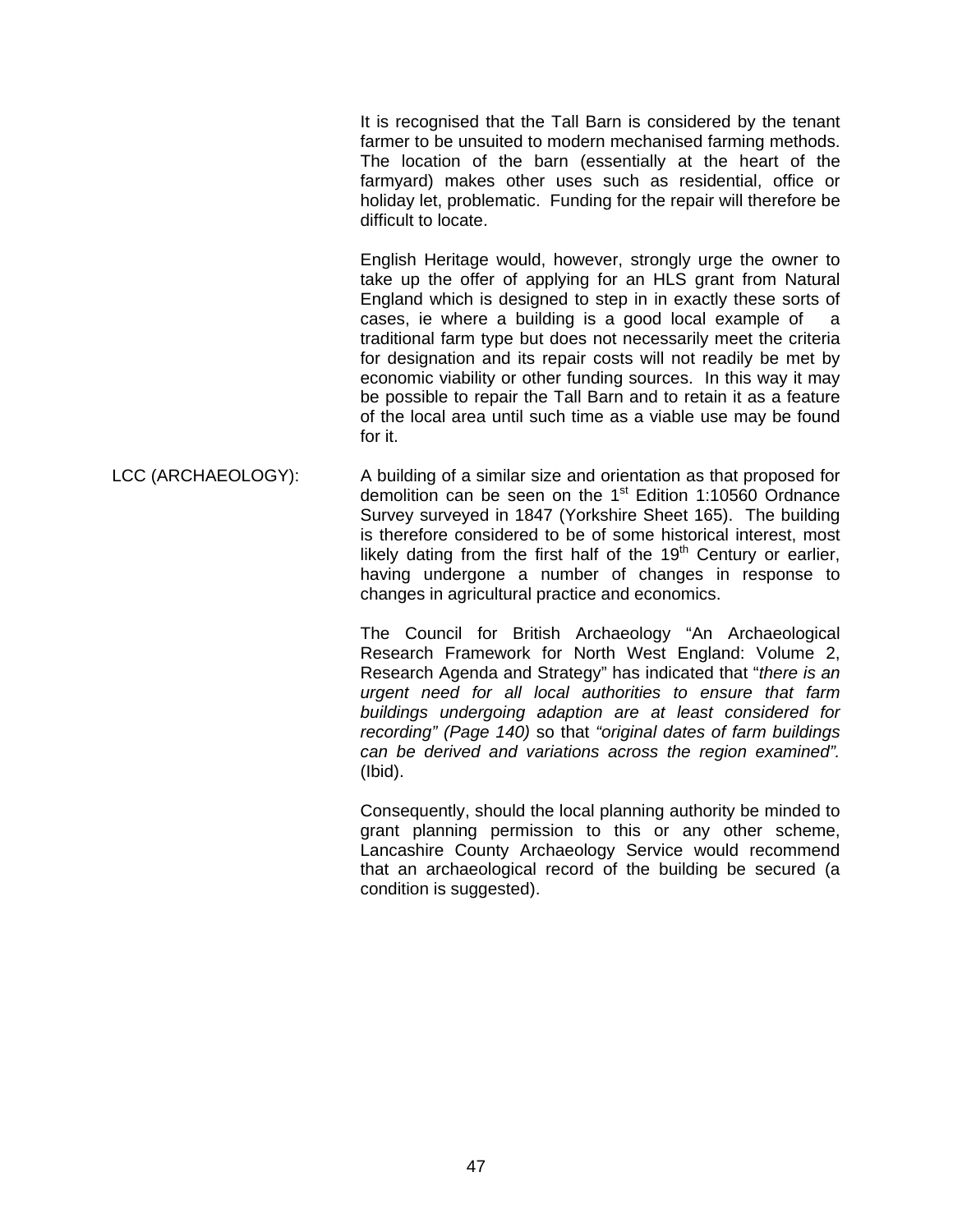| THE SOCIETY FOR THE<br>PROTECTION OF ANCIENT<br><b>BUILDINGS:</b> | Note that there was no design and access statement included<br>with the submitted application.                                                                                                                                                                                                                                                                                                                                                                                                                                                                                                                                                                                                   |
|-------------------------------------------------------------------|--------------------------------------------------------------------------------------------------------------------------------------------------------------------------------------------------------------------------------------------------------------------------------------------------------------------------------------------------------------------------------------------------------------------------------------------------------------------------------------------------------------------------------------------------------------------------------------------------------------------------------------------------------------------------------------------------|
|                                                                   | This barn forms a distinct and robust element to the grouping<br>of the buildings within the historic farmstead and especially<br>provides a strong visual presence to the group as viewed from<br>the road travelling north. Its construction with local materials<br>and in a local style adds to its interest.                                                                                                                                                                                                                                                                                                                                                                                |
|                                                                   | The structural engineer's report highlights telltale markings on<br>the building, which suggests that the cracking and movement<br>of the barn was being monitored previously. If the owner has<br>this information then it should be reviewed to understand<br>whether the movement in the building's structure is ongoing or<br>historic. The report does not appear to rule out repair as an<br>option but rather suggests that it would be prohibitively<br>expensive to do so. Demolition appears to have been justified<br>predominantly for economic reasons. The owner may be<br>interested to know that grant aid may be available from Natural<br>England for the repair of this barn. |
|                                                                   | In the application it proposes demolition must be considered<br>fully against the criteria set out in PPS5. Section HE9.1<br>requires clear and convincing justification for the loss of a<br>heritage asset and Section HE9.2 sets out the criteria against<br>which loss of the heritage asset must be demonstrated.                                                                                                                                                                                                                                                                                                                                                                           |
|                                                                   | It is vital to ensure that all possibilities of preserving the historic<br>fabric of the building are investigated fully first. Demolition<br>must be considered as the last and only option available. The<br>Society believes that demolition of the barn is not justified and<br>therefore objects to the application.                                                                                                                                                                                                                                                                                                                                                                        |
| <b>ANCIENT MONUMENTS</b><br>SOCIETY:                              | The tall barn is an impressive structure and part of an<br>important group. Although not listed in its own right it perhaps<br>ought to be considered for listing. In any event its demolition<br>would mean the loss of a building of some intrinsic interest and<br>damage to the significance of the group as a whole.                                                                                                                                                                                                                                                                                                                                                                        |
|                                                                   | Therefore, the Ancient Monuments Society object to this<br>The structural engineer's report is noted which<br>proposal.<br>suggests that repair would be expensive. This opinion ought to<br>be tested by considering all possible repair options and the<br>means by which they could be part of a scheme for reuse.<br>Without compelling evidence that there really is no other option<br>to demolition, the Ancient Monuments Society cannot advise<br>your Council to approve this application.                                                                                                                                                                                             |
| <b>RVBC (COUNTYSIDE</b>                                           | A species protection condition is suggested.                                                                                                                                                                                                                                                                                                                                                                                                                                                                                                                                                                                                                                                     |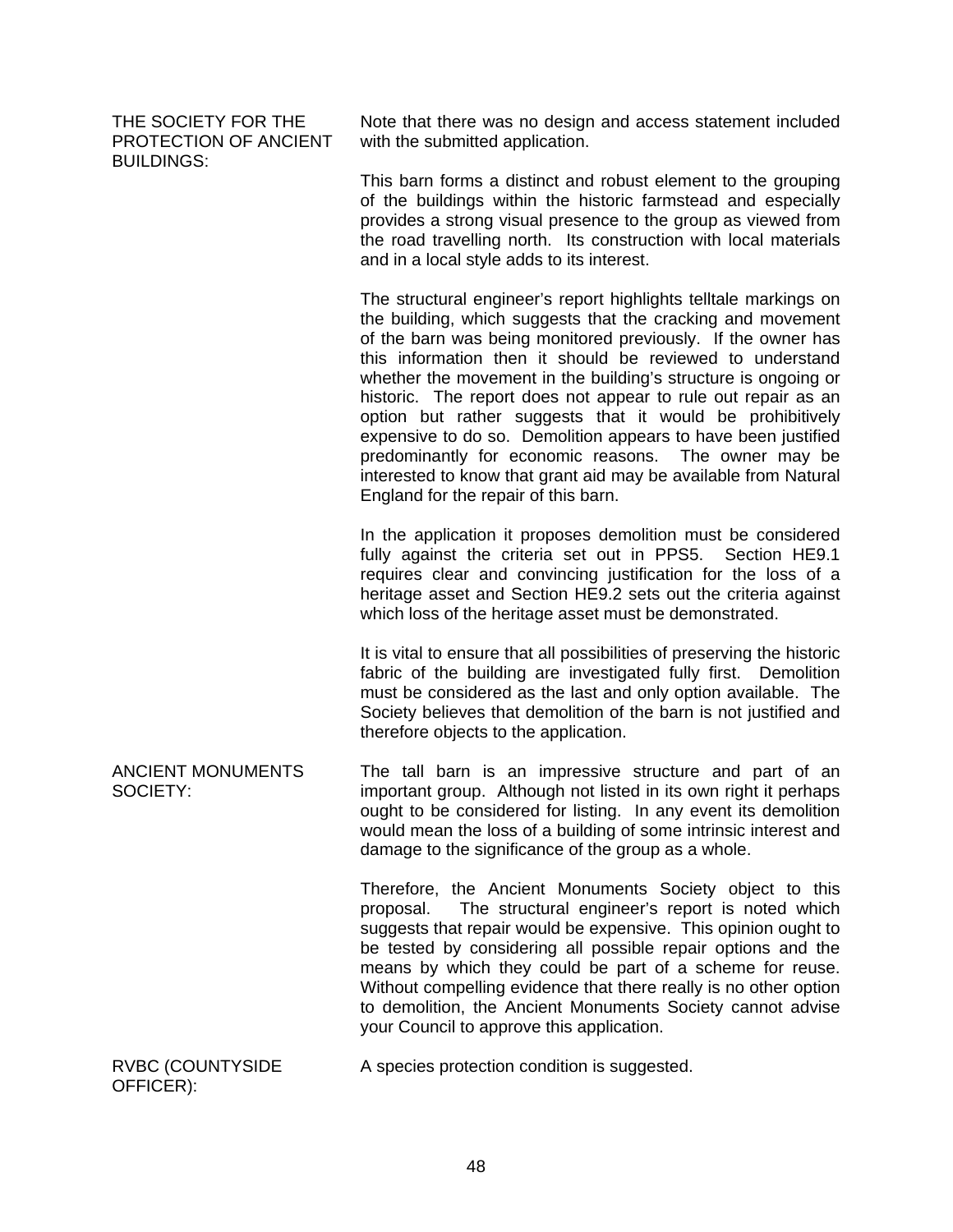ADDITIONAL REPRESENTATIONS: No representations have been received.

#### **Proposal**

Listed building consent is sought for the demolition of the bank barn. The application form states that this is for health and safety reasons because the building forms part of a working farm. The application includes a structural report which concludes that:

- 1. It appears that at some stage in its history the whole barn has had its height raised by approximately 2m. This has resulted in the upper level having an unusually high "first" floor to eaves level. In order to maintain this configuration then all walling requires to be in reasonable condition. The higher/greater the height to wall thickness ratio then the more vulnerable the structure becomes to the stress caused by cracking/movement.
- 2. The gable wall is in very poor condition and the bulging is at the stage where any further outward movement may lead to catastrophic collapse.
- 3. To attempt tie back the west gable wall and to restrain against further outwards movement is not practical in this structure. A major problem is the lack of lateral restraint currently and the difficulty in attempting to provide a system to allow such restraint.
- 4. If the gable wall is taken down then the roof will have to be removed first, the side walls adjacent will need propping before this as the extent of the cracking therein may lead to collapse of those side walls.

The structural report concludes that:

- 1. The west gable wall to the barn is in such a condition that something requires to be done urgently to ensure against the danger of collapse.
- 2. The costs involved in taking the roof off, rebuilding the gable wall, wholesale propping and partial rebuilding of the side walls and the provision of a new upper floor are considered to be potentially quite considerable.
- 3. The barn and the west gable in particular should not be left in the current condition. It is recommended that a controlled demolition of possibly the whole barn is undertaken in order to make the area safe. Otherwise, if part demolition is carried out then this should be with significant temporary works protecting the remaining structure. A scheme to part rebuild and make good should be agreed in outline before proceeding to demolition, in order to agree its viability. Such a scheme in our view would prove too prohibitively expensive.
- 4. Take down the barn and rebuild/replace the structure.

#### **Site Location**

Bolton Peel Farm is a very prominent and interesting historic farmstead immediately adjacent to the Sawley/Bolton-by-Bowland road and within the Forest of Bowland Area of Outstanding Natural Beauty. Bolton Peel Farmhouse is a Grade II\* listed building of the 17<sup>th</sup> Century. 13m to the north of Bolton Peel Farmhouse is a Grade II listed barn with walls possibly from the early  $19<sup>th</sup>$  Century and containing crucks of the  $17<sup>th</sup>$  Century or earlier (the list description states this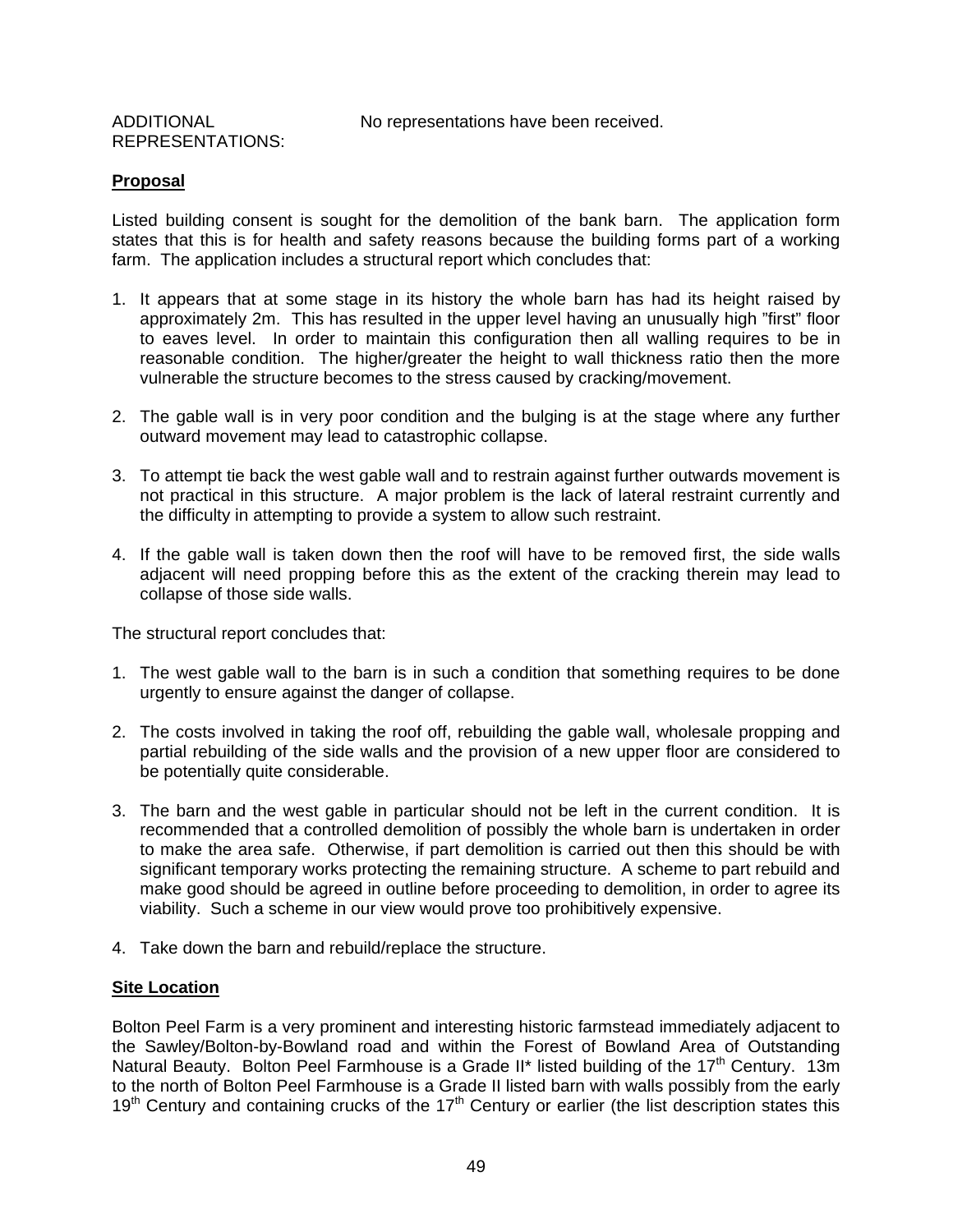barn is *"listed for group value only"*). To the front of Bolton Peel Farmhouse is the Grade II listed Bolton Peel Cross (medieval base). Immediately to the west of the farmstead is a moated site which appears on the County Sites and Monuments Record.

The bank barn is at one extremity of an "L" shaped collection of historic farm buildings immediately to the south of the farmhouse and the cruck barn. Historic maps suggest these ranges formed two sides of a square courtyard up until the demolition of other wall enclosures in the  $20<sup>th</sup>$  Century. The bank barn is the most prominent feature of the farmstead on the public approach from Sawley.

### **Relevant History**

3/2009/0396/P – Demolition of lean-to livestock building within the curtilage of the listed building. Listed building consent granted 14 July 2009.

3/2007/0601/P – New build general purpose agricultural building. Planning permission granted 24 August 2007.

3/2002/0563/P – Proposed livestock building. Planning permission granted 15 August 2002.

3/98/0523/P – Extension to steel portal frame building to convert remainder of silage clamp into livestock accommodation. Planning permission granted 10 September 1998.

3/98/0394/P – Erection of steel portal frame roof over existing silage barn to convert to livestock accommodation. Planning permission granted 20 July 1998.

3/94/0471/P – Provision of additional slurry store. Planning permission granted 9 September 1994.

3/94/014A – Open concrete walled/concrete floored slurry store. No objections issued 25 May 1994.

#### **Relevant Policies**

Planning (Listed Buildings and Conservation Areas) Act 1990 Planning for the Historic Environment (PPS 5). Heritage Environment Planning Practice Guide (HEPPG). Policy ENV19 - Listed Buildings (Setting). Policy ENV20 - Proposals Involving Partial Demolition/Alteration of Listed Buildings.

### **Environmental, AONB, Human Rights and Other Issues**

The main consideration in the determination of this application is the status of the bank barn with respect to the grade II<sup>\*</sup> and grade II listed buildings on the site and Section 1(5)(b) of the Planning (Listed Buildings and Conservation Areas) Act 1990. The latter states that:

*(5) In this Act 'listed building' means a building which is for the time being included in a list compiled or approved by the Secretary of State under this section; and for the purposes of this Act –* 

*(a) any object or structure fixed to the building;*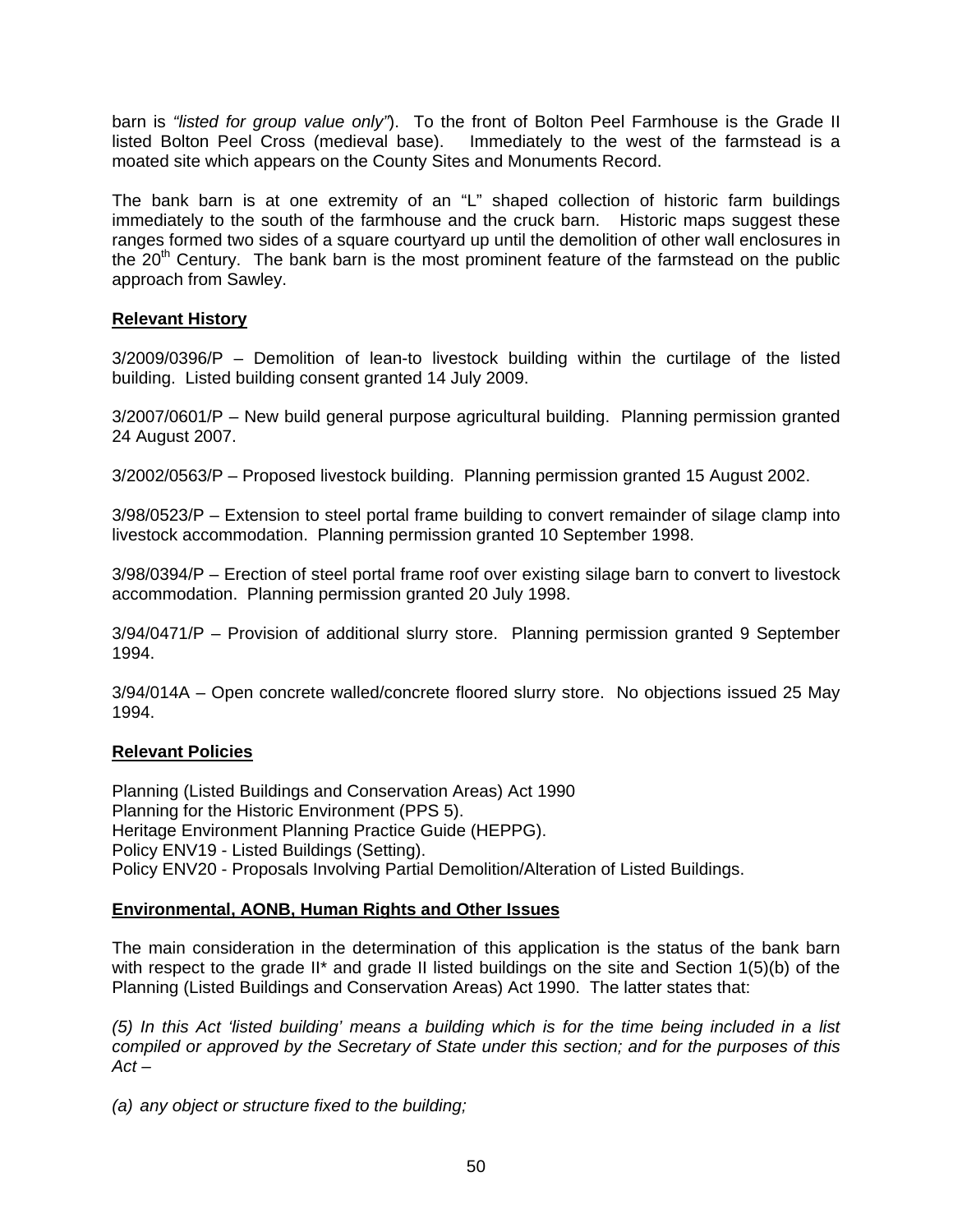*(b) any object or structure within the curtilage of the building which, although not fixed to the building, forms part of the land and has done so since before 1 July 1948,* 

#### *shall be treated as part of the building.*

Whilst apparently straight forward this section has been subject to considerable legal interpretation. The now defunct PPG15 (1994) stated that:

3.33 The listing of a building confers protection also on any object or structure within its curtilage which forms part of the land and has done so since before 1 July 1948. Following recent case law, the Secretary of State for National Heritage has attempted to consider individually all the structures and buildings on a site which can be construed as separate buildings and to list those which qualify for listing. There will still be circumstance*s, however, where a structure or* building forms part of land which surrounds or is connected to or serves a listed building, and landowners and local planning authorities will need to consider on the facts of each case whether it forms part of the land and falls within the curtilage of the listed building.

*3.34 The principal tests as to whether an object or structure is within the curtilage of a listed building relate to the physical layout of the land surrounding the listed building at the date of the statutory listing and the relationship of the structures on the surrounding land to each other. Changes in ownership, occupation or use after the listing date will not bring about the delisting of a building which formed part of the principal building at the date of listing. The courts have held that for a structure or building within the curtilage of a listed building to be part of a listed building it must be ancillary to the principal building, that is it must have served the purposes of the principal building at the date of listing, or at a recent time before the date of listing, in a necessary or reasonably useful way and must not be historically an independent building. Where a self contained building was fenced or walled off from the remainder of the site at the date of listing, regardless of the purpose for which it was erected and is occupied, it is likely to be regarded as having a separate curtilage. The structure or building must still form part of the land, and this probably means that there must be some degree of physical annexation to the land.* 

*3.35 Considerations which may assist local planning authorities in forming their own views, or giving advice if requested, include:* 

- *The historical independence of the building;*
- *The physical layout of the principal building and other buildings;*
- *The ownership of the buildings now and at the time of listing;*
- *Whether the structure forms part of the land;*
- *The use and function of the buildings, and whether a building is ancillary/or subordinate to the principal building.*

*3.36 It is always necessary to recognise, however, that the question of whether a building, structure or object is within the curtilage of, or is fixed to, the principal building, unless specifically included in the listing, is in any particular case a matter of fact and ultimately a matter for the courts. Great caution must, therefore, be exercised in attempting to extrapolate any general principles from recent decisions and this guidance does not purport to be definitive.*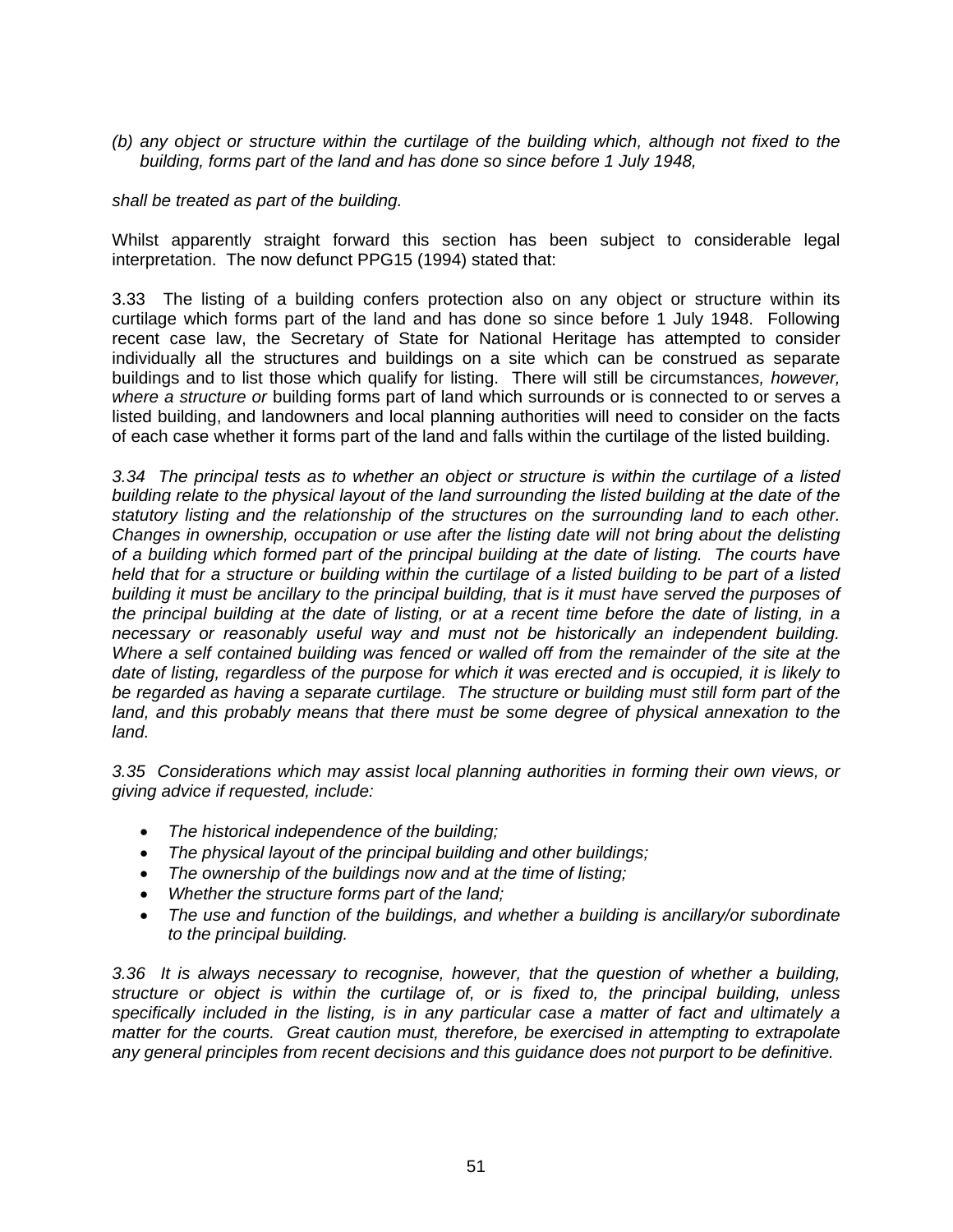A recent High Court decision is very relevant to the consideration of whether farmstead buildings are part of a farmhouse listing. Mike Harlow, Legal Director of English Heritage, comments on R v Taunton Deane Borough Council (2008) All ER (D) (Oct) in English Heritage's Conservation Bulletin, Issue 61: Summer 2009.

*The high court examined Jews Farmhouse (Grade II) Near Wiveliscombe in Somerset and its nearby Mill Barn (not separately listed but pre-1948)... The key point of interest was the way the judge approached function and use.* 

*Mill Barn was being used as a farm building at the date of listing. The farmhouse was used as a house and the hub from which the agricultural business of the farm was being conducted...* 

*The judge rejected the argument that the farmhouse and Mill Barn were functionally so close that the curtilage should be drawn around all the farm buildings at the heart of the farm. He*  accepted that the farm was being run from the farmhouse at the date of listing, but did not *believe the whole of the farm and all of the agricultural buildings could be sensibly regarded as being within the curtilage of the farmhouse on that account.* 

*The primary use of the farmhouse was as a house. The primary use of Mill Barn was agricultural business. It was not being used, for example, to garage the farmer's car, to store his domestic items, as a children's playroom or staff quarters etc.* 

*So Mill Barn was outside the curtilage and not listed…* 

*Although the layout of the buildings, their distance apart and the existence of physical boundaries between them were also factors in this decision, it is hard to see why this functional distinction would not weigh heavily in all farm cases, even where the buildings were very much closer and no boundaries between them existed.* 

I am in total agreement with the comments of English Heritage, the Ancient Monuments Society, the Society for the Protection of Ancient Buildings and Lancashire County Council (Archaeology) in respect of the importance and significance of the bank barn to this historic site. However, the case for considering the bank barn to be listed appears weak. Mindful of the working farmyard location and potentially dangerous structural condition of the barn I would not, therefore, recommend refusal of the listed building consent application. The Borough Council's Conservation Officer has discussed the case and potential funding sources with Natural England and subsequently encouraged (unsuccessfully) the agent to reconsider application for Higher Level Scheme grant funding.

In my opinion, the extent and nature of the proposed demolition and the objections from English Heritage and the historic amenity societies will require an intended grant of listed building consent to first be referred to the Secretary of State (Government Office North West).

#### SUMMARY OF REASONS FOR APPROVAL

The bank barn itself does not appear to be listed and there would be no significant harm to the setting of the listed buildings and the local environment.

RECOMMENDATION: That the Director of Development Services be authorised to grant listed building consent for approval of demolition following referral of the application and proposed decision to the Secretary of State and subject to the following condition(s):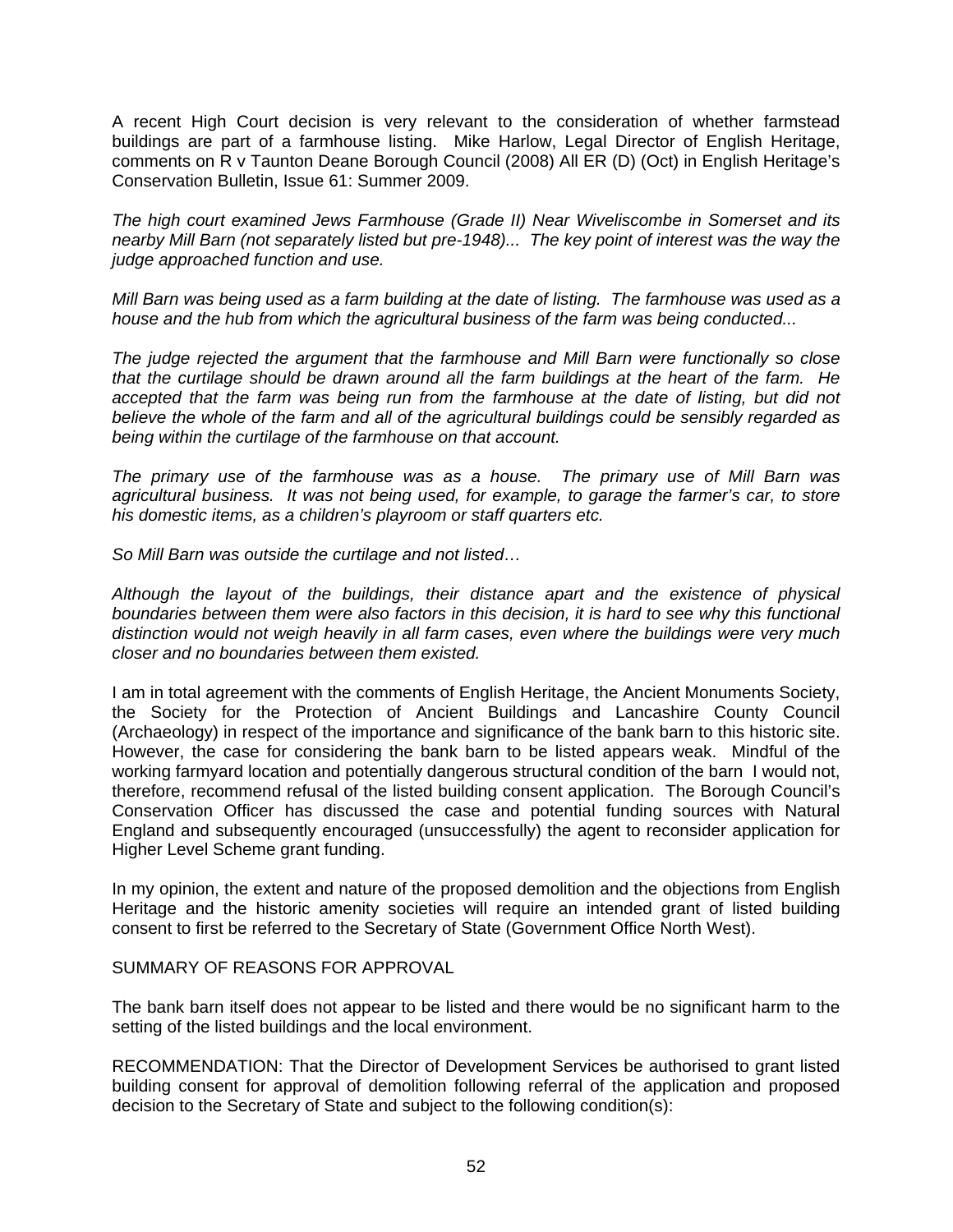1. The development must be begun no later than the expiration of three years beginning with the date of this permission.

 REASON: Required to be imposed in pursuance to Section 91 of the Town and Country Planning Act 1990.

2. All recommendations contained in paragraphs 5.1 and 5.2 shall be followed in accordance with the details submitted in the bat survey undertaken on 5 May 2010 by Envirotech.

 REASON: In order to minimise potential risk of harm to a protected species and to compensate for the loss of potential bat roosts.

3. No work shall take place on the site until the applicant, or their successors in title, has secured the implementation of a programme of building recording and analysis. This must be carried out in accordance with a written scheme of investigation, which must first have been submitted and agreed in writing by the Local Planning Authority.

 REASON: To ensure and safeguard the recording and inspection of matters of archaeological/historical importance associated with the building.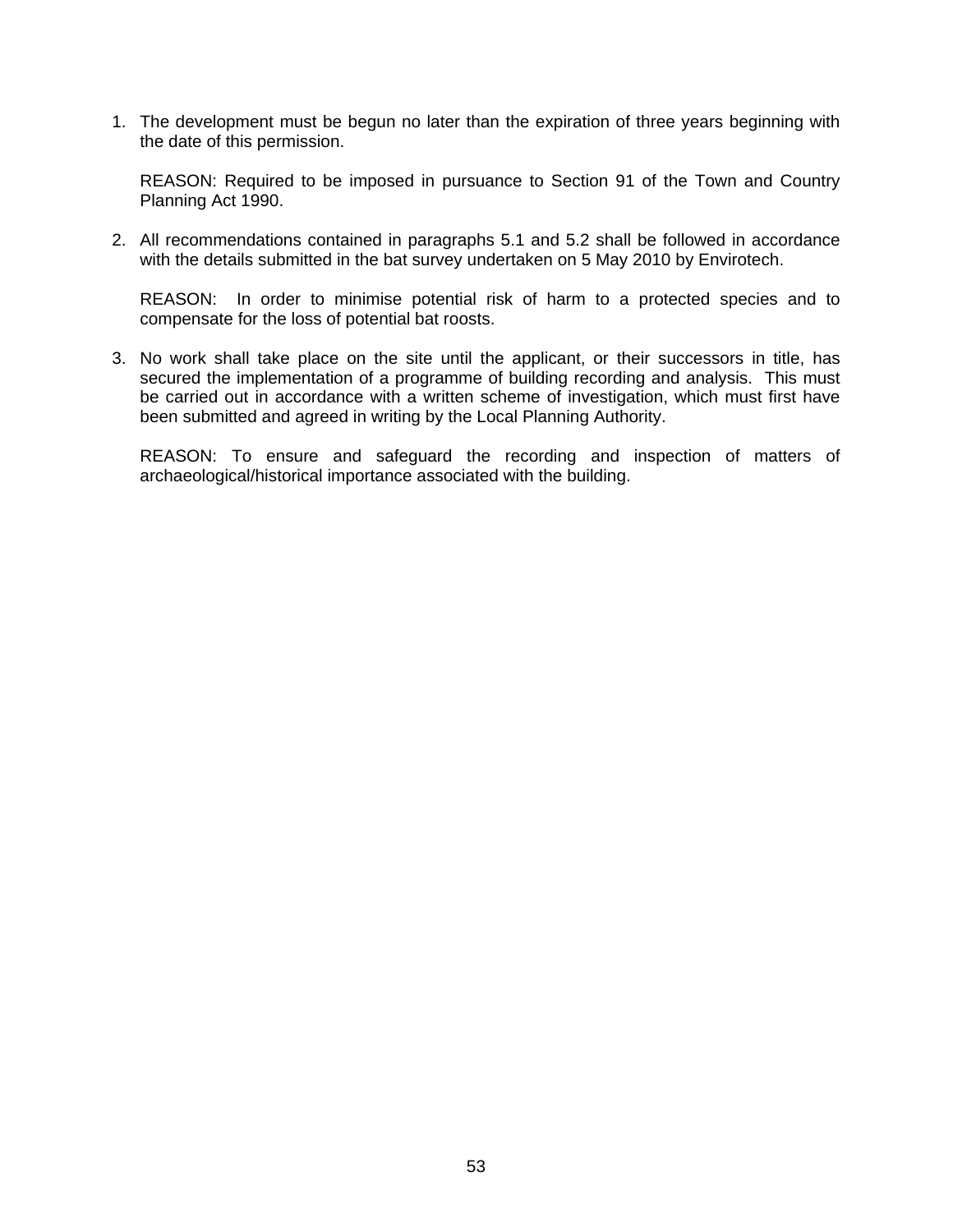# ITEMS DELEGATED TO DIRECTOR OF DEVELOPMENT SERVICES UNDER SCHEME OF DELEGATED POWERS AND

The following proposals have been determined by the Director of Development Services under delegated powers:

# APPLICATIONS APPROVED

| Plan No:      | Proposal:                                                                                                                                                                | Location:                                                                      |
|---------------|--------------------------------------------------------------------------------------------------------------------------------------------------------------------------|--------------------------------------------------------------------------------|
| 3/2010/0134/P | Installation of decking, seating and planting<br>to create outdoor dining area                                                                                           | Piccolino's<br>Moor Lane, Clitheroe                                            |
| 3/2010/0263/P | Extension to existing light engineering units                                                                                                                            | <b>Clitheroe Light Engineering</b><br>Units A-D<br>Up Brooks Industrial Estate |
|               |                                                                                                                                                                          | Clitheroe                                                                      |
| 3/2010/0334/P | Proposed conversion of first floor store into<br>a flat for disabled occupants                                                                                           | St Ann's Court, High Street<br>Low Moor                                        |
| 3/2010/0348/P | Proposed two-storey side extension to<br>create annex accommodation                                                                                                      | <b>Chilsey Green Farm</b><br>Stoneyhurst, Clitheroe                            |
| 3/2010/0381/P | Demolish the existing garage. Rebuild the<br>garage attached to house with a second<br>storey above and a single storey extension<br>to the rear                         | <b>Rock Mount</b><br><b>Main Street</b><br>Grindleton                          |
| 3/2010/0397/P | the<br>Remove<br>existing<br>conservatory.<br>Proposed construction of a two storey side<br>extension, rear conservatory and rebuild<br>the front porch                  | 21 Moorland Avenue<br>Clitheroe                                                |
| 3/2010/0429/P | Improvements and alteration to the existing<br>garage/store to provide ancillary guest<br>accommodation                                                                  | Dovesyke Farm<br><b>Eaves Hall Lane</b><br><b>West Bradford</b>                |
| 3/2010/0436/P | Demolition of redundant agricultural sheds.<br>Conversion and extension of existing barns<br>to 2no. new dwellings and improvements to<br>existing access (Resubmission) | Lawson House Farm<br>Bolton-by-Bowland                                         |
| 3/2010/0442/P | Internal alterations at ground floor between<br>no's 32 and 34 to create retail shop at<br>ground floor and separate offices at first<br>floor                           | 32-34 Berry Lane<br>Longridge                                                  |
| 3/2010/0443/P | Proposed animal barn                                                                                                                                                     | <b>Stables Cottage</b><br>Wolfen Hall, Chipping                                |
| 3/2010/0451/P | Proposed single storey Edwardian type<br>conservatory to the rear of                                                                                                     | 28 Chesterbrook<br>Ribchester                                                  |
| 3/2010/0452/P | Proposed construction of a rear two-storey<br>extension                                                                                                                  | 10 Whalley Road<br><b>Hurst Green</b>                                          |
| 3/2010/0470/P | Erection of welfare facility,<br>associated<br>landscaping and car parking                                                                                               | Samlesbury Aerodrome<br>Myerscough Road<br><b>Balderstone</b>                  |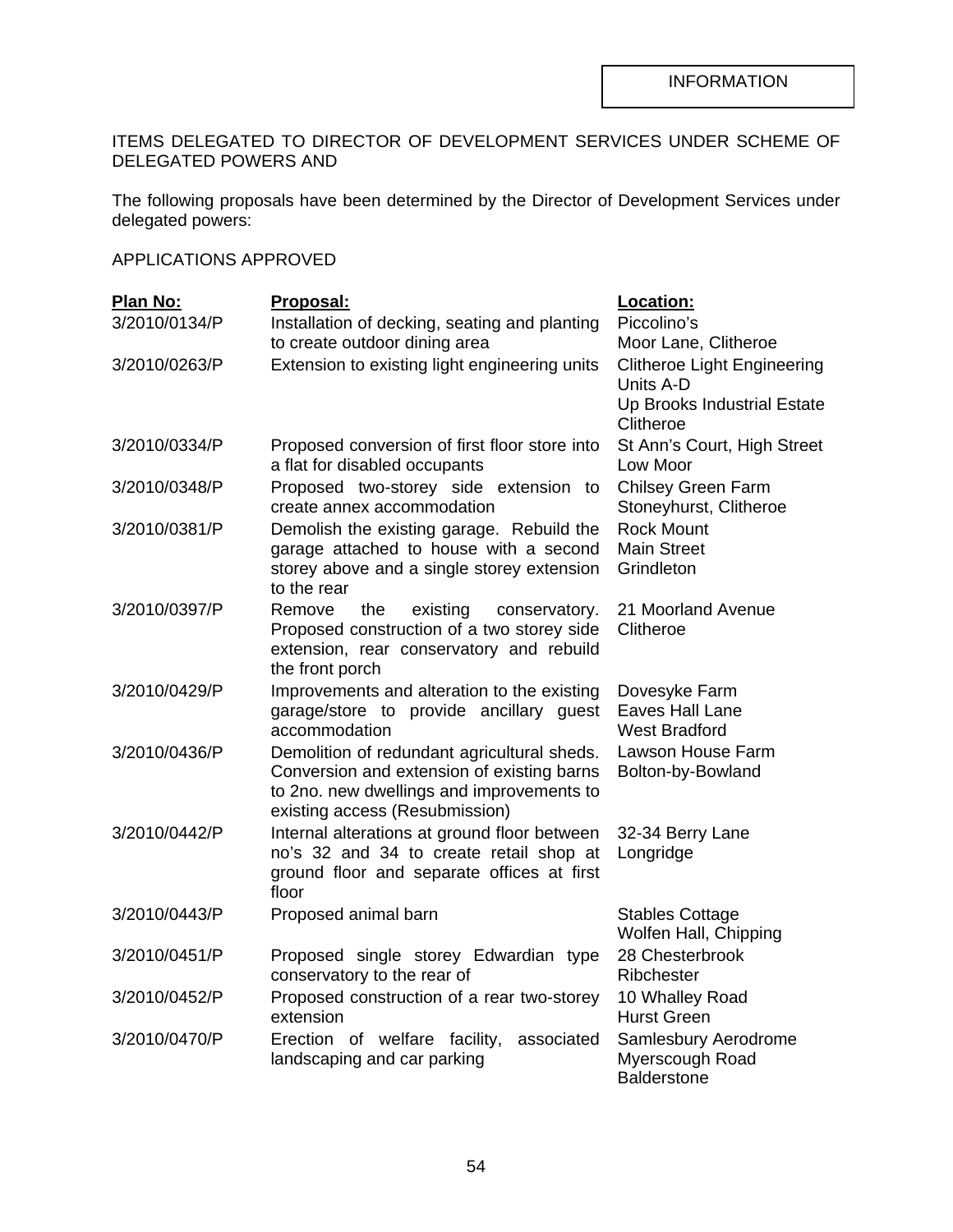| <b>Plan No:</b>        | Proposal:                                                                                     | Location:                                              |
|------------------------|-----------------------------------------------------------------------------------------------|--------------------------------------------------------|
| 3/2010/0471/P          | Remove existing conservatory to side                                                          | 1 Cockhill Cottages                                    |
|                        | elevation and build new garden room                                                           | Accrington Road, Whalley                               |
| 3/2010/0476/P<br>(ABC) | Insertion of two no conservation roof lights<br>into the west (rear) elevation of the roof,   | <b>Eaves House Farmhouse</b><br><b>Waddington Road</b> |
|                        | reformation of original gable window in                                                       | <b>West Bradford</b>                                   |
|                        | south elevation and associated works                                                          |                                                        |
| 3/2010/0478/P          | Proposed two-storey rear extension, single                                                    | 2 Masefield Close                                      |
|                        | storey<br>side<br>extension<br>and<br>internal<br>alterations                                 | <b>Brockhall Village</b><br>Old Langho                 |
| 3/2010/0479/P          | Repair the existing roof                                                                      | <b>Eaves House Farmhouse</b>                           |
| (ABC)                  |                                                                                               | <b>Waddington Road</b>                                 |
|                        |                                                                                               | <b>West Bradford</b>                                   |
| 3/2010/0481/P          | Application for the discharge of condition                                                    | The Old Farmhouse                                      |
|                        | No 5 (materials) of planning permission<br>3/1994/0025/P                                      | Rimington Lane, Rimington                              |
| 3/2010/0494/P          | Proposed conversion of garage into living                                                     | 1 Bowland Close                                        |
|                        | accommodation (P.D. removed)                                                                  | Longridge                                              |
| 3/2010/0495/P          | Proposed construction of an all-weather                                                       | <b>Bowland County High</b>                             |
|                        | multi use-playing surface with 3m high<br>weld mesh fencing, consolidation<br>and             | School, Sawley Road<br>Grindleton                      |
|                        | existing<br>footpath<br>extension<br>οf<br>and                                                |                                                        |
|                        | associated landscaping                                                                        |                                                        |
| 3/2010/0497/P          | Two extensions including first storey                                                         | 9 Bosburn Drive                                        |
|                        | extension over garage to form new internal                                                    | <b>Mellor Brook</b>                                    |
|                        | floor<br>first<br>ground<br>and<br>floor<br>rooms,                                            |                                                        |
|                        | extension to principal entrance to form new<br>External<br>envelope<br>staircase.<br>to<br>be |                                                        |
|                        | rendered, new balcony formed at first floor                                                   |                                                        |
|                        | elevation.<br>Minor<br>internal<br>to<br>rear                                                 |                                                        |
|                        | amendments to existing spaces                                                                 |                                                        |
| 3/2010/0502/P          | Proposed change of use of A2 office                                                           | 1 New Market Street                                    |
|                        | accommodation at first floor to form a                                                        | Clitheroe                                              |
| 3/2010/0504/P          | single residential flat<br>Application for the discharge of condition                         | <b>Watery Gate Farm</b>                                |
|                        | No 3 (historic building report) and condition                                                 | <b>Watery Gate Lane</b>                                |
|                        | No 4 (ground investigation report) of                                                         | Bleasdale, Chipping                                    |
|                        | planning permission 3/2009/0664/P                                                             |                                                        |
| 3/2010/0505/P          | Three gable signs on a proposed food                                                          | Shawbridge Mill                                        |
|                        | store and one flagpole type sign at                                                           | <b>Shawbridge Street</b>                               |
|                        | entrance to the proposed car park, all with<br>static internal illumination                   | Clitheroe                                              |
| 3/2010/0515/P          | Application for the discharge of condition 5                                                  | Craven Fold Farm                                       |
|                        | (building record) of planning consent<br>3/2005/0434/P                                        | <b>Dinckley</b>                                        |
| 3/2010/0519/P          | Construction of a ménage adjacent to the                                                      | <b>Higher Birks House</b>                              |
|                        | proposed stables - see planning consent                                                       | <b>Birks Brow</b>                                      |
|                        | 3/2009/0692/P                                                                                 | Thornley-with-Wheatley                                 |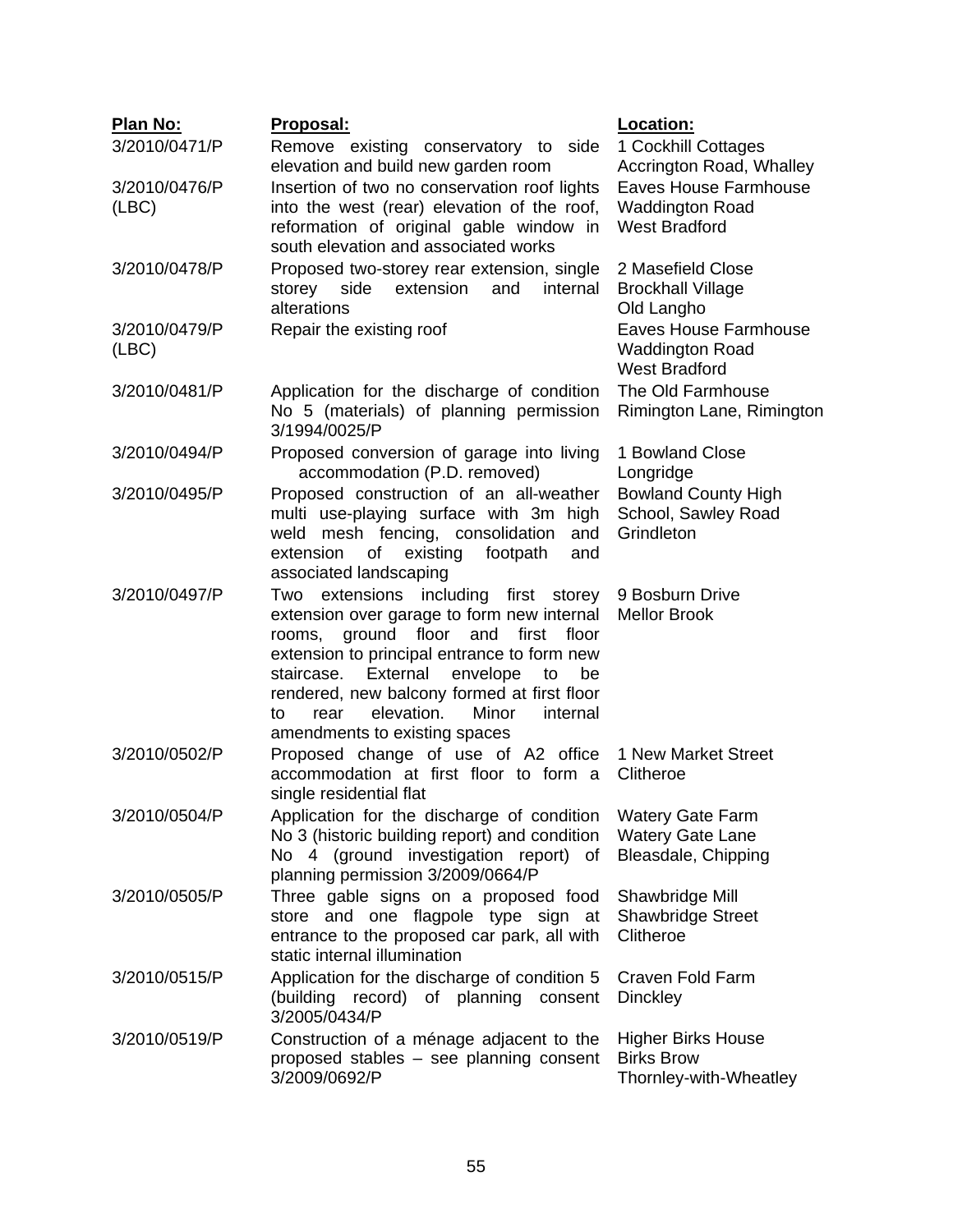| Plan No:<br>3/2010/0522/P | Proposal:<br>Application to convert no. 10 back to two<br>separate dwellings (no's 8 and 10 original)                                                                                                                                                                                 | Location:<br>10 Windy Street<br>Chipping                                            |
|---------------------------|---------------------------------------------------------------------------------------------------------------------------------------------------------------------------------------------------------------------------------------------------------------------------------------|-------------------------------------------------------------------------------------|
| 3/2010/0529/P             | Conversion of an existing detached barn to<br>form a dwelling                                                                                                                                                                                                                         | The Barn (No 2)<br>High House Farm<br>Dilworth, Longridge                           |
| 3/2010/0530/P             | The removal of an existing<br>masonry<br>parapet wall to a previously built single<br>storey garage extension to be replaced<br>with a Mansard effect slate roof above the<br>flat garage roof                                                                                        | 106 Ribchester Road<br>Clayton-le-Dale                                              |
| 3/2010/0533/P             | Works including the removal of existing<br>previous extensions and outbuildings, plus<br>the re-presentation of the existing two<br>Proposed<br>storey house.<br>extensions<br>provide a lounge, kitchen/dining room,<br>additional<br>bedrooms<br>plus<br>ancillary<br>accommodation | Withgill Lodge<br><b>Withgill Fold</b><br>Withgill<br>Clitheroe                     |
| 3/2010/0535/P             | Proposed construction of a lift shaft,<br>ground floor lobby with associated disabled<br>access, accessible W.C facility and ground<br>floor bedroom with an en-suite                                                                                                                 | <b>Beech Grove Residential</b><br>Home<br><b>St Pauls Street, Clitheroe</b>         |
| 3/2010/0541/P             | Retrospective application for the erection<br>of a replacement garage in the rear garden                                                                                                                                                                                              | East Bank, 78 Whalley Road<br>Wilpshire                                             |
| 3/2010/0543/P             | Application for the discharge of condition<br>no. 4 (containment of manure) of planning<br>consent 3/2008/0694/P at land adjacent                                                                                                                                                     | Beechwood<br>Osbaldeston Lane<br>Osbaldeston                                        |
| 3/2010/0546/P             | Proposed conservatory to be erected on<br>the side elevation of the dwelling and<br>insertion of first floor window                                                                                                                                                                   | Delph Rock<br><b>Bowland Gate Lane</b><br><b>West Bradford</b>                      |
| 3/2010/0547/P             | Installation of slurry lagoon to serve the<br>dairy enterprise                                                                                                                                                                                                                        | <b>Mason Green Farm</b><br><b>Clitheroe Road</b><br><b>Bashall Eaves, Clitheroe</b> |
| 3/2010/0551/P             | Proposed formation of a first floor self-<br>contained flat and ground floor alterations<br>to form a travel agency with a single storey<br>rear extension                                                                                                                            | 54 Derby Road<br>Longridge                                                          |
| 3/2010/0552/P             | Proposed two-storey side extension and<br>single storey rear extension                                                                                                                                                                                                                | 11 Meadowlands<br>Low Moor                                                          |
| 3/2010/0553/P             | Two storey side extension                                                                                                                                                                                                                                                             | 5 Higher Road<br>Longridge                                                          |
| 3/2010/0558/P             | Change of use and alteration to attached<br>barn to form dwelling (Resubmission)                                                                                                                                                                                                      | Pages Farm<br>Woodhouse Lane, Slaidburn                                             |
| 3/2010/0559/P             | Demolition of the existing conservatory and<br>erection of a two-storey rear extension on<br>the conservatory footprint                                                                                                                                                               | 29 Redwood Drive<br>Longridge                                                       |
| 3/2010/0560/P             | Single storey extension to rear of an<br>existing attached garage                                                                                                                                                                                                                     | 24 Willows Park Lane<br>Longridge                                                   |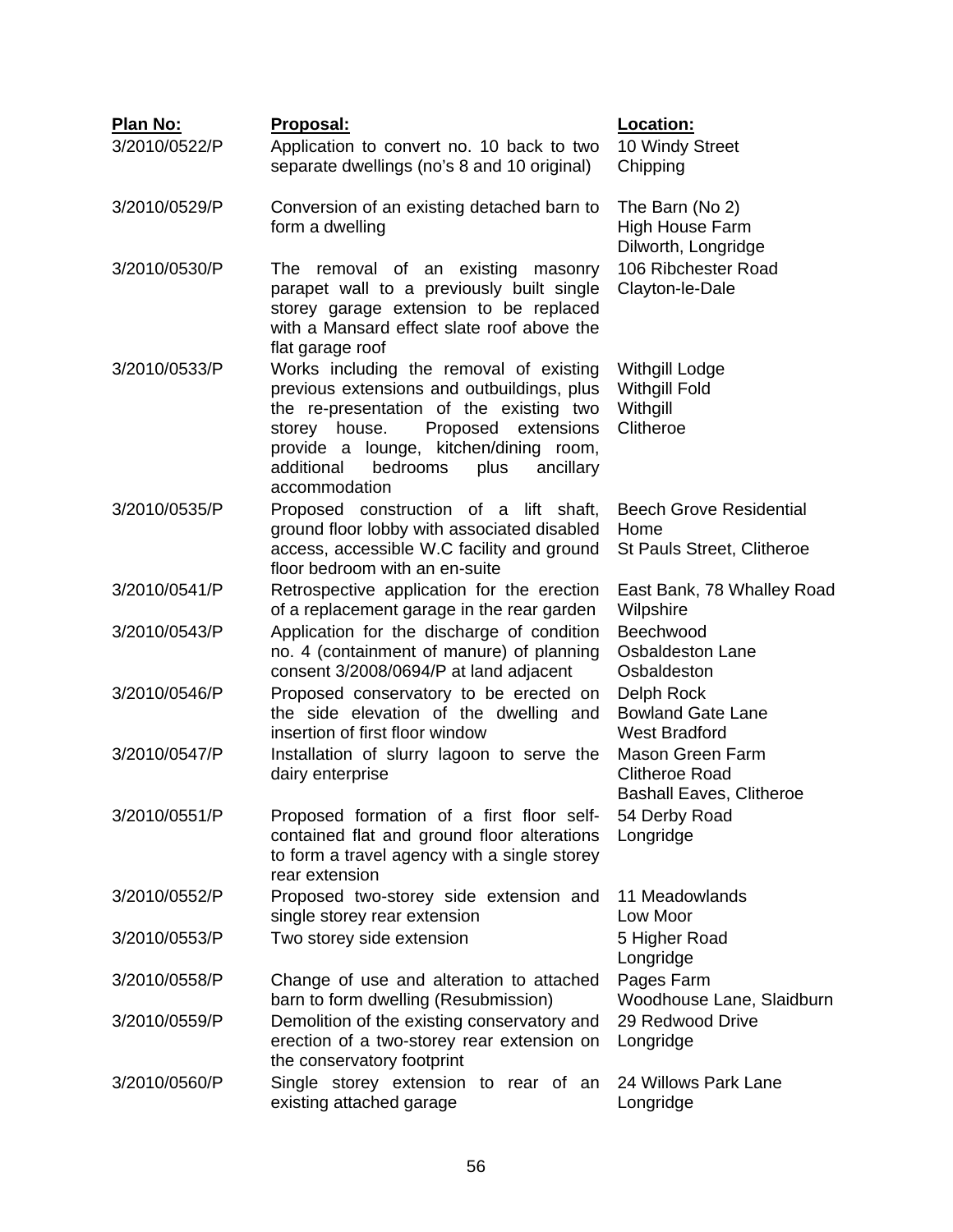| Plan No:      | Proposal:                                                                                                                                                                                                                                                                                                                                         | Location:                                                      |
|---------------|---------------------------------------------------------------------------------------------------------------------------------------------------------------------------------------------------------------------------------------------------------------------------------------------------------------------------------------------------|----------------------------------------------------------------|
| 3/2010/0563/P | Proposed erection of golf practice bay<br>shelter                                                                                                                                                                                                                                                                                                 | Longridge Golf Club<br>Fell Barn, Jeffrey Hill<br>Longridge    |
| 3/2010/0569/P | Proposed conversion of a barn to one<br>residential dwelling.                                                                                                                                                                                                                                                                                     | Barn<br>adjacent to<br>Shays<br>Cottage, Tosside, Skipton      |
| 3/2010/0571/P | Application for the discharge of condition 4<br>(materials) and condition 8<br>(containment/storage of manure) of<br>planning consent 3/2009/0933/P                                                                                                                                                                                               | Salesbury Hall Farm<br>Salesbury Hall Road<br>Ribchester       |
| 3/2010/0580/P | Install a drop kerb                                                                                                                                                                                                                                                                                                                               | 72 Padiham Road<br>Sabden                                      |
| 3/2010/0586/P | Demolition of the existing dwelling and<br>replacement<br>with<br>dwelling<br>a<br>new<br>(Resubmission)                                                                                                                                                                                                                                          | The Chalet<br>Lower Newhouse Farm<br>Cross Lane, Waddington    |
| 3/2010/0601/P | Proposed extension of existing front and<br>rear dormers and construction of garden<br>wall on boundary with George Lane                                                                                                                                                                                                                          | 9 George Lane<br>Read                                          |
| 3/2010/0614/P | Application for a non material amendment<br>to planning permission 3/2009/0677/P.<br>The applicant wishes to reduce the length<br>of the proposed conservatory to 4000mm<br>in line with permitted development rights,<br>so as not to have to fit obscure glazing to<br>the boundary line                                                        | 4 St Nicholas Avenue<br>Sabden                                 |
| 3/2010/0622/P | Application for a non-material amendment<br>to planning consent $3/2009/0566/P -$<br>relocation of the detached garage to<br>comply with critical roof exclusion zone<br>over the established oak tree; substitution<br>of two garage doors instead of the three<br>approved and variation to size and location<br>of velux roof lights on house. | Shire Lane Farm<br><b>Shire Lane</b><br><b>Hurst Green</b>     |
| 3/2010/0628/P | Resubmission of an application to convert<br>a redundant cottage and adjacent barn into  Clitheroe Road, Dutton<br>a residential dwelling                                                                                                                                                                                                         | Moornook Farm                                                  |
| 3/2010/0638/P | Application for a non-material amendment<br>to planning consent $3/2009/0107/P -$ to<br>move the position of the front door approx.<br>1.8m to the west and provide additional<br>windows to the east elevation                                                                                                                                   | Sandybank Cottage<br><b>Folly Lane</b><br>Chipping             |
| 3/2010/0664/P | Application for a none material amendment<br>planning<br>permission 3/2009/0841/P<br>to<br>comprising<br>revisions<br>fenestration,<br>to<br>alterations to chimneys/roof lights and<br>alteration to basement size                                                                                                                               | <b>Dennisfield House</b><br><b>Rimington Lane</b><br>Rimington |
| 3/2010/0668/P | Application for non-material amendment to<br>planning consent 3/2009/0646/P, to allow                                                                                                                                                                                                                                                             | <b>Bobbin Mill Terrace</b><br><b>Victoria Street</b>           |
| Cont/         | revision of rear boundary of properties from                                                                                                                                                                                                                                                                                                      | Longridge                                                      |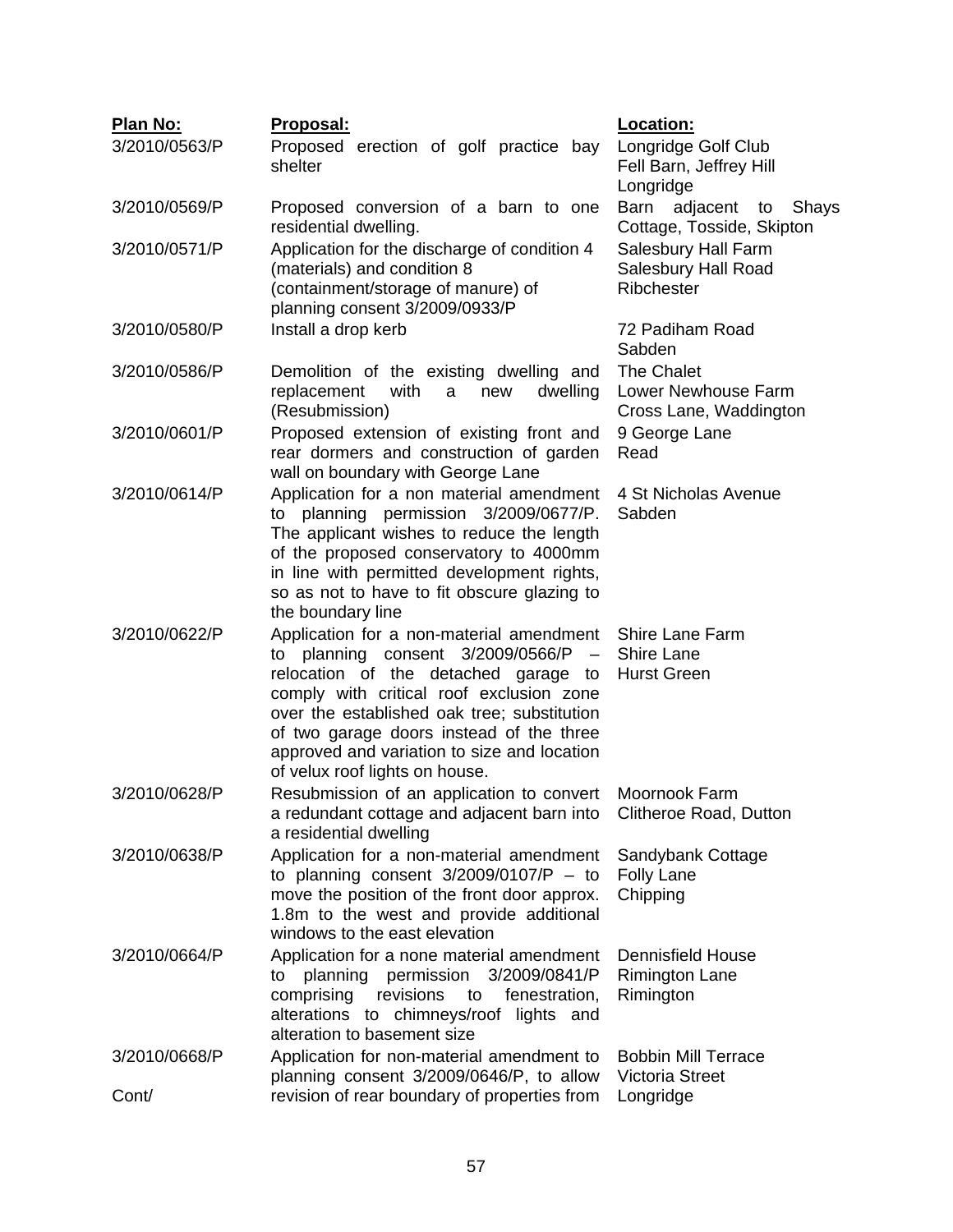| Plan No: | Proposal:                                                                                                                                                                                                                                                                  |
|----------|----------------------------------------------------------------------------------------------------------------------------------------------------------------------------------------------------------------------------------------------------------------------------|
| Cont     | 2m high (on garden side) brick wall to<br>concrete post and timber panel fence;<br>revision of rear access to properties to<br>improve privacy of rear gardens and<br>revision of communal space to the<br>apartments from grass to paving to reduce<br>maintenance issues |
|          |                                                                                                                                                                                                                                                                            |

# APPLICATIONS REFUSED

| <b>Plan No:</b>        | Proposal:                                                                                                                                                                                                                          | Location:                                             | <b>Reasons for</b><br><b>Refusal</b>                                                                                                                                                                                                                                                                                                                                                                                                                                                                                                                                                     |
|------------------------|------------------------------------------------------------------------------------------------------------------------------------------------------------------------------------------------------------------------------------|-------------------------------------------------------|------------------------------------------------------------------------------------------------------------------------------------------------------------------------------------------------------------------------------------------------------------------------------------------------------------------------------------------------------------------------------------------------------------------------------------------------------------------------------------------------------------------------------------------------------------------------------------------|
| 3/2010/0002/P          | Proposed erection of 2no.<br>affordable dwellings in the<br>of<br>the existing<br>garden<br>demolition<br>house,<br>οf<br>outbuilding, re-aligning of<br>vehicular access to Cherry<br>Hall and removal of part of<br>wall to site | <b>Cherry Hall</b><br>Grindleton                      | Contrary to Policies<br>G1, ENV1<br>and<br>ENV16 of the Ribble<br><b>Districtwide</b><br>Valley<br>Local Plan and PPS5<br>as the proposed new<br>dwellings by virtue of<br>their design, scale,<br>size, massing<br>and<br>location<br>site<br>on<br>would be harmful to<br>the character<br>and<br>appearance of both<br>Forest<br>the<br>of<br>A.O.N.B.<br><b>Bowland</b><br>and the Grindleton<br>CA.<br>Contrary to Policy<br>H20 by virtue of the<br>submitted S106, as<br>development<br>the<br>proposed would not<br>meet a proven local<br>need.<br>Insufficient<br>information. |
| 3/2010/0321/P          | Change of use from empty<br>shop to walk-in taxi booking<br>office and airport, minibus<br>and disabled vehicle hire                                                                                                               | 84 Lowergate<br>Clitheroe                             | G <sub>1</sub><br>Policy<br>detriment to highway<br>safety and nearby<br>residential amenity.                                                                                                                                                                                                                                                                                                                                                                                                                                                                                            |
| 3/2010/0418/P<br>Cont/ | Removal of outbuildings and<br>building of a two storey<br>extension onto the side of<br>the<br>existing<br>building.<br>double<br>Reinstate<br>height                                                                             | The Old School Room<br><b>Walker Fold</b><br>Chaigley | Policies G1, ENV1,<br>H <sub>10</sub><br>SPG:<br>and<br><b>Extensions</b><br>and<br>Alterations<br>to<br><b>Dwellings</b><br>over<br>—                                                                                                                                                                                                                                                                                                                                                                                                                                                   |

# **Location:**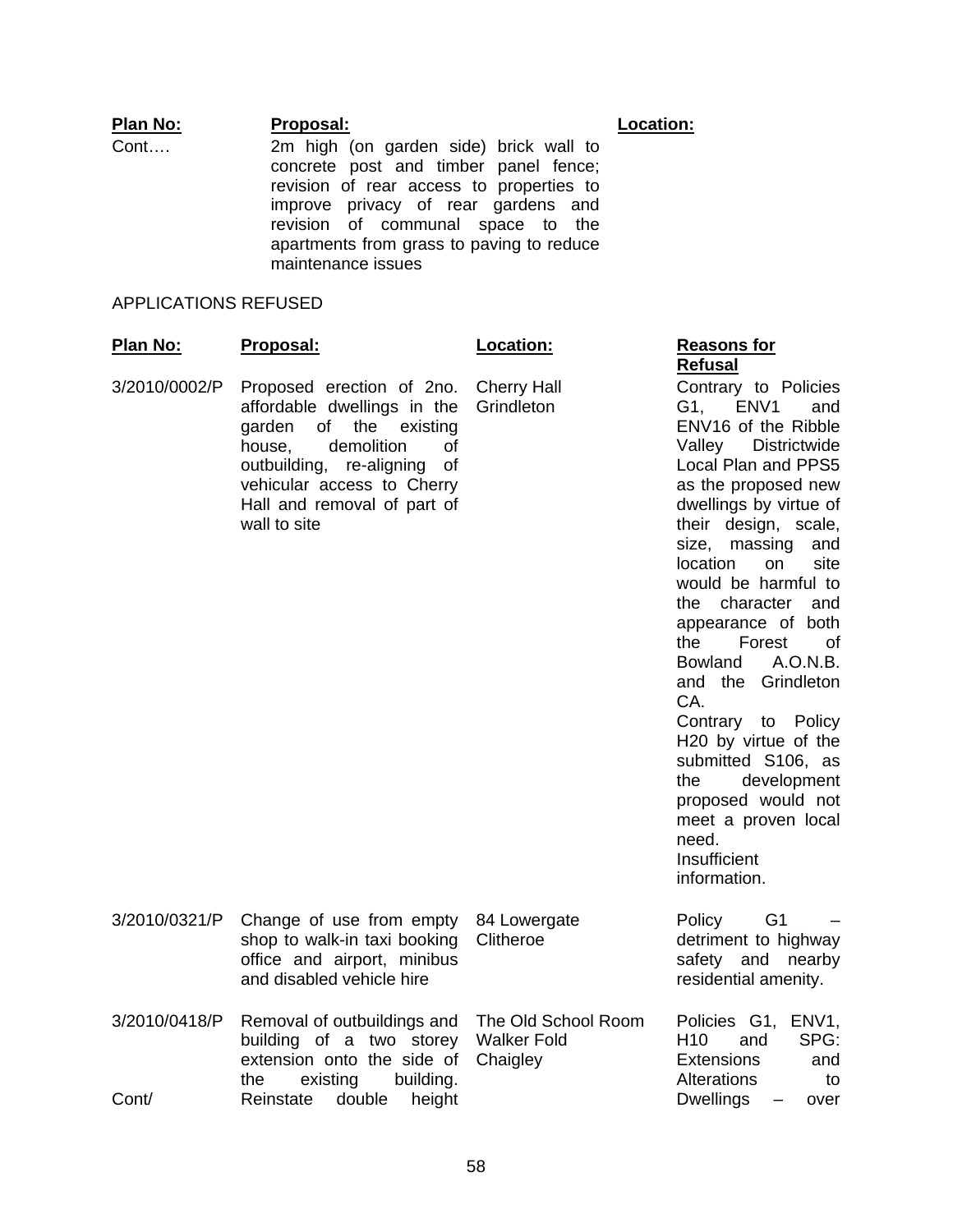| <u>Plan No:</u>                 | Proposal:                                                                                                                                                                                   | Location:                       | <b>Reasons for</b><br><b>Refusal</b>                                                                                                                                                                                                         |  |
|---------------------------------|---------------------------------------------------------------------------------------------------------------------------------------------------------------------------------------------|---------------------------------|----------------------------------------------------------------------------------------------------------------------------------------------------------------------------------------------------------------------------------------------|--|
| Cont                            | windows to front of existing<br>building. Create drive from<br>existing road access point.<br>This will require a change of<br>use from agricultural to<br>domestic for the access<br>drive |                                 | prominent<br>and<br>discordant feature to<br>the detriment of the<br>the<br>appearance of<br>property itself<br>and<br>the appearance and<br>character<br>οf<br>the<br>Forest of<br><b>Bowland</b><br>Area of Outstanding<br>Natural Beauty. |  |
| 3/2010/0503/P                   | Single storey rear extension                                                                                                                                                                | 9 Bramley View<br><b>Barrow</b> | G1, H10, and SPG<br>"Extensions<br>and<br><b>Alterations</b><br>to<br>Dwellings" - Loss of<br>light and overbearing<br>impact<br>the<br>to<br>detriment<br>Ωf<br>neighbouring<br>residential amenity                                         |  |
| 3/2010/0585/P                   | Proposed new porch on the<br>ground floor and dormers to<br>the front and rear roofslope                                                                                                    | 2 Timbrells Avenue<br>Sabden    | and ENV16<br>G1 -<br>Incongruous<br>development to the<br>detriment<br>of<br>the<br>visual amenity of the<br>conservation area.                                                                                                              |  |
| <b>SECTION 106 APPLICATIONS</b> |                                                                                                                                                                                             |                                 |                                                                                                                                                                                                                                              |  |
|                                 |                                                                                                                                                                                             |                                 |                                                                                                                                                                                                                                              |  |

**Plan No: Proposal/Location: Progress: Progress:** None AGRICULTURAL NOTIFICATIONS WHERE PLANNING CONSENT WILL **NOT** BE **NECESSARY** 

**Plan No: Proposal: Location:** 3/2010/062/P All weather housing for pigs Sedgwicks Farm

Grunsagill Road, Tosside

# CERTIFICATE OF LAWFULNESS FOR A PROPOSED USE OR DEVELOPMENT

**Plan No: Proposal: Location:** 3/2010/0512/P Application for a Certificate of Lawfulness 26 Mitton Road for the proposed building of an aviary Whalley within the curtilage of a residential dwelling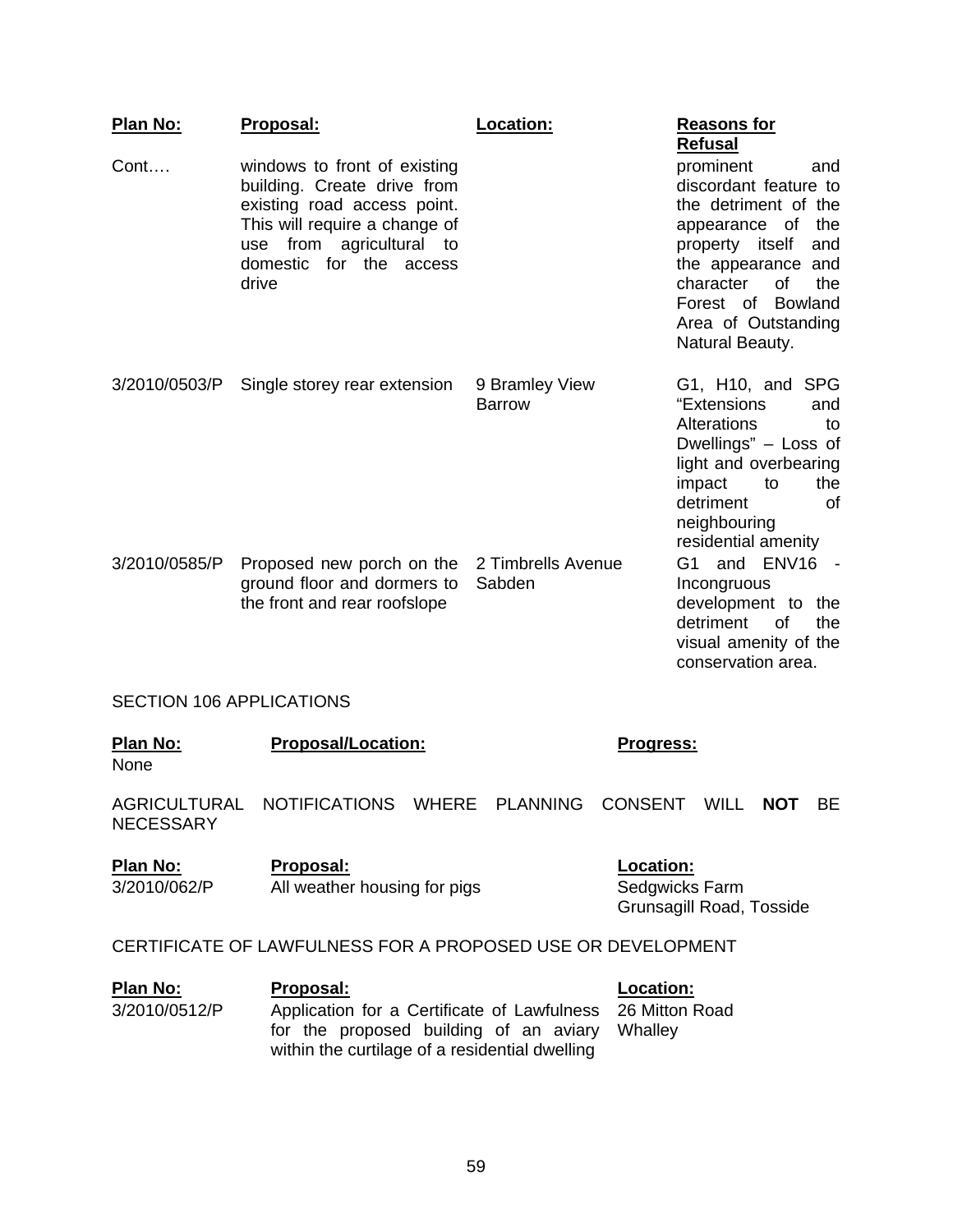# APPLICATIONS WITHDRAWN

| Plan No:<br>3/2009/0286/P | Proposal:<br>Loft conversion with three flat roof rear<br>dormers and removal of rear apexes to<br>accommodate loft living | Location:<br>6 Hammond Drive<br>Read                                 |
|---------------------------|----------------------------------------------------------------------------------------------------------------------------|----------------------------------------------------------------------|
| 3/2009/0868/P             | Variation of condition                                                                                                     | <b>Hawkshaw Farm</b><br>Longsight Road<br>Clayton-le-Dale            |
| 3/2009/0877/P             | Application to vary condition 2 of planning<br>consent 3/2008/0945<br>allow<br>to<br>longer<br>opening hours               | Genos<br>39 Berry Lane, Longridge                                    |
| 3/2009/0878/P             | Balcony                                                                                                                    | 3 Bridge End<br><b>Billington</b>                                    |
| 3/2009/1034/P             | Change of use from industrial to leisure<br>use                                                                            | Units 12-15 Primrose Mill<br><b>Primrose Road</b><br>Clitheroe       |
| 3/2010/0168/P             | Outline application for agricultural workers<br>dwelling                                                                   | <b>Brockthorn Farm</b><br><b>Wigglesworth Road</b><br><b>Tosside</b> |
| 3/2010/0261/P             | bedroomed<br>5<br>terraced<br>houses<br>two<br>(including one affordable house)                                            | Former Village Hall site<br>Kirklands, Chipping                      |
| 3/2010/0369/P             | Confirmation as to whether all obligations<br>in the Section 106 Agreement 12-9-1994<br>have been complied with            | <b>7 Colthirst Drive</b><br>Clitheroe                                |
| 3/2010/0372/P             | New poultry building - phased<br>development                                                                               | The Hills Farm<br><b>Higher Road</b><br>Longridge                    |
| 3/2010/0463/P             | Four new residential dwellings to the rear                                                                                 | Hazelmere, Pimlico Road<br>Clitheroe                                 |
| 3/2010/0558/P             | Dormer extension to first floor                                                                                            | 9 Homeacre Avenue<br>Sabden                                          |
| 3/2010/0567/P             | Retrospective application for approval of<br>new garage                                                                    | 32 The Sands<br>Whalley                                              |

# APPEALS UPDATE

| <b>Application</b> | <b>Date</b>      | <b>Applicant/Proposal/Site:</b> | Type of | <b>Date</b><br>οt | Progress:        |
|--------------------|------------------|---------------------------------|---------|-------------------|------------------|
| <u>No:</u>         | <b>Received:</b> |                                 | Appeal: | Inquiry/Hearing:  |                  |
| 3/2010/0327        | 6.7.10           | Mr J Parkinson                  | House-  |                   | APPEAL           |
|                    |                  | Proposed conversion of          | holder  |                   | <b>DISMISSED</b> |
|                    |                  | integral<br>existing<br>an      | appeal  |                   | 16.8.10          |
|                    |                  | garage into a dining room       |         |                   |                  |
|                    |                  | 33 Copperfield Close            |         |                   |                  |
|                    |                  | Clitheroe                       |         |                   |                  |